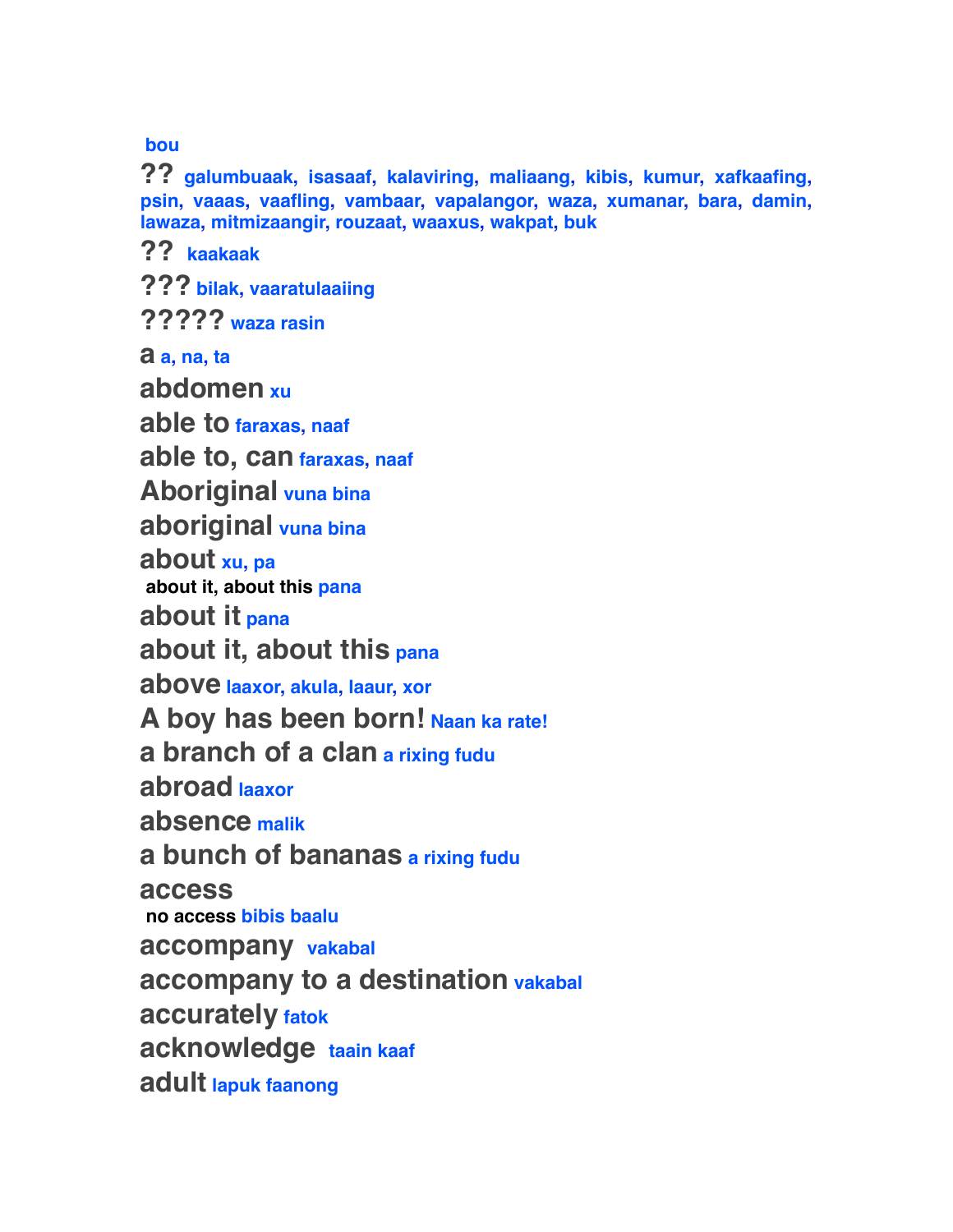**advice vaxanawaanging strong advice advise purus, vaxanawaang aeroplane, airplane baalus afraid miraut after la muraan a after all this time la muraan a mun taan afternoon laraaf, lawaanas afterwards la muraana again xaarik agreement waza ah uwe ahead kol a little famumut, pamumut all faagdul all of you ba, mba all at the same time vara all night drinking party mewut all of you ba, mba all right orait all together vara ally pazaai ally oneself with vazerong ally oneself with vazerong alone zing already putkaning already done putkaning also saait, zaait always runa, buling, bulai always go vaanpaan**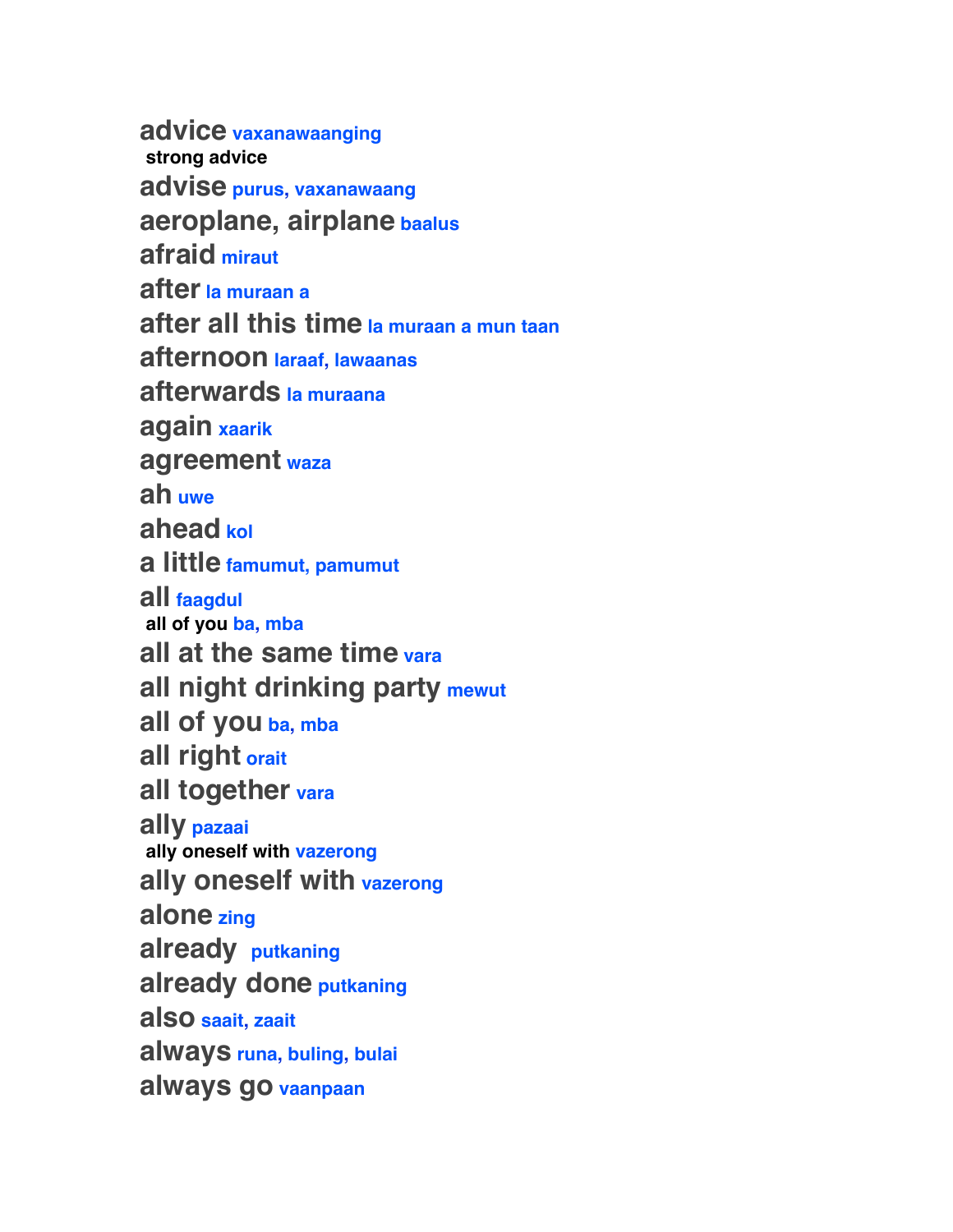**always working gigiu amaze vambaar amazing divi amidst xu among walao an a, na ancestor xulmu ancestral home of the Luapul Village people Lauran ancestral home of the Luaupul Village poeple Lauran ancestral land kiana ancient tuning, mumupis ancient village site milivaat ancient village site milivaat and ma anemone misaau anemonefish misaau angelfish kauboi anger vei annouce pitfiaat, piviaat announce pitffiaat, pitfiaat, piviaat another zanon, zanon / zanun ant gaalus red ant larei antique mumupis a number of zanon / zanun any ta za anyone osuk, taza….sis apointed bur appointed bur, ninis area of the face around the eyes sumara**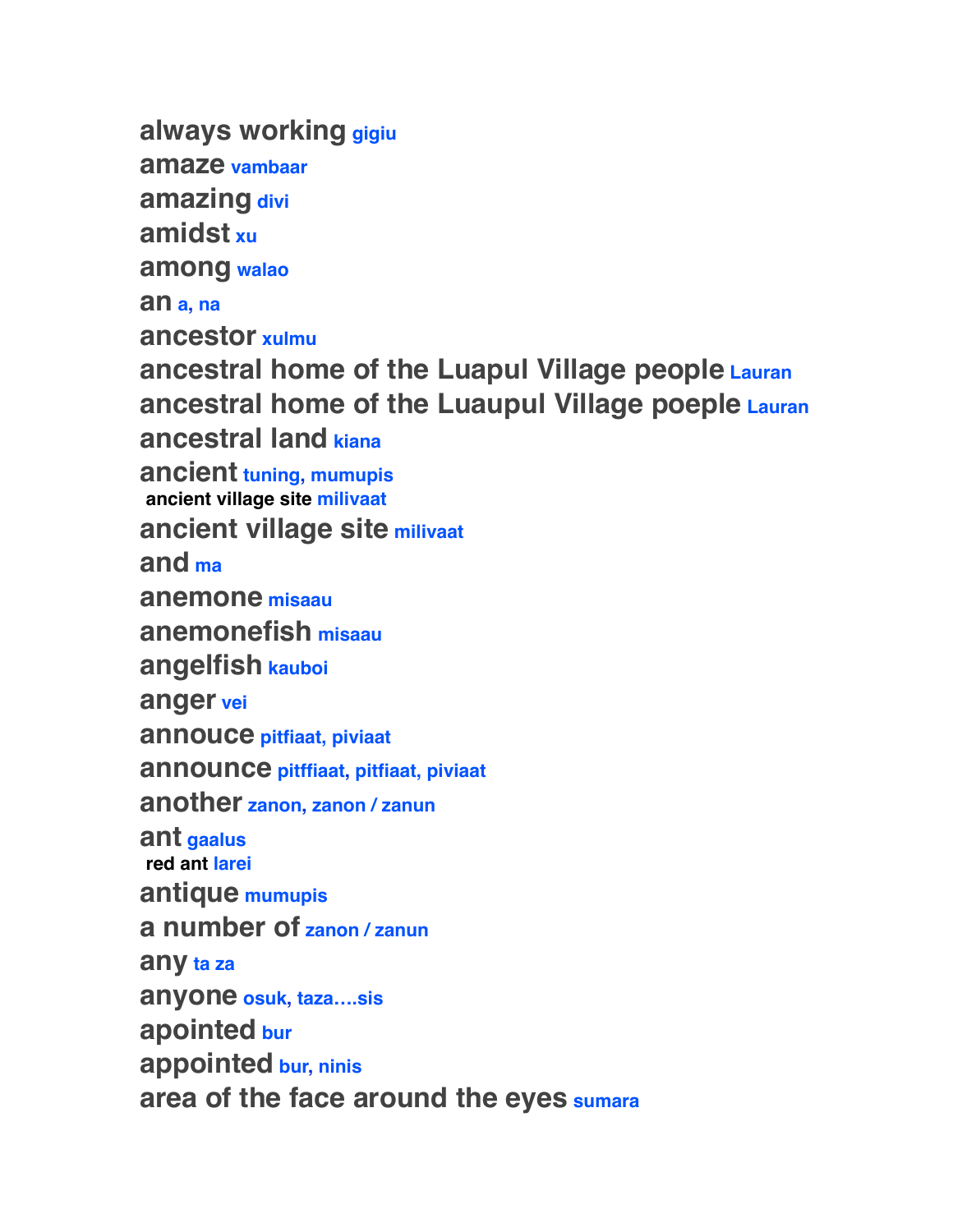**aren't they? a, adu, re**

**arise raa**

**arm mit**

**armband maagur**

**aroused lok**

**arrival wuting**

**arrive balas**

**arrive at balis**

**arrow bile, rol, mbala**

**ascend viaang, vuza, piaang**

**ashamed maangul**

**ashore**

 **go ashore xozaraai**

**ask yare**

 **ask permission publically to hold a malagan ceremony or erect a headstone galaasput**

**ask permission publically to hold a malagan ceremony galaasput**

**ask permission publically to hold a malagan ceremony or erect a headstone galaasput**

**ask permission to erect a malagan or headstone galaasput**

**assasin viimaat**

**?? assemblage ?? varaang**

**as well as ma**

**at la, i, in**

**at la**

**at ease marangingit**

**at home la bina**

**at last lawara**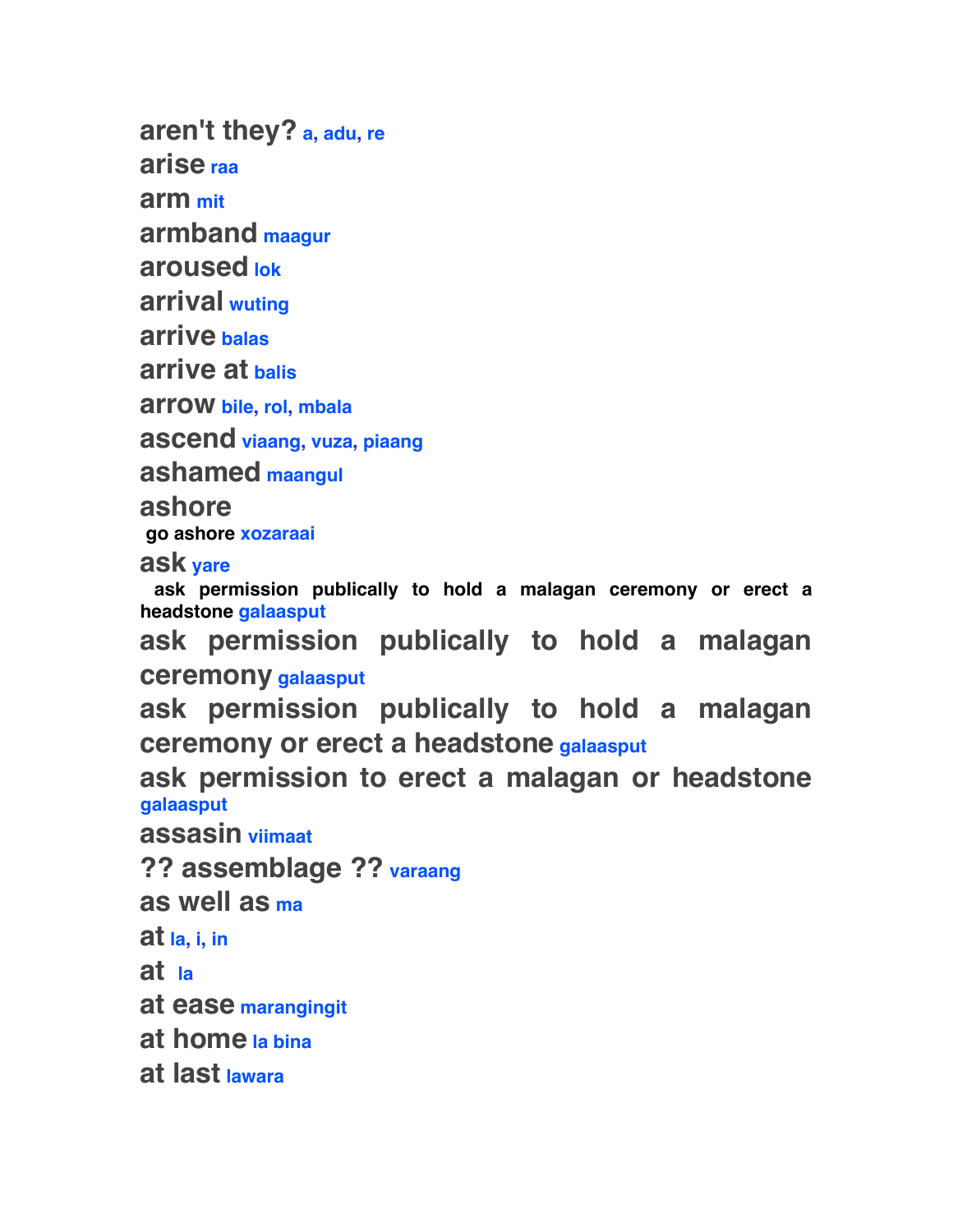**aubergine naas aunt ninaam authority tagonaaing, tagonaaiing, xaalxaal axe raamu back kaarik, tor, xaarik, karek, butu back (body part) butu back (opposite of front) tor back (return) xaarik, kaarik bad raksaat bag bak bamboo xaadiu bamboo armband maagur bamboo armband maagur banana vudu, fudu bannerfish waambarawa baptise kar, fazuf, vazuf, fazuf, vazuf baptism karing barracuda malaviza bass (fish) raazun bastard (figurative) vong bat maanda batfish waambarawa bathe zuf, zuzuf, zuzuf, zusuf bathe for ritual purposes in the ocean kar, fazuf, vazuf, fazuf, vazuf bathe for ritual purposes in the ocean fazuf, kar, fazuf, vazuf, vazuf be bawai beach xon, xozaraai beach immediately in front of a village mara na bina**

**beard yaazfur**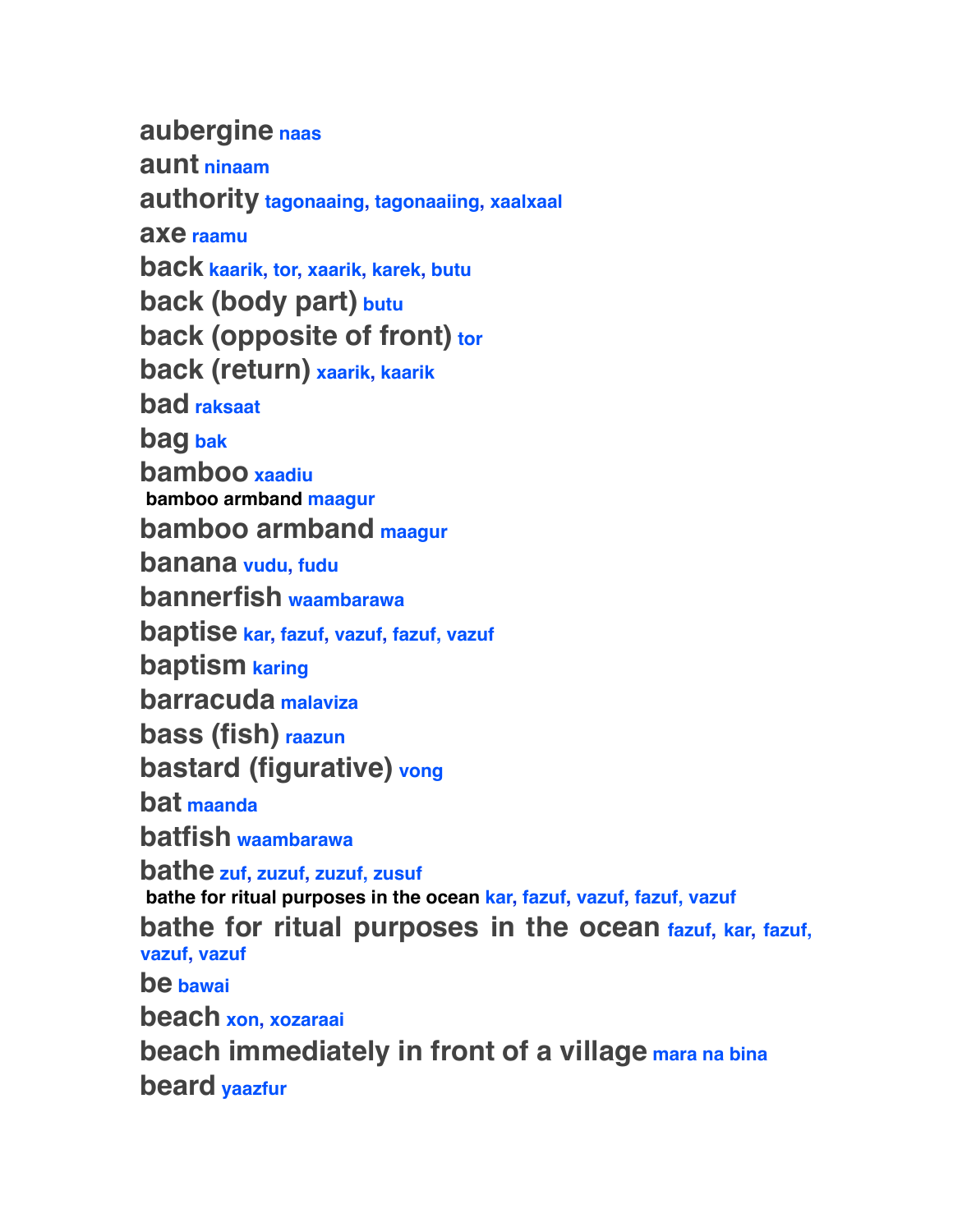**beat vatpaat beautiful woman diravin because pan a vuna, vuna, zare beche-de-mer pla become balis become a clan leader maimai bed eiban, iban bedbug ngosngos bee zgal before apa, apaa before paamu before one's eyes sumara before one's eyes sumara beg yaafling beginning of time varamara be given an office bur be good daxa, daxo behoove vaxanawaanging being vaatsitung human-like beings who live in the trees in the jungle who don't show their faces kipung**,  **non-human physical beings who can hurt people zakpalaau be + -ing t**

**believe naxam**

**belly xu**

**belly button kambar**

**belonging to both of us sindiya**

**belonging to the three or four of us sindiyal**

**belonging to the two of us sindiya**

**beloved wilaan**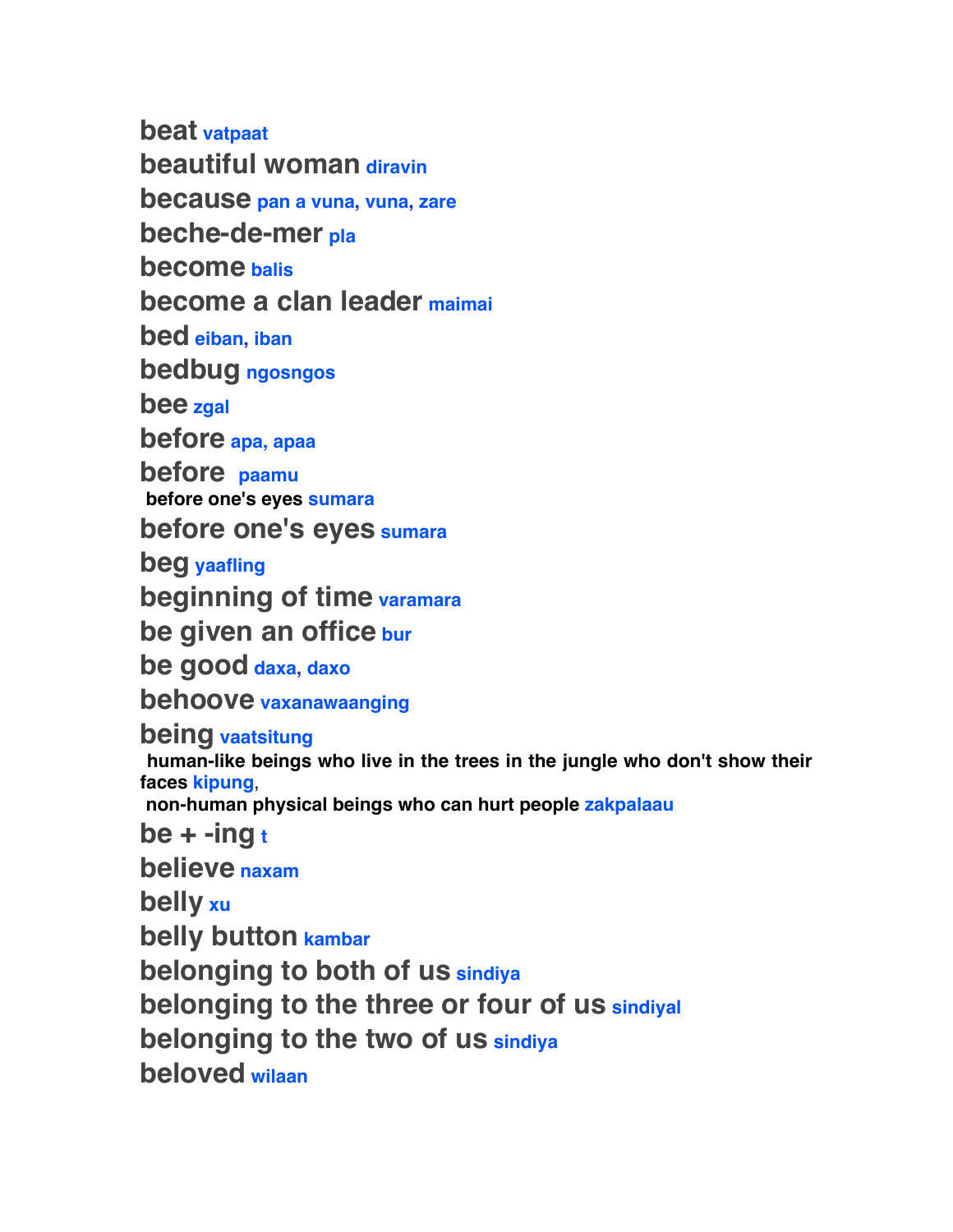**below brut, burut beneath waan benefit varoxon bestow bou bestow forever vaxaram big lapuk big bang varamara big-eye trevally zinaaf bigeye trevally mara laba Big Rip a Vaanonging aang a Varaxulusing bird maani bird dance lamaani bird-dance maani bird mouthpiece used in the** *maani* **('bird') dance faat maani bird mouthpiece used in the** *maani* **dance faat maani biscuit biskit Bismarck crow xor, kor bite gaatikarat black magic inyaak black surgeonfish waan baruwa black tang mangaai blacktip reef shark usfaar bless vaxarom, vaxaram block pira blood dare possession of land because of blood having been shed there whether intentionally or not kut blowfish raait, xuus blue and gold fusilier laalaa**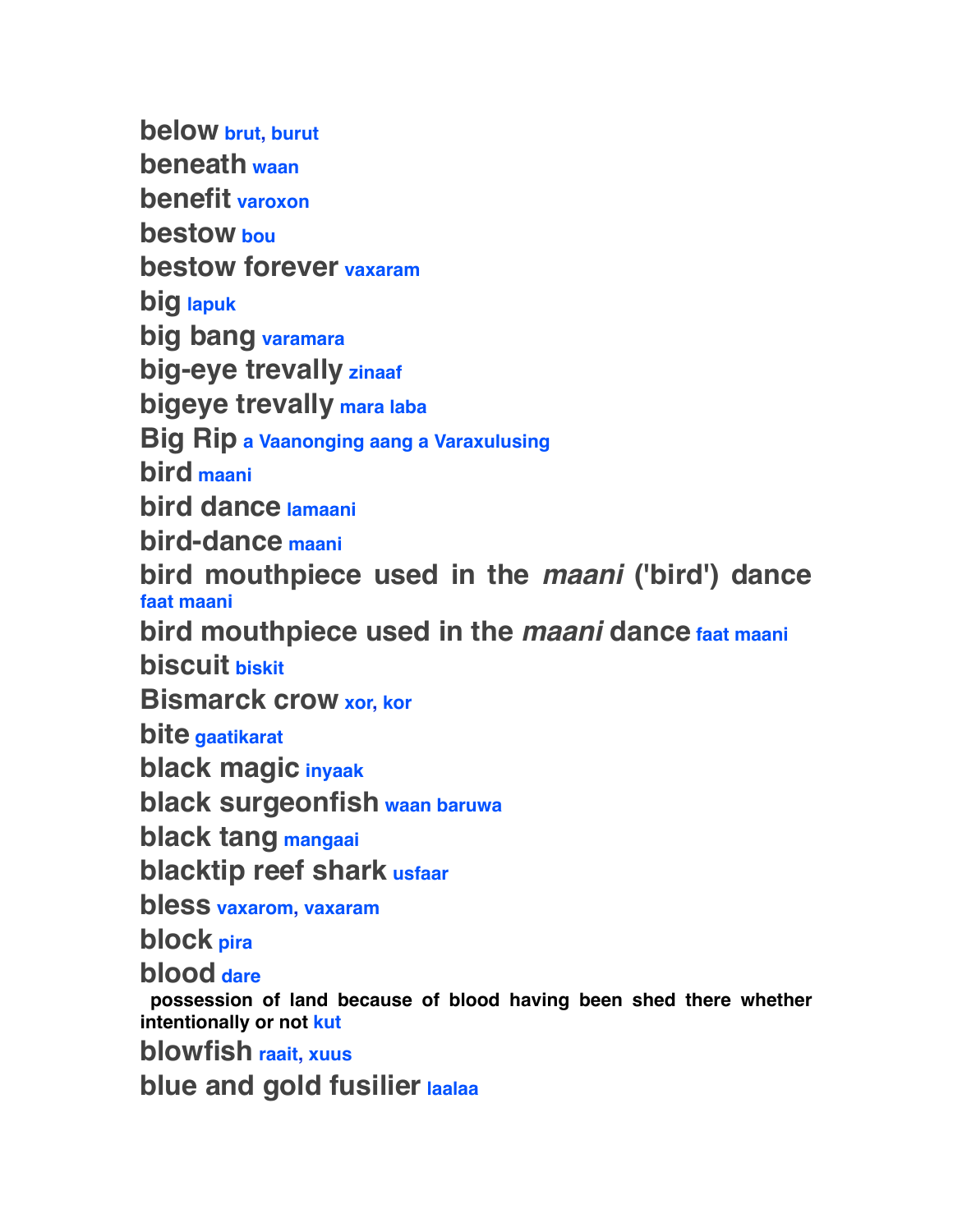**bluefin trevally maxading bluestripe snapper laai, naviin sin mazaak, xiis Blyth's hornbill babanga boast about oneself vatpaat a babaang body hair vinfur boil** *(skin inflammation)* **brus bonito tun book buk both uru bottle waaxis bottom wun bough green bough that breaks off ranukto bowels xun bow (for arrows) bunare bowl made of coconut shell vaaxis boy naalik boys funaalik Brahminy kiite maas brain miyaak breadfruit baruwa break buaak break into buaak breast zus breastfeed vaazus breathe pifalibis brick briki brief xalxaalif bright maravas**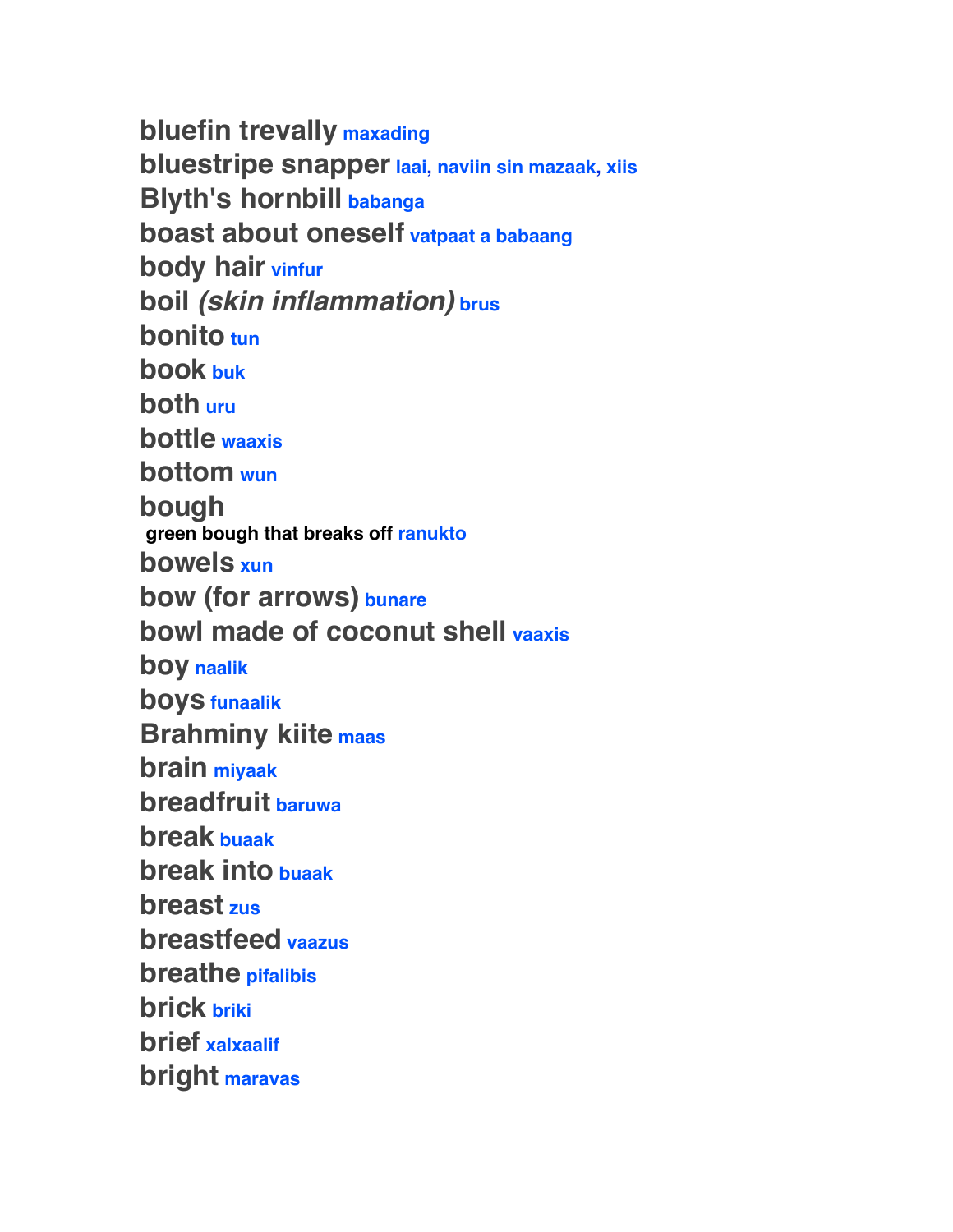**bring fawut, vawutling bring up faanaau brother duaak, das man's mother's brother's wfe koxok bue-barred parrotfish maraxaauwa build wokim building giu build something famozesing build up a fire vaalagafing buk buk bumphad parrotfish marun bunch rixing burial kaavaai burn feiv bury kavaai bury** *(of a deceased person)* **kaavaai bus bas bush uran bush hen yayau bush knife varama lapuk busy oneself raalil, taalil but masingsaxei, masingkarei, sasaxei butterfly wewe butterflyfish waambarawa buy wul by pa bye laa cacao kakao call yaarusing**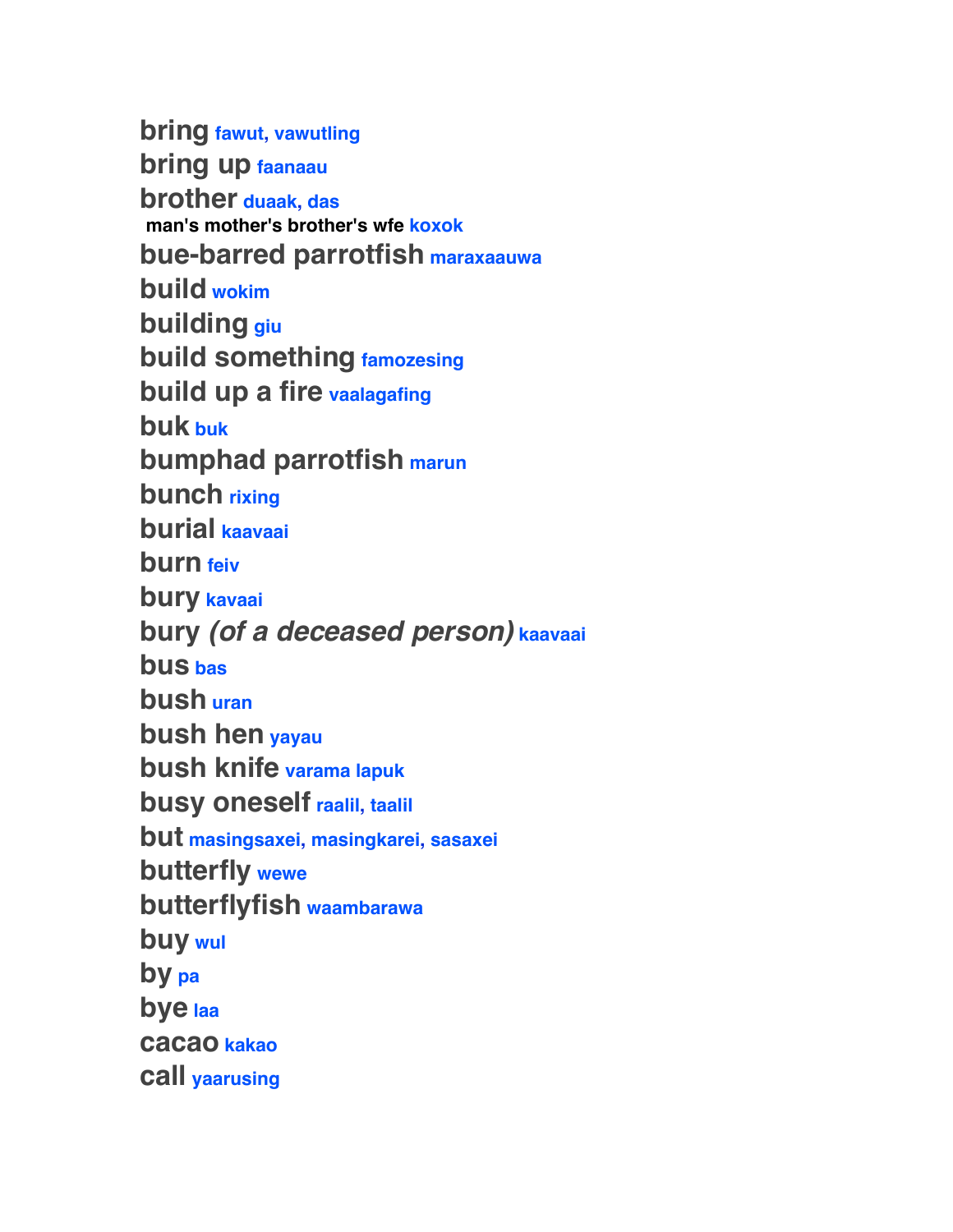**call by name veiza**

**can faraxas, ken, naaf**

**cancer of the mouth maaraas**

**canoe xaaleo**

**capsize wakpizin**

**car kaar**

**carry xaas**

**carry out vazaak**

**carve tok, owa**

**carved shell ornament worn by clan leaders around the next and hanging ontheir chests as a sign of authority kapkap**

**carver eitak**

**carving roktoxaai**

 **carving used at a malagan memorial service malagan**,

 **horzontal malagan carving depicting a struggle beteen a snake and a bird manisau**,

 **malagan carving hosue**

**carving used at a malagan memorial service malagan**

**cat pusi**

**catch** 

 **catch a ride xos**

**catch a cold xus**

**catch a ride xos**

**catch** *(fish)* **rot**

**categorise smi**

**catfish pek**

**<causative** *fa-* **+** *mamaaus* **vamamaaus**

**cause vuna**

**cave bolof, ling, lok**

**celebration of the birth of a firstborn child tok nur**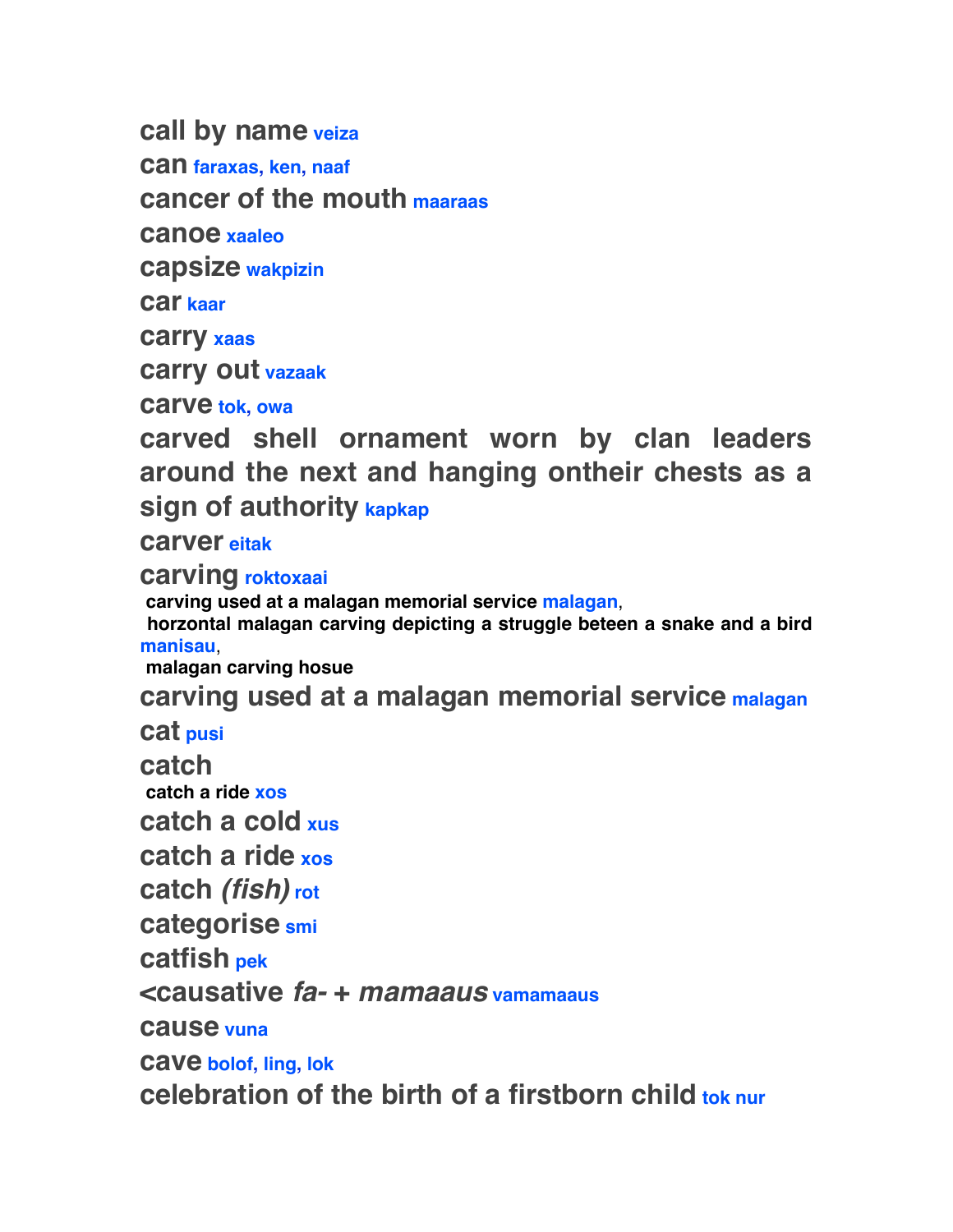#### **cemetary rabaraau**

**centre biru**

**ceremony**

 **ask permission publically to hold a malagan ceremony or erect a headstone galaasput certain tao, za change lemlem chant dodor ratangis characteristics malmalabuk chat xumur cherish plaai chest babaang chicken ura, vura chief paramount chief xalxaal child of a** *dare* **(paternal relative) marasuyang, marasuying chin yaaz chip tok chisel tok choose for vaakol cigarette made of raw tobacco kaapis circular design on malagan carvings depicting spiritual authority xaalxaal clam (large) zang clam (medium size) kma clam (small) gagat clan lain clan chief maimai clan leader maimai clansman tau**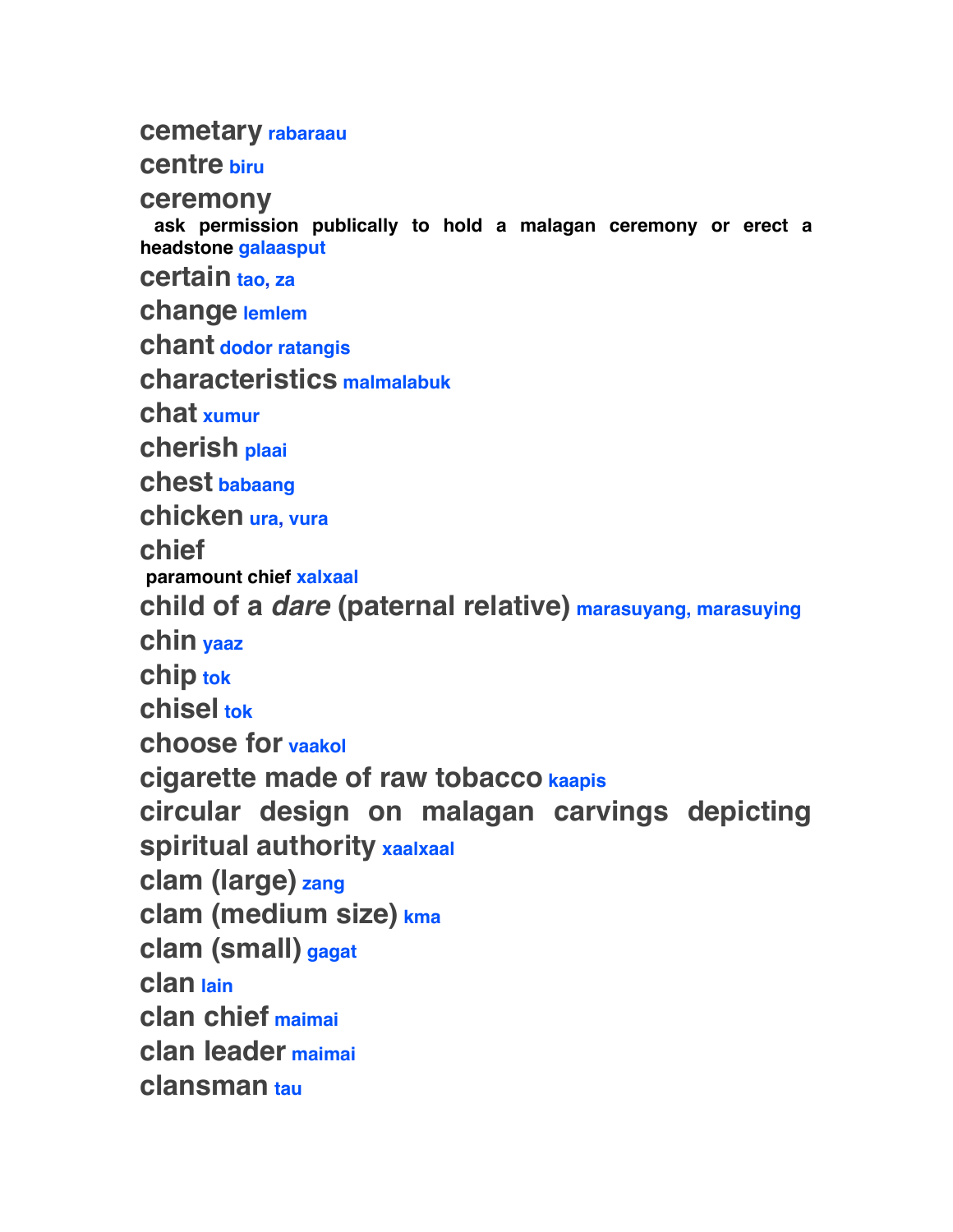**clansman of a similar age das clanswoman tau clearly fatale close maternal relatives a rixing fudu close to faasilik close to one's heart nei clothing mamaaus, marapi clueless ngolngol cluster non cluster of coconuts non a nur cockroach livas cocoa kakao coconut nur coconut lorikeet mangaaf cod balavaai coin faat, vaat cold (illness) xos collect yaawut comb zala come wut, put come up to balas coming wuting command fanaauing, kilaaiying commandment 1 ngaaiwulut 2 ngeiwulut commune vaaiyamit compassion magoʻing component parts mitmizaangir concentrate isasaf conch raavuru**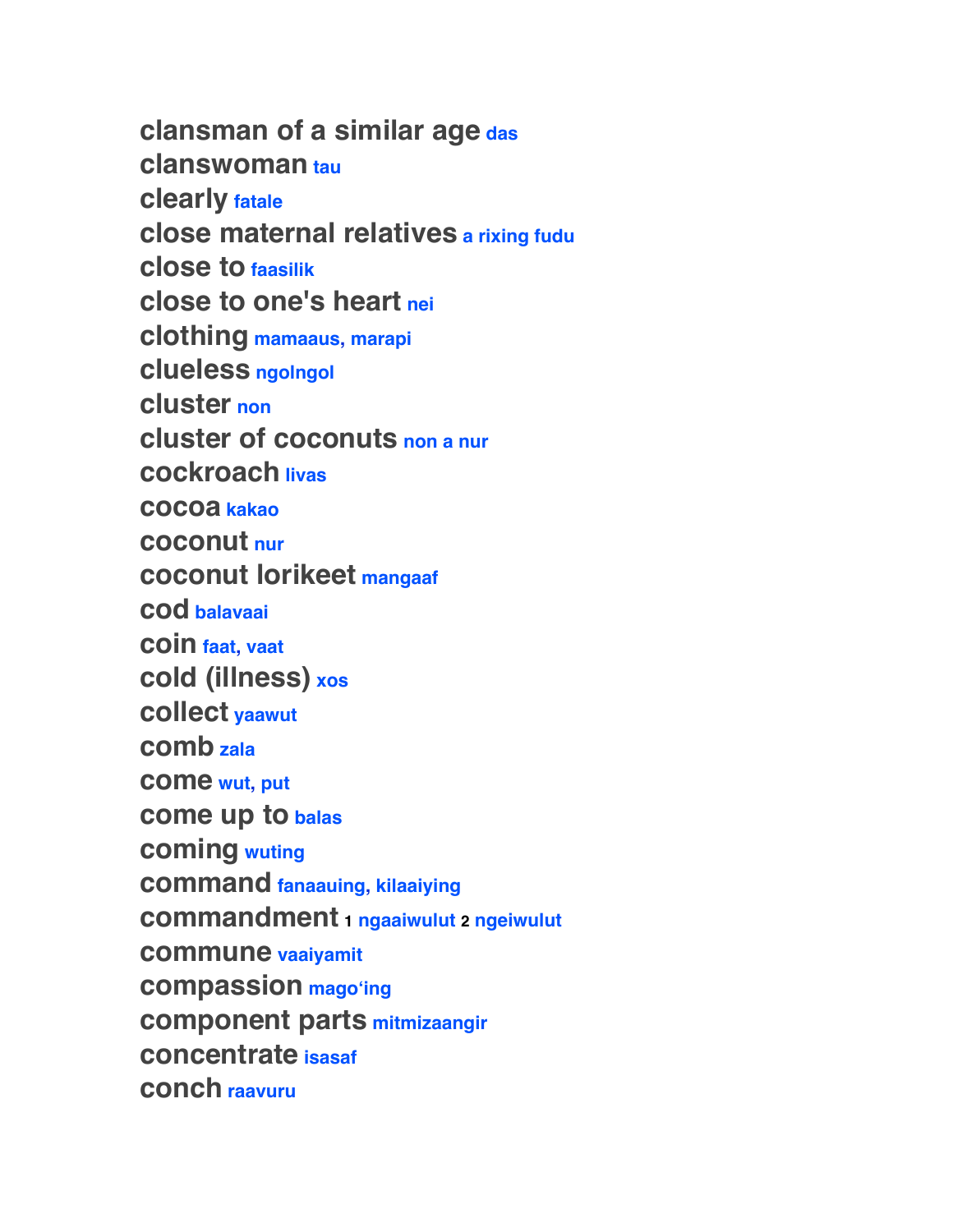## **concise xalxaalif**

**confide in ngif**

**confinement for ritual purposes xuwa**

**confinement house on beach in a cemetary where first born children and young women with their first menstruation would be confined vaal a xuwa**

**confinement house on beach in cemetary where first born children and young women with their first menstruation would be confined faal xuwa, faal a xuwa, vaal a xuwa**

**confused banga, taba**

**connect bis**

**consecrate vaarala**

**consecrate someone bur**

**consensus waza**

**conservation tagonaaiing**

**construction giu**

**content xauxaao, nanam, marangingit**

**contentedness nanaming**

**content with fezurunging**

 **live contentedly raagul pana**

**contribute at traditional event, esprcially malagan kaawas**

**contribute at traditional event, rdprcially malagan kaawas**

**cook vaaf, vamakas**

**cooking, especially in an earth oven vaaving cooking, especially in an earth oven** *(oman)* **vaaving core malazufsuf**

**coronation grouper rorozir**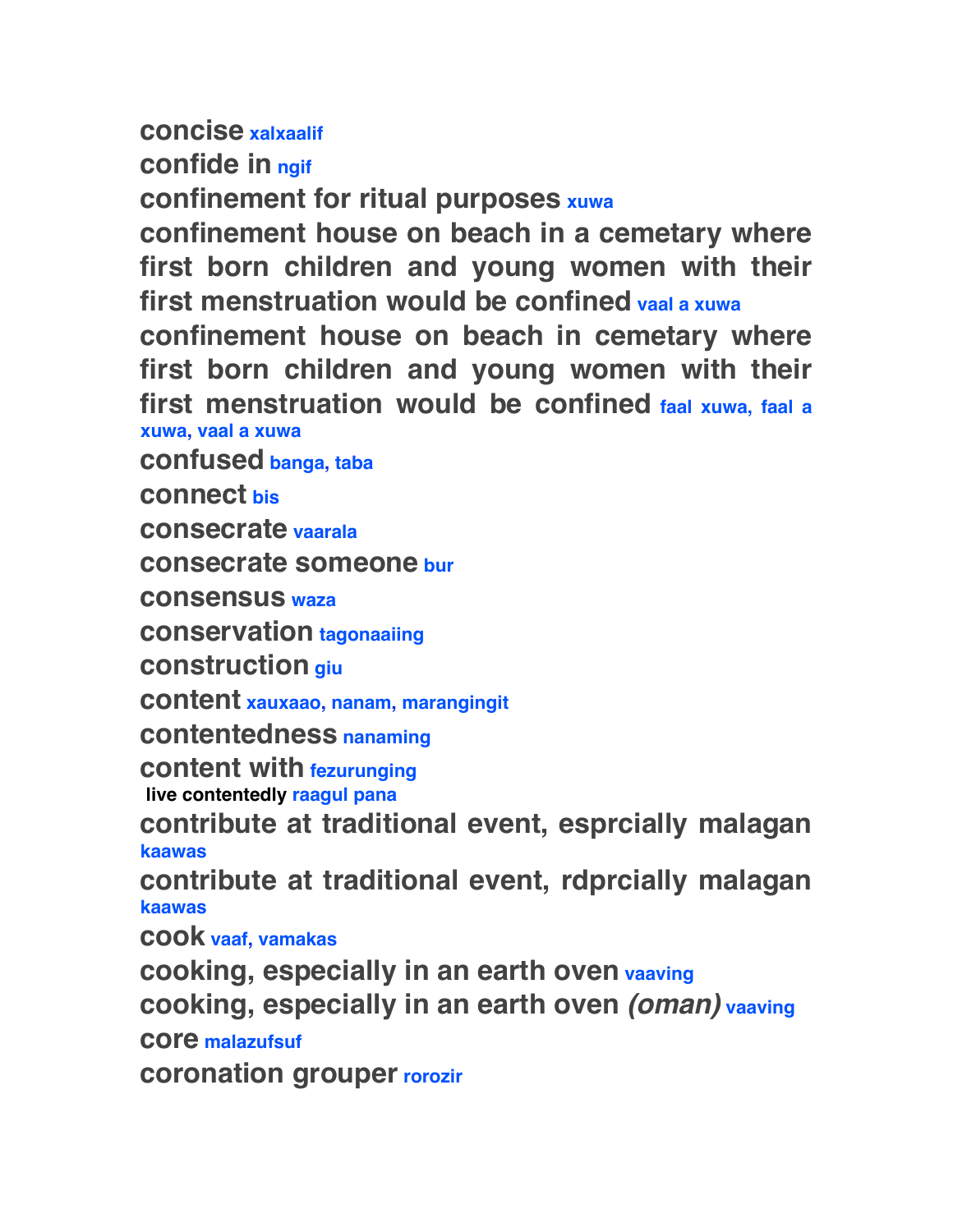**correct tok**

**correctly fatok**

**correct way of living raaguling, raagoling, raaguling, raaguling, raagoling, raagoling**

**could ken**

**counsel purusing**

**country bikabar**

## **cover one's head out of respect vaaxoxok**

**covet marazazaxot**

**crab raaxom**

**crack rabik**

**crayfish urang**

**crazy ngolngol, ngong**

**crazy person ngong**

**create 1 fabalos, vaasimoraaiing, vavalaxaiing, faasimoraaiing, giu <sup>2</sup> vaziaar 3 faziaar**

**creation vaasimuraaiing, vaasimoraaiing**

**creative fabalos**

**Creator Nakmai**

**cremate feiv**

**crocodile vuyaa**

**cross**

 **malagan symbol consisting of a cross within a circle zipaaraas**

**crow xor**

**crowd mala, vi**

**customarily owned land kia**

**customary system of laws 1 Lus a Ngaaiwulut, lus a ngaaiwulut 2 Lus a Ngeiwulut**

**customs malmalabuk**

**cut kip, ling, sif, tok**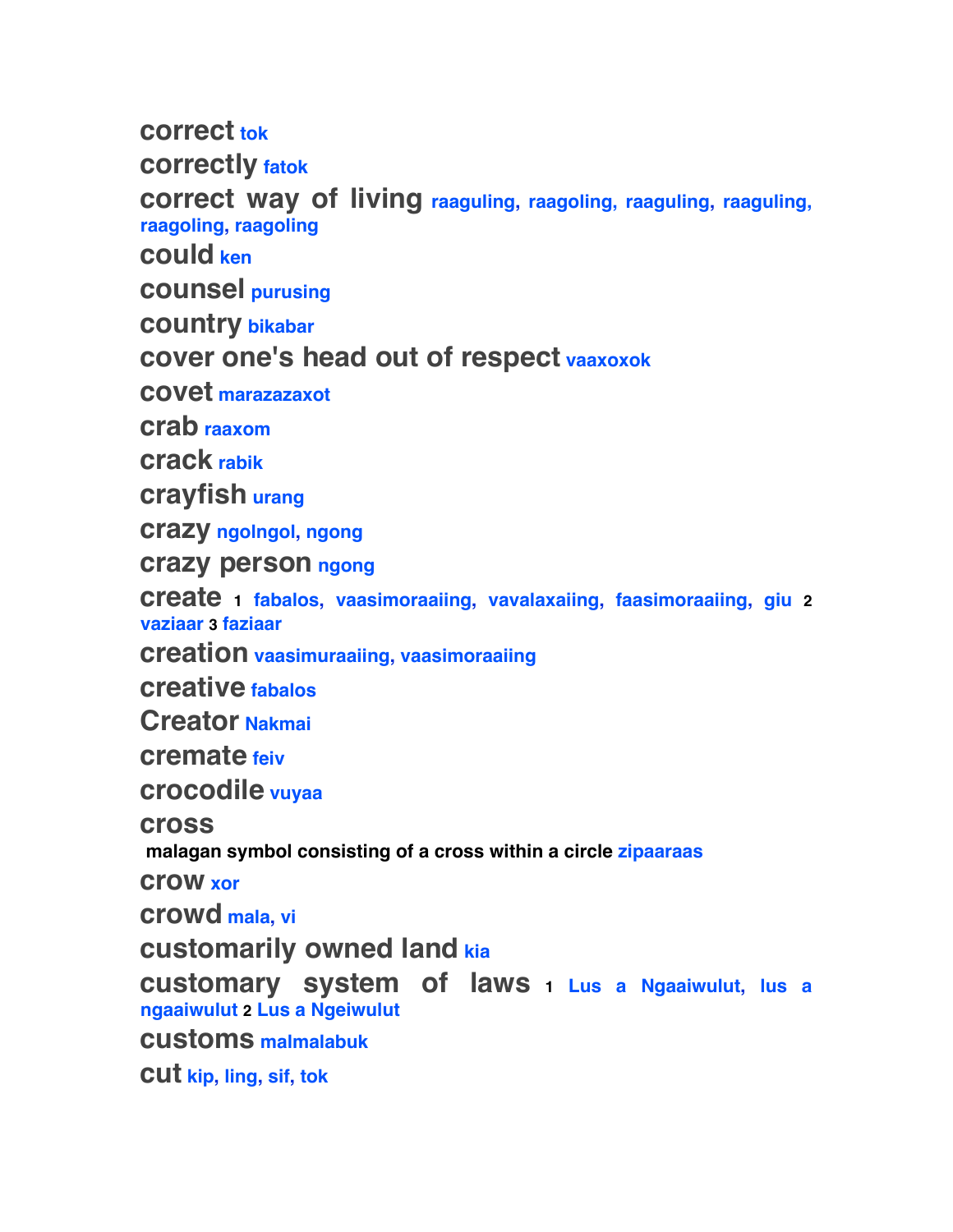**cut down raabuk cut off rok cuttlefish zuzuaxa cycle of eternity tikirabaat, tikirabaat cycle of life tikirabaat, tikirabaat dad mama daddy mama dance riri, ririing dance with a** *tatanua* **mask tatanua**,  **slow robotic dance by men with masks kala dance with a** *tatanua* **mask tatanua dancing the** *kala* **dance kala** daughter tif **day raan day after tomorrow bungru deal with (persons) faramalaiing dear tangin death maliking deceive vagit decoration marapi deep bangut deeply fadikdik deep ocean lamaan bangut, raas laba deep pool in the reef ruru defensive fence around a village zipaaraas deliver lis, walis dense reainforest on the hilltops bual depend pazaai depend on paazaai descend sfar, xolmu, apa, apaa, vizik**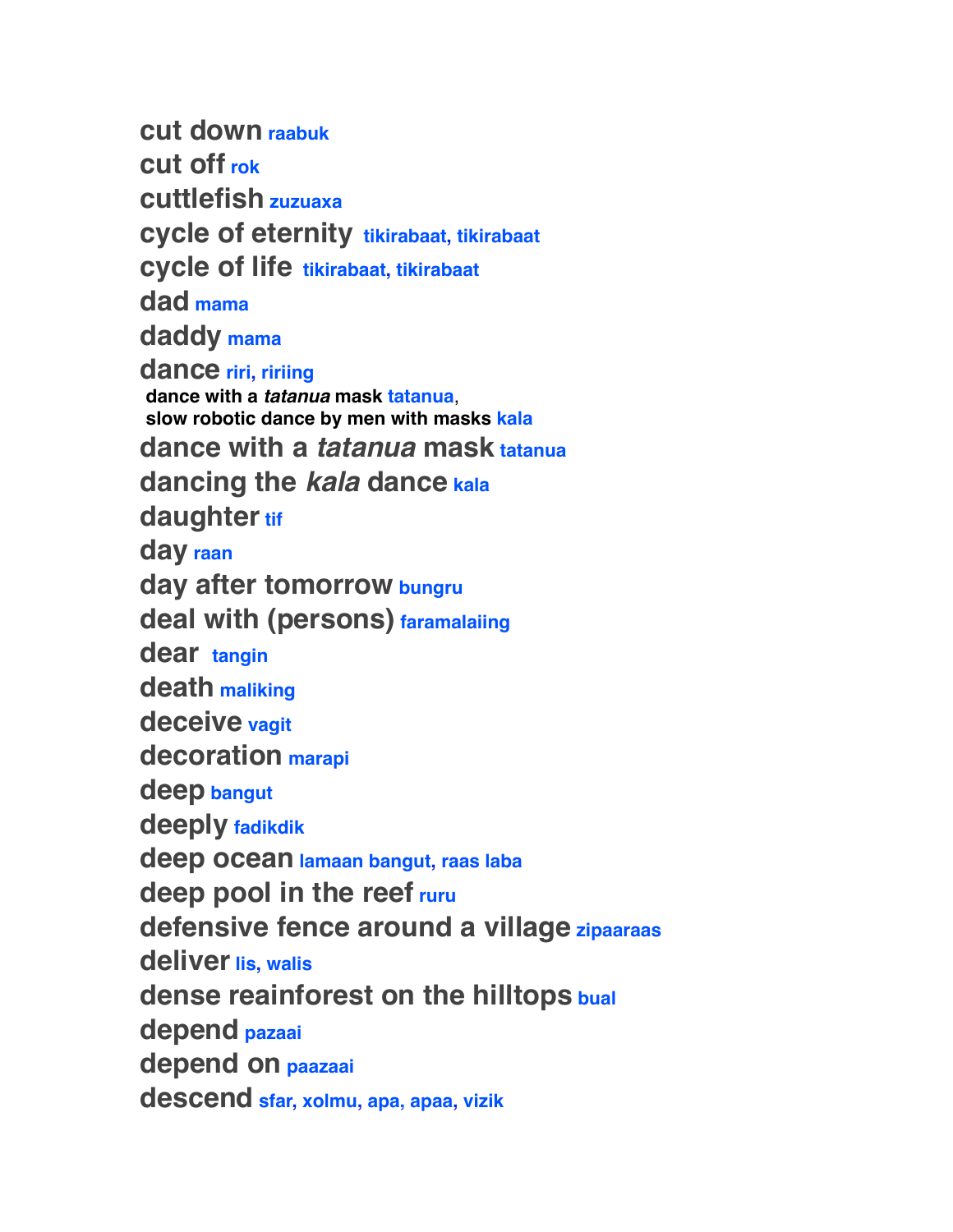**descendant xulmu describe psinkilaas, waas despicable man vong destine kaning, putkaning destined ninis destiny bina i ninis destruction bara, rouzaat detach waakpizin detailed waan a vara details waan a vara, mitmizaangir development vaaribuking did tabung, fanong, vaanong die maat, marut, morut young person who dies ranukto die of unnatural causes puru dig xaaf dirt vatpat dish made of cooked sago wrapped in taro leaves pap distant relative ramai dive for suf dog viu, wiu, piu do it kaf dolphin momoxombe domestic animal tatagon don't tuaa do something at the correct spped nadu do something shameful vaamaangal do something well daxa, daxo**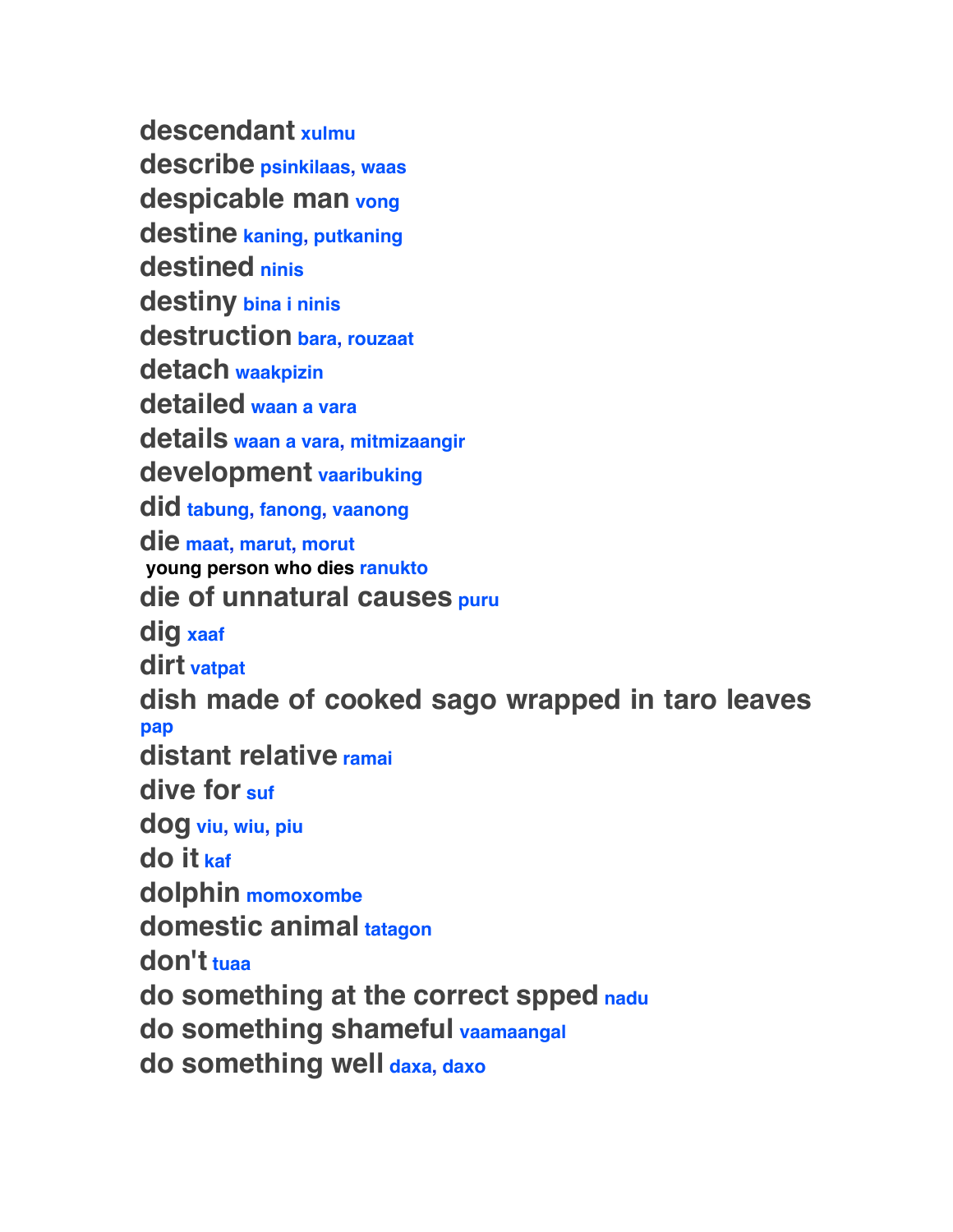**double-headed sea snake design on malagan carvings walavuzi doubt naxaam dudu with no doubt bou dove baalus Dove Clan Moxomuaas, Manganuaas, Moxonuaas down apa, apaa dress vamamaaus drink imin all night drinking party mewut drongo bird wezaxaau drongo bird (paradise drongo) wezaxaai, wezaxaau drop fazu drop off vakabal dry ron, mitmizaangir dry coconut mono dry coconut marang dry season maariaas dry season (roughly March-October) maariaas duck pato during la dwarf xipaang each ta ta , wanwan each one zaxazaxai each other feraxei, vavur each other vara-, vara eagle sea eagle regaaum**,  **white-bellied sea eagle manungulaai Eagle Clan Moxomunaa, Mangamunuaa**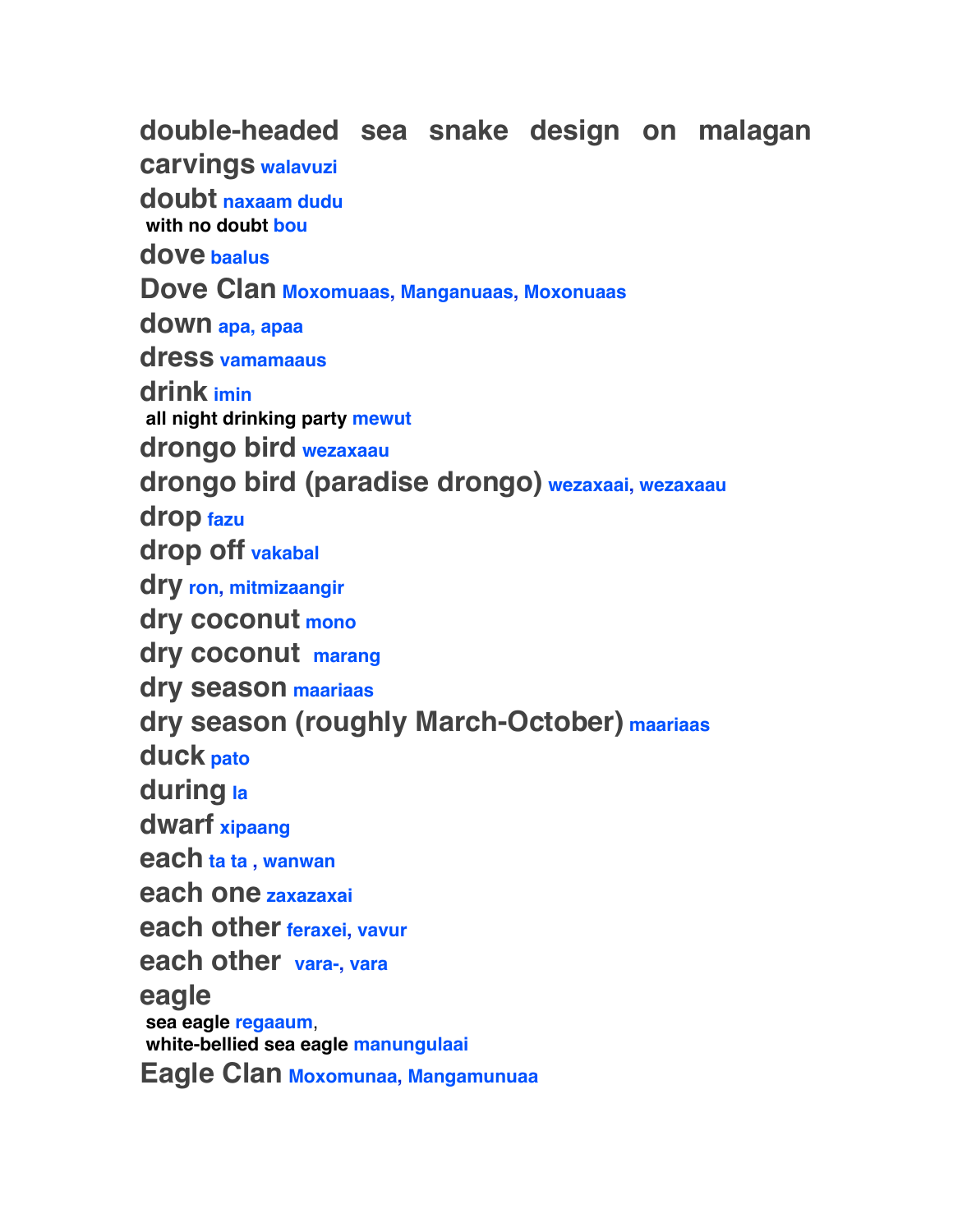**ear langa**

**earlier apa, apaa, lak**

**earth vatpat, pira**

**earth oven oman**

**earth oven, using hot stones to roast food usually wrapped in taro and banana leaves and covered with sand ulaan**

**earthquake mara'uli, Mara'uli**

**earthworm xintinur**

**ease**

 **at ease marangingit**

**eastern osprey regaaum**

**easy izi**

**eat fangan, vangan, yan, yaan, yen**

**ebb tide raas mat**

**-ed rabung**

**educated xaazou, varavirai**

**educated, learned xaazou**

**eel**

 **eel (agressive saltwater species) taagina**,

 **eel (freshwater) tna**,

 **eel (peaceful, saltwater species) balangtang**,

 **ribbon eel yaau**

**eel (agressive saltwater species) taagina**

**eel (freshwater) tna**

**eel (peaceful, saltwater species) balangtang**

**egg xaatur**

**eggplant naas**

**egret uwi**

**eight kaviziktal, kalangga, singtal**

**eighty ka zanaflu va viziktal**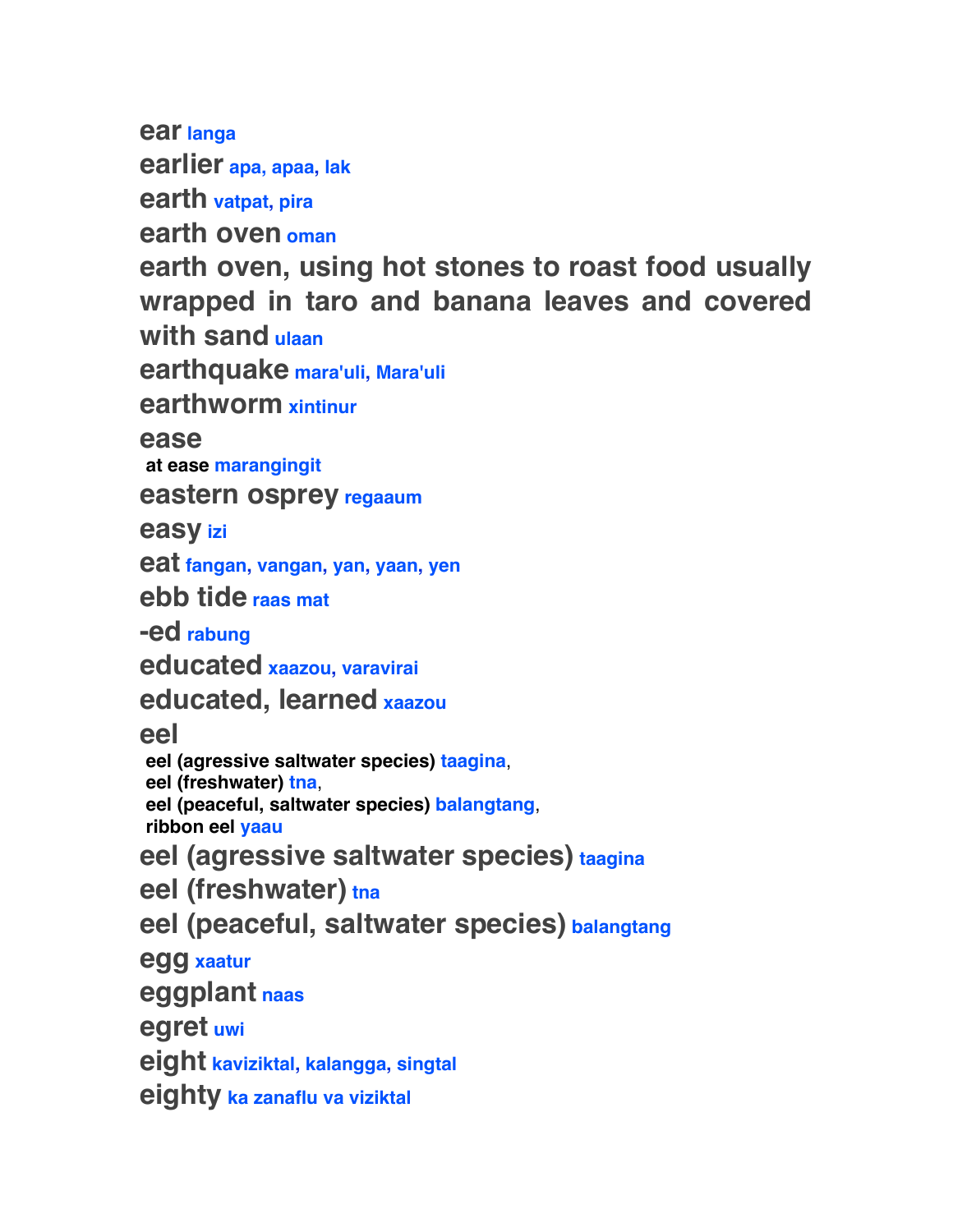**elbow buk mir, buk mit elderly person bek elder man piran, piraan ?? elders?? ubina elephant ear taro malaata embezzle fangan faat emotional or spiritual heart lalamon, lamlamon empathy inaxaam malufing employee yanakilaaiing end kinbuking, vaanonging end of time a Vaanonging aang a Varaxulusing endpoint of the vegetation on the beach ngus a zaza English a ling a mono engraving roktoxaai enlightenment maravasing enough for zuaaf enter xaazou, libis entering libising entire faagdul entry prohibited bibis baalu envy marazazaxot epilepsy gaga equal balance of payments raazuf erection wut lok erect penis wut lok erect (penis) lok erotic women's fertility dance garamize essence malazufsuf, xuxuzaai, miskimaal essential varamara**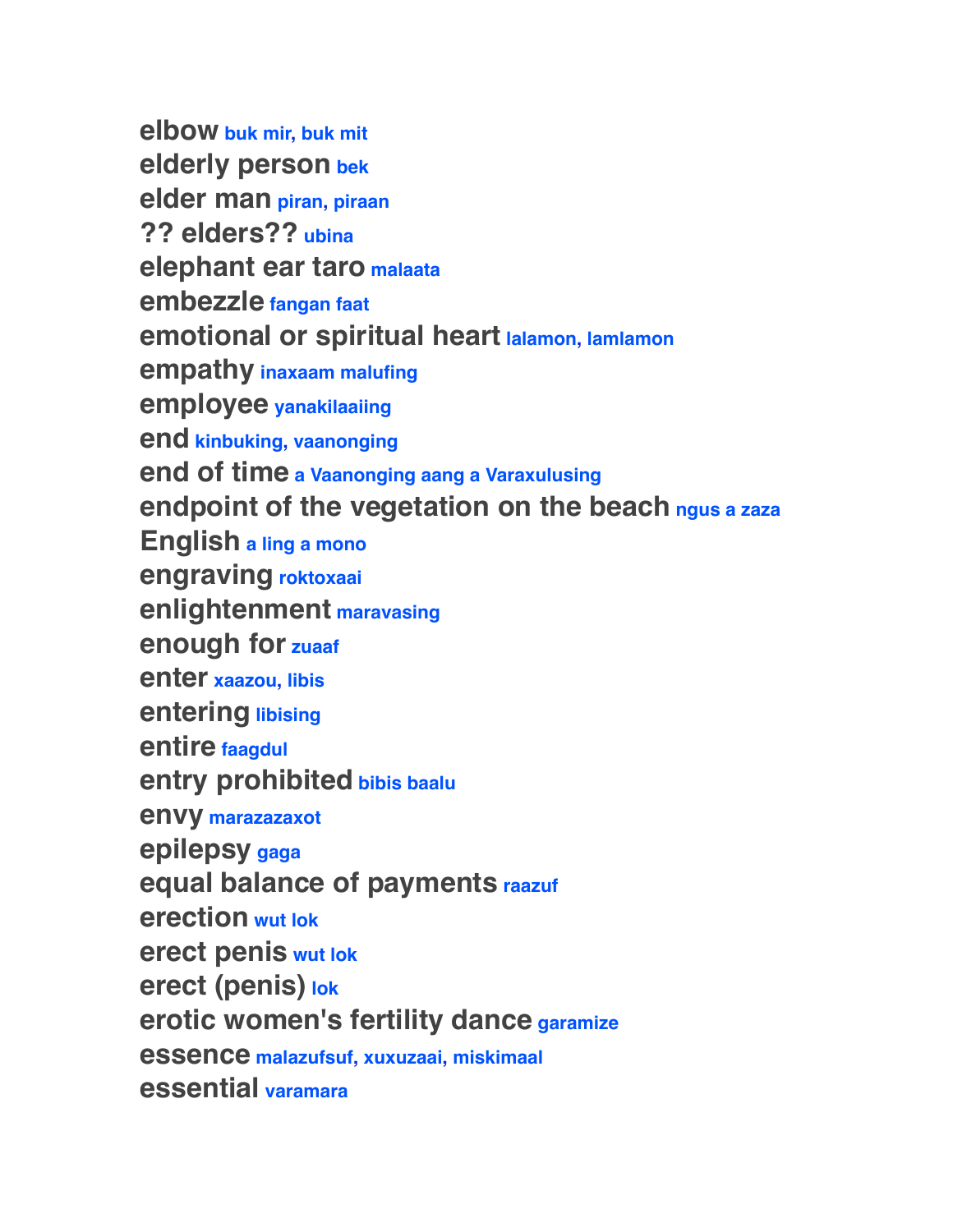**essential quality lalaxa esteemed pit eternal tapal European mono ever-lasting tapal evolution vaaribuking examine carefully smi exceed expectations faxaliu except singsaxei except for malik exchange xolxoling excluding malik executioner viimaat exist bawai existence vaatsitung, iziing explain1 psinkilaas, fingaai, lis piviaat explain2 lis piviaat ?? explain lis piviaat explanation fingaaiing exterior wall vin a bil extinction maadouling extinguish pnu extract vara eye mara eyebrow lili mara, lilimara**

**"eye of fire" design often put in centre of flat malagan carvings, depicting the act of creation waalik**

**eye socket su mara, sumara**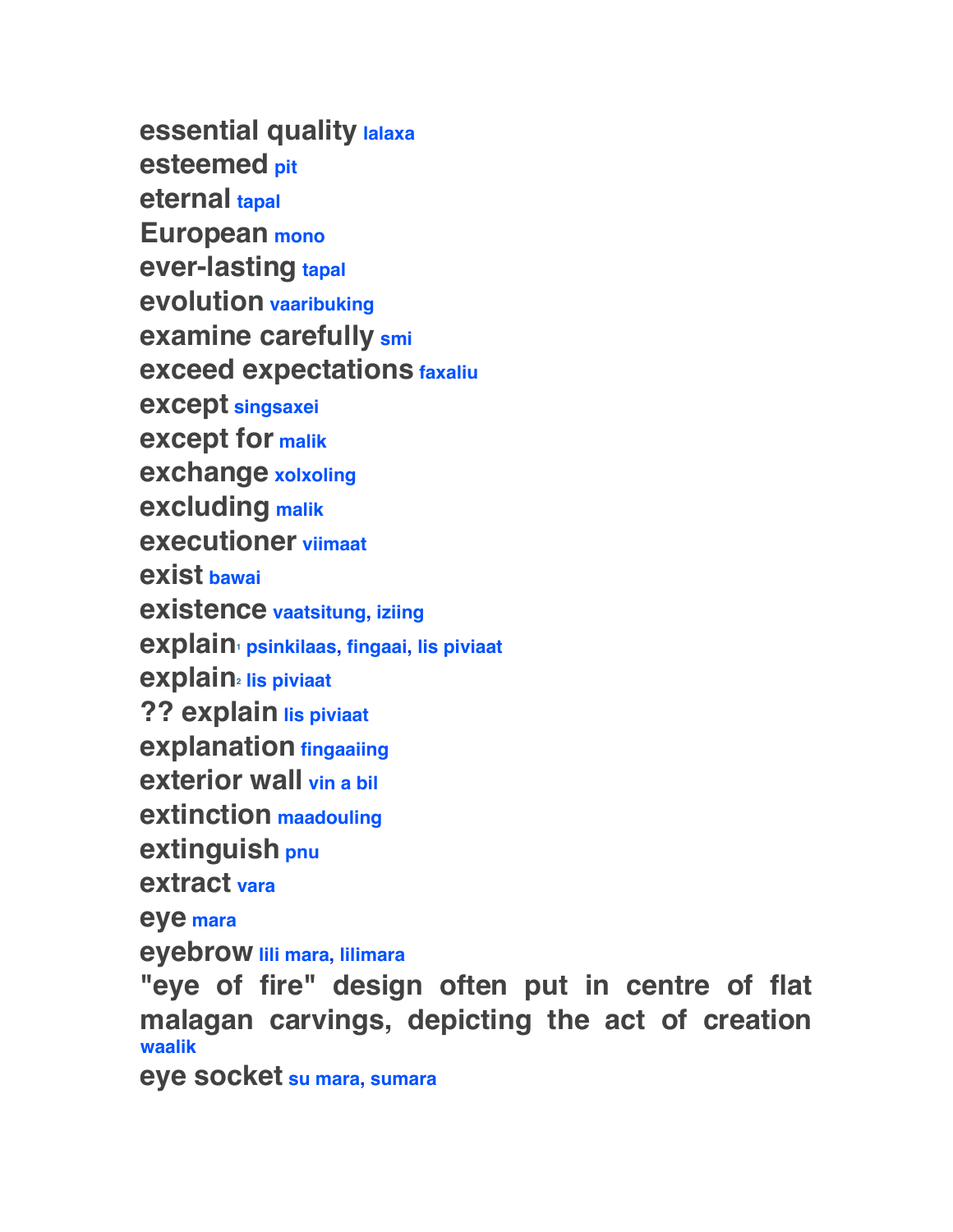**face muno, waakpizin, mara face (human) sumara face (human, especially around the eyes) sumara faeces raai faithful bazof fall su family-in-law moxosing father dama, damana, tama, mama father's clan dare fear ma'auring fearful miraut feast osaaning feast at or near a cemetary to ask permission publically to prepare for a** 

**malagan ceremony. galaasputing feast at or near a cemetary to ask permission publically to prepare for a malagan ceremony. galaasputing**

**feel shame maangul**

**felled raabuk**

**fetch zaxot fawut, sarak**

**fifty ka zanaflu va vitmit**

**fight varop**

**file buza**

**fill** *( fight / fought / fought)* **vambos fill up (with liquid) weraf**

**fill up (with liquid) weraf**

**finally 1 lawa 2 lawara**

**final payment that does not need to be reciprocated xarum maat finger skolmit**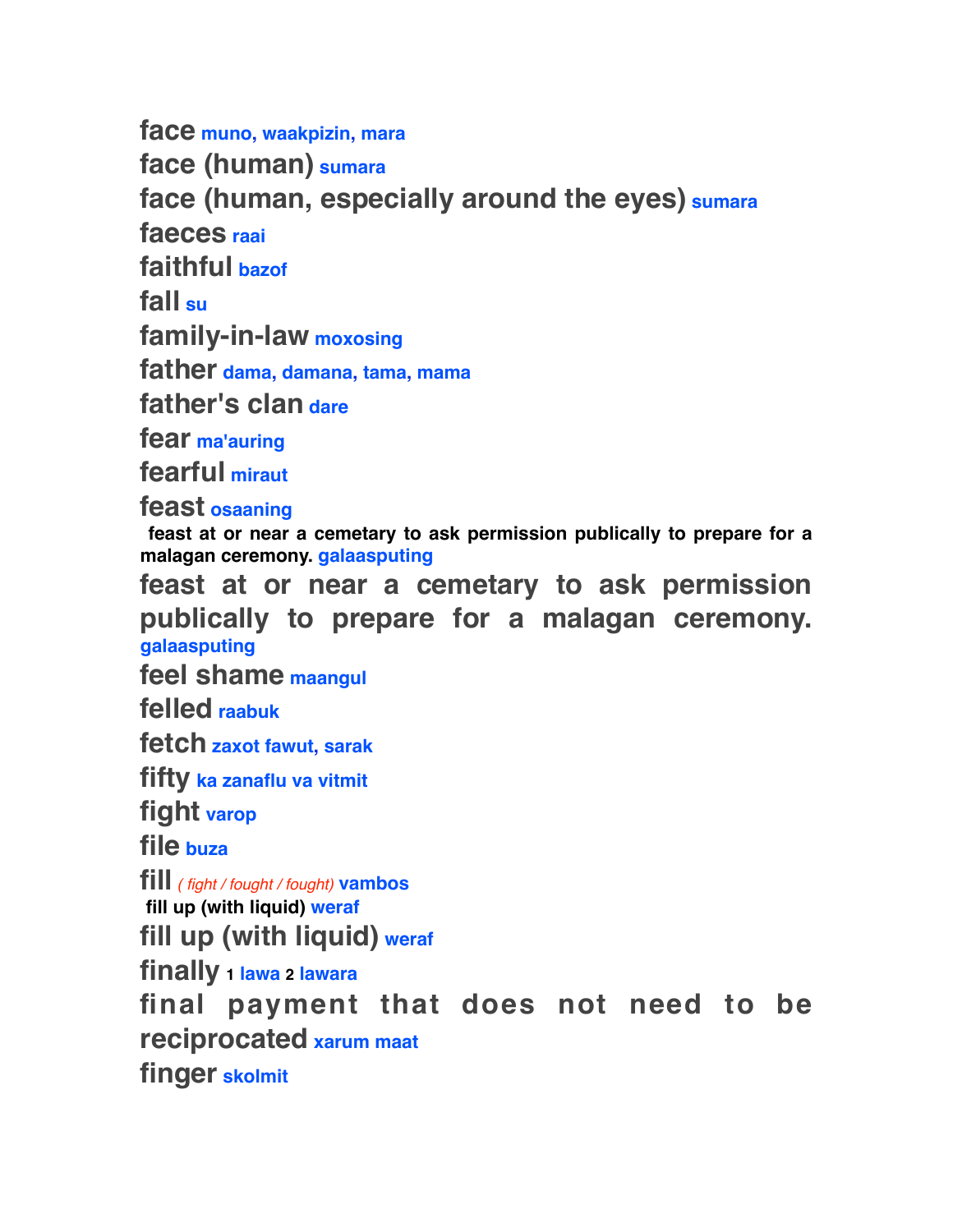**fingernail wakpaak a mit finish galumbuaak firefish (red firefish) vatpat laaia first varamara, laak, lak first menstruation raamin a flan first cousins in one's father's clan marei first menstruation raamin a flan fish yen, xot mythical fish usually shown with its tongue hanging out bloxuaam fishhook ngaaul, nganga'ul fish house vadan fishing with a hook and line xot fish: unidentified species maamaat, muimui fish: unidentified species similar colour to** *kulua***, similar to blue-green chromis dangan fish: unidentified species similar colour to** *kulua***, similar to blue-green chromis dangan fish with a line and hook nganga'ul fish with a net vayen, fayen / vayen fish** *(without a net)* **vataas fit gaga five kavitmit, oplima, malima, pakaraat flabby fis fly laang, laf, lif flying fox maanda, mandala flying fox species ngaf focus isasaf follow los follow (customs, laws) ruktuxaai follow in others' footsteps vasik**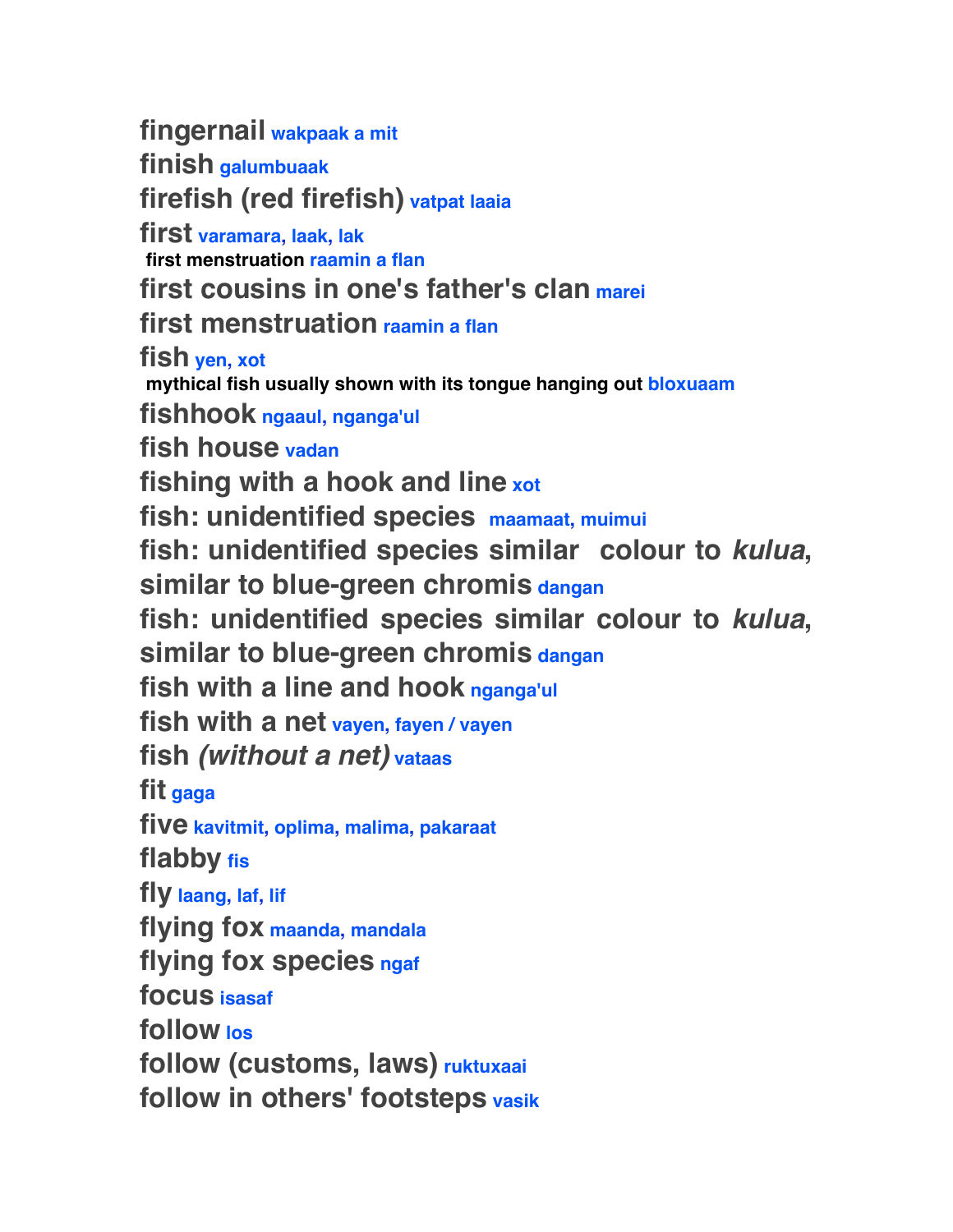**follow the law diligently kip aang a lus**

**food fanganing, vanganing**

**food consumed in a cemetary during a special time, such as confinement within a** *vaal a xuwa***<sup>a</sup> rabaraau a vanganing**

**food cooked in an earth oven ulaan**

**food for a young woman's first menstruation when in ritual confinement tok bilak**

**food garden uma**

**foot of a hill wun a wut**

**for 1 xu, vuna, xo 2 si 3 si**

**forehead no**

**foreman ramtoi**

**forget naxaam pizin, ranaxaam pizin**

**forgive vagun**

**for it pana**

**for me surugu, xaaku**

**forty di zanaflu vara lavaat, ka sanaflu vara lavaat, sanaflu vara lavaat**

**forward kol**

**fought**

**four orolavaat, kapkap, mangfaat**

**fraction vang**

**freckled porcupinefish raait**

**freshwater daanim**

**frigatebird dau**

**Frigatebird Clan Moxotirin, Mangatirin**

**frog waau**

**from si, pa**

**from where i na faa**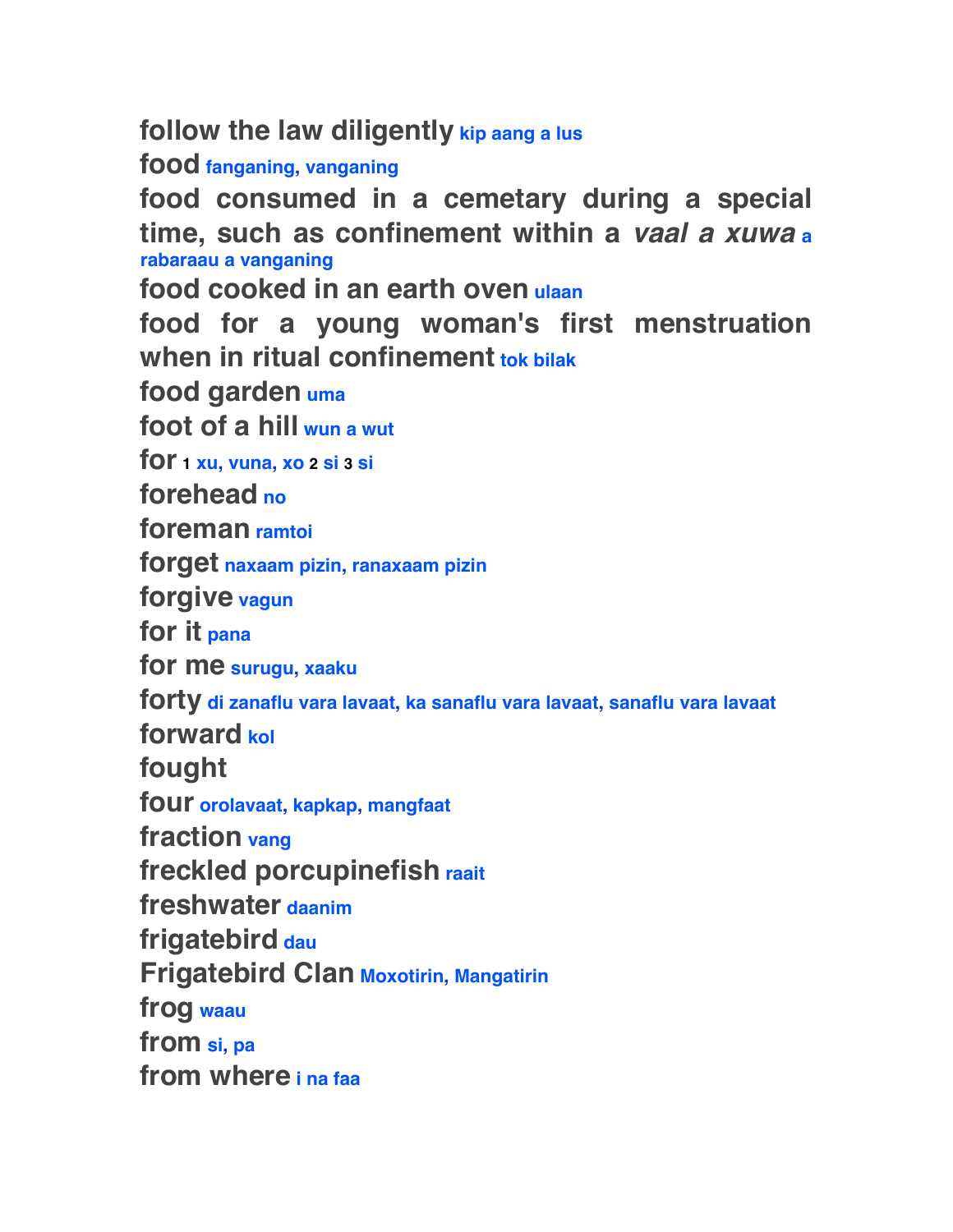**front in front of one's eyes sumara front door mara front gate mara frozen meat miit full maazur funeral pungava fur vur garden uma garfish zaauf garment mamaaus gather yaawut, navaing gecko xaau gecko with stripes patatang gem banaat a ziziba general public mala generation nafkul ???generation nafkul get zuruk, zaxot, suruk, sarak get going vaalagaf get married vamoxos get off a vehicle kabal get on a vehicle xos get up raa get vomited out vamakimaki ghost of someone who has drowned or died of unnatural causes puru giant moray tagina giant snake dimura**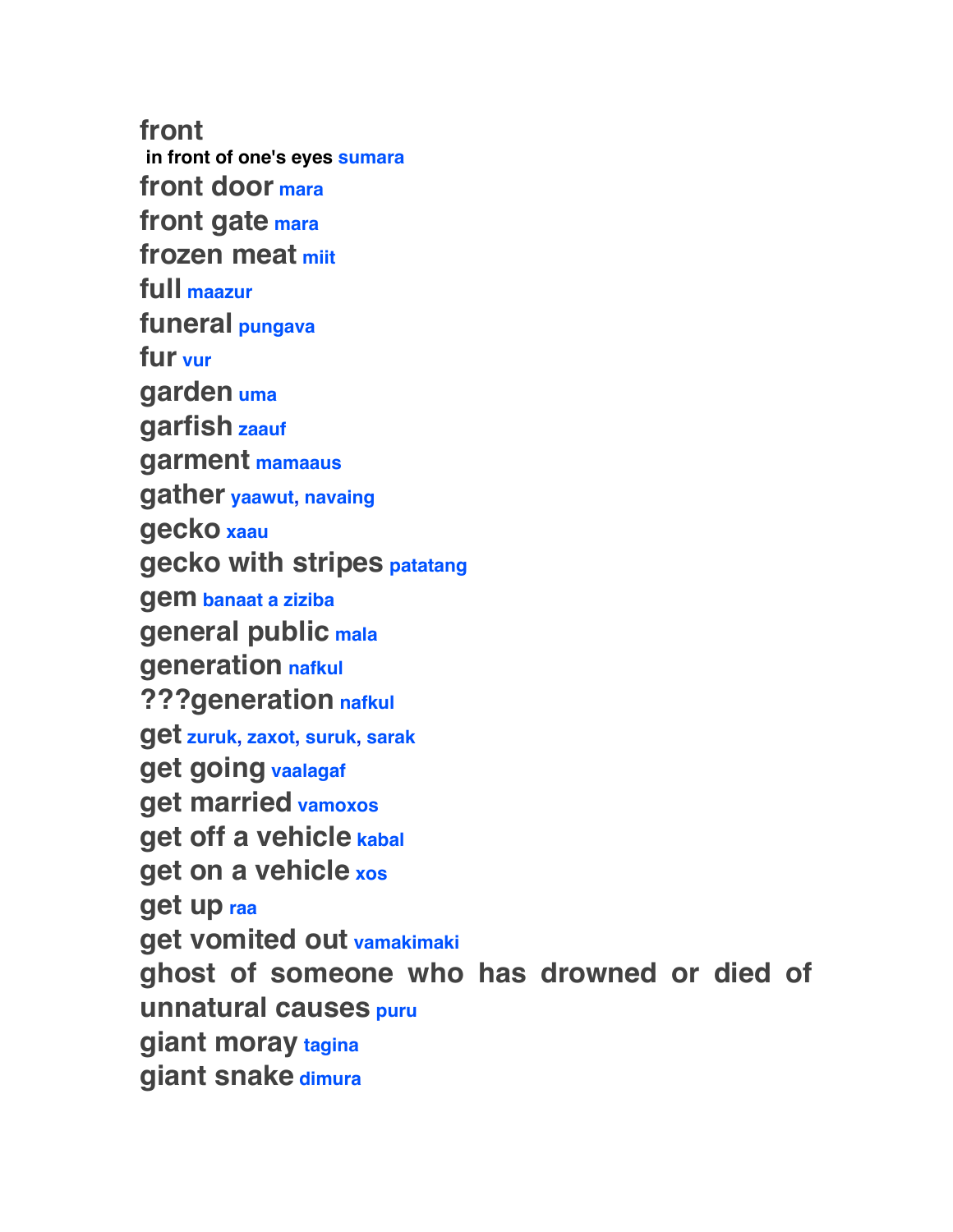**giant wrasse madaal**

**gift talasing**

**ginger plant that does not produce a nut vinabi ginger plant that produces a nut xaaous**

**girl fnalik**

**give faarakip, ralaas, lis, relas give a report fingaai**,

 **give with no need to reciprocate xaram**

**give a message wangpaang**

**give a report fingaai**

**give with no need to reciprocate xaram**

**glorify vaamalagaan**

**glory malagaan, malagan**

**go waan, paan, vaan go ashore xozaraai**,  **go out pnu**,  **go up viaang**

**go ashore xozaraai**

**God Nakmai**

**God Nakmai God the Creator Nakmai**,  **God the Destroyer 1 Mara'uli**

**go down vizik**

**God the Creator Nakmai**

**God the Destroyer Mara'uli**

**go fishing with a hook and line xot**

**go in a south-eastern direction viaang**

**go in a southeastern direction piaang**

**gone off malas**

**good daxa, daxo, doxo**

**good-bye 1 laa 2 lawa 3 lawara**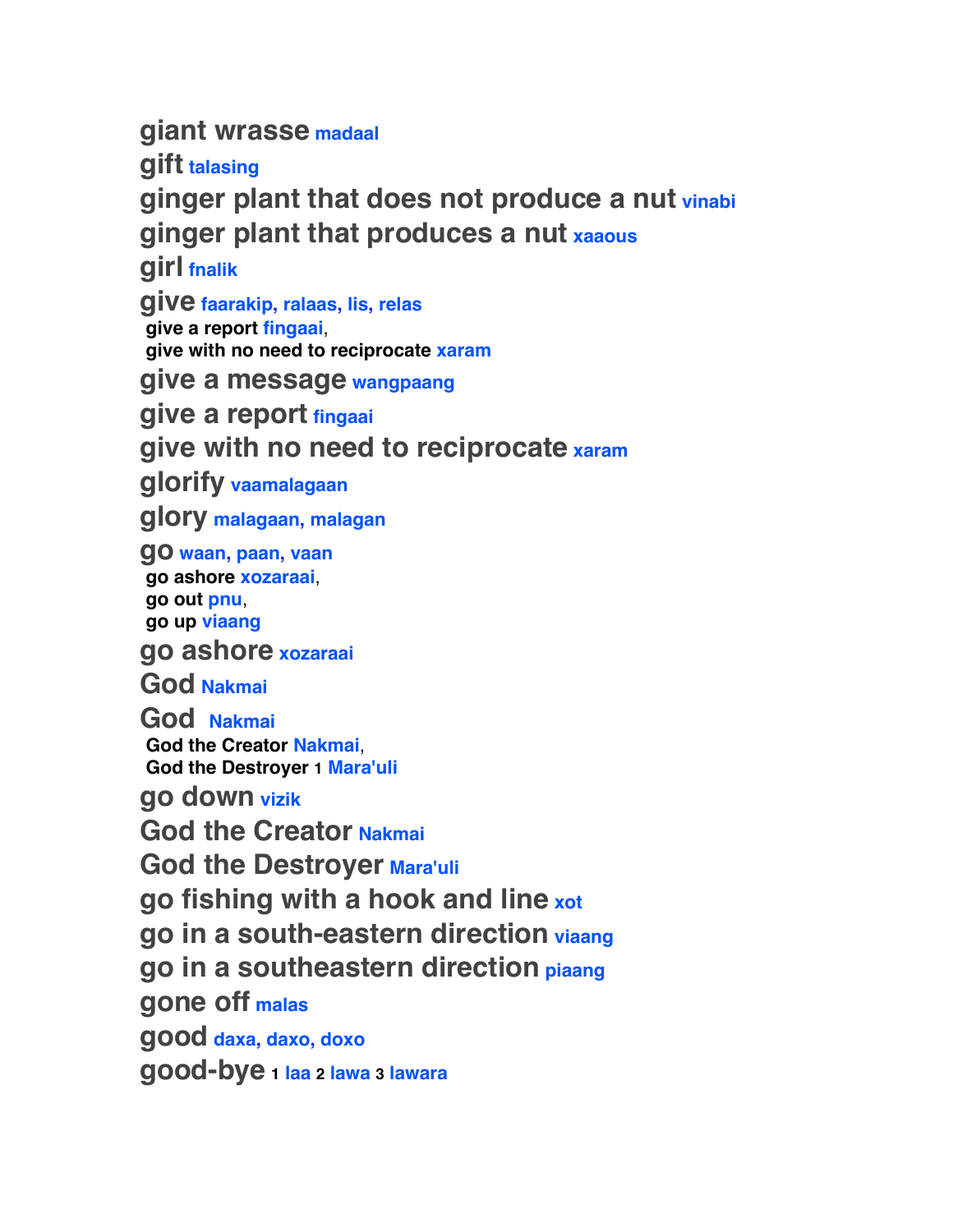**goodness doxo'ing go on laos go out pnu gossip xumur go straight fatak go towards Kavieng vizik go towards Namatanai piaang, viaang go up viaang, vuza, piaang go without dawdling fatak grace varamaalufing grandchild yaya grandparent yaya grasp faavaamiting grass zeze grateful xauxaao great di-, lapuk great amount divi great frigatebird dau great number divi great quantity of things vi great vision vaaramaal great woman diravin green bough that breaks off ranukto green parrot yaara grieve maaluf group vaang, varaang grouper balavaai grow walak grown-up lapuk faanong**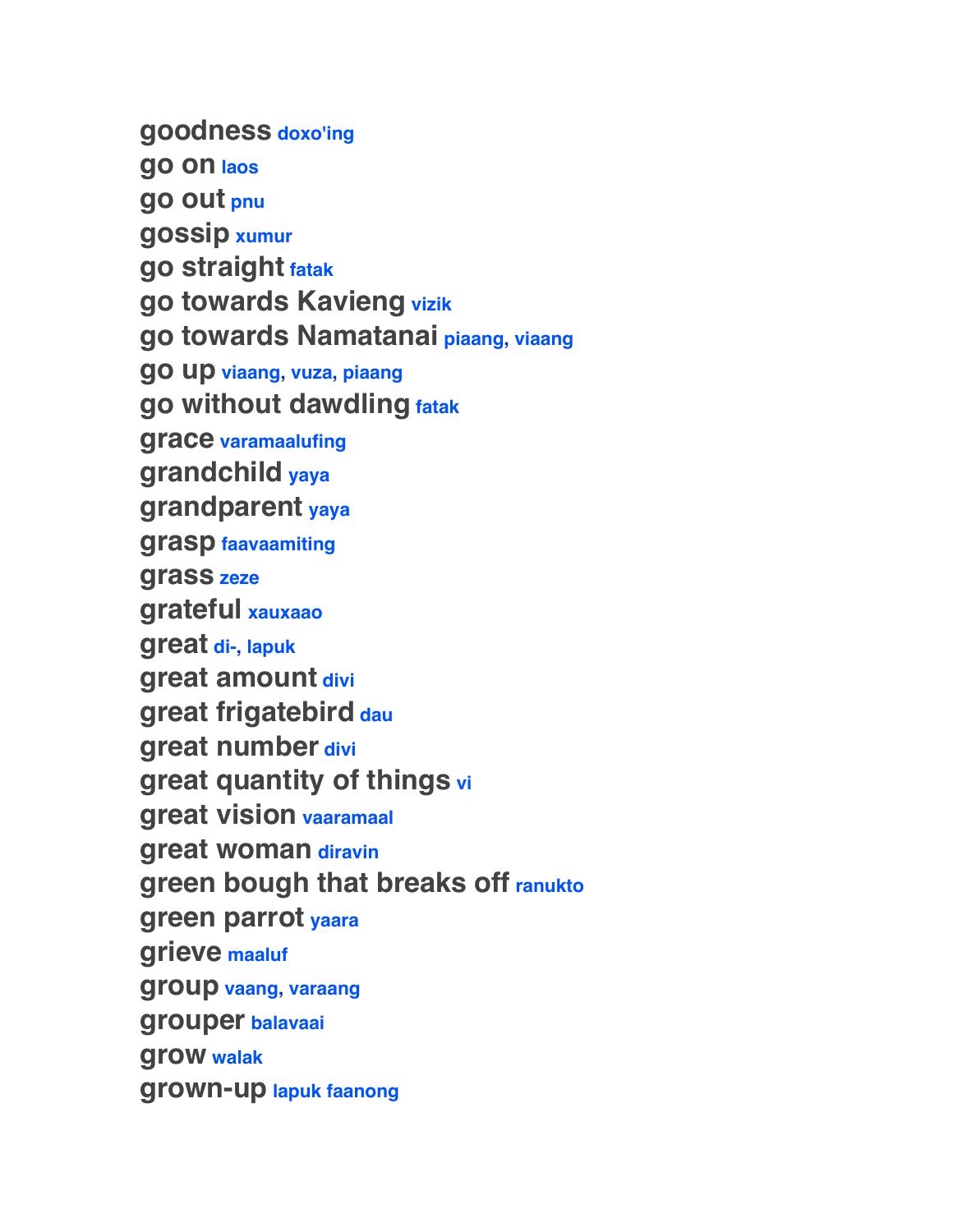**growth vaaribuking guidance vaarungtungaaiing guide pinowing guidelines purusing guidelines for living purusing hair vur half gbal, korovang hamlet marasu hammer haama**

**hand mit**

**hang xot hang and fasten pis**,  **hang out with vazerong**,  **hang up without fastening famazaak**,  **hang without fastening mazaak**

**hang and fasten pis**

**hanging out with vazerong**

**hang out with vazerong**

**hang up without fastening famazaak**

**hang without fastening mazaak**

**happiness dokdoking, nanaming**

**happy dokdok**

**hard lagaf, vulvulazaai, lagaf / lagaaf**

**hard fibrous tree species unidentified limbung, limbung / limbum**

**hard fibrous tree. species unidentified limbung, limbung / limbum**

**harvest mamaaus**

**have roxon, gaat**

**have a cold xus**

**have an erection lok**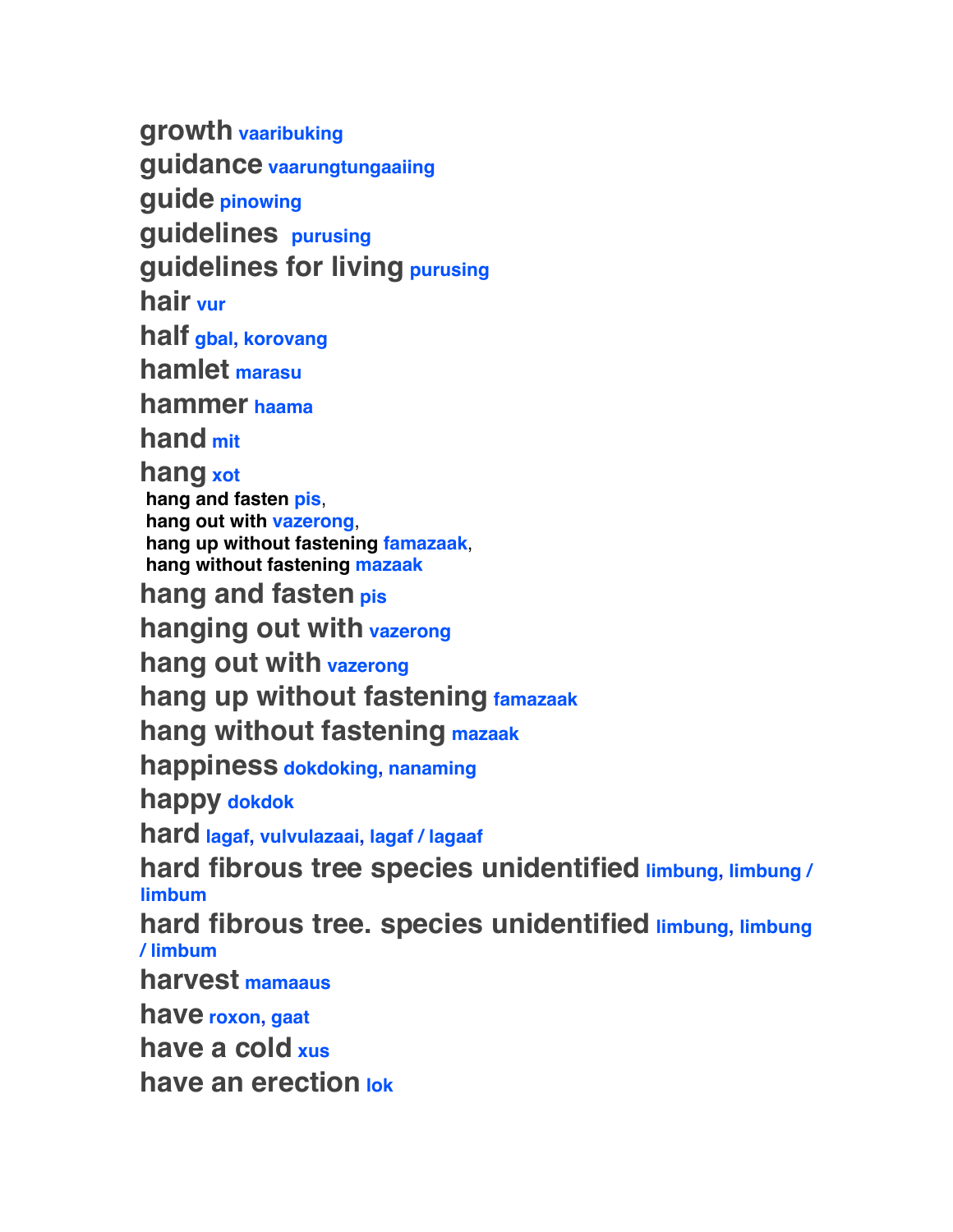**have a seizure gaga have a title xaazou have knowledge xaazou have someone / something carried away vaxaas have the final authority zuf faavaamiting have the final say zuf faavaamiting have to mas hawk maas he a, naan, xa, na head waat, faat headmaster maravas paamu headmistress maravas paamu headstone ask permission to erect a malagan or headstone galaasput headwaters waat a daanim, mara na mara hear langaring heart emotional or spiritual heart lamlamon, lalamon**,  **physical heart biza heart (physical) biza heat up vaalagaf heaven bina i liaa, liaa heavenly laaxor hell malia help pilaaning her naan, sina, -na, zina here are, rit hermit crab** 

 **large aggressive hermit crab species with no shell maaiau** ,  **smaller variety of hermit crab with a shell xaaru**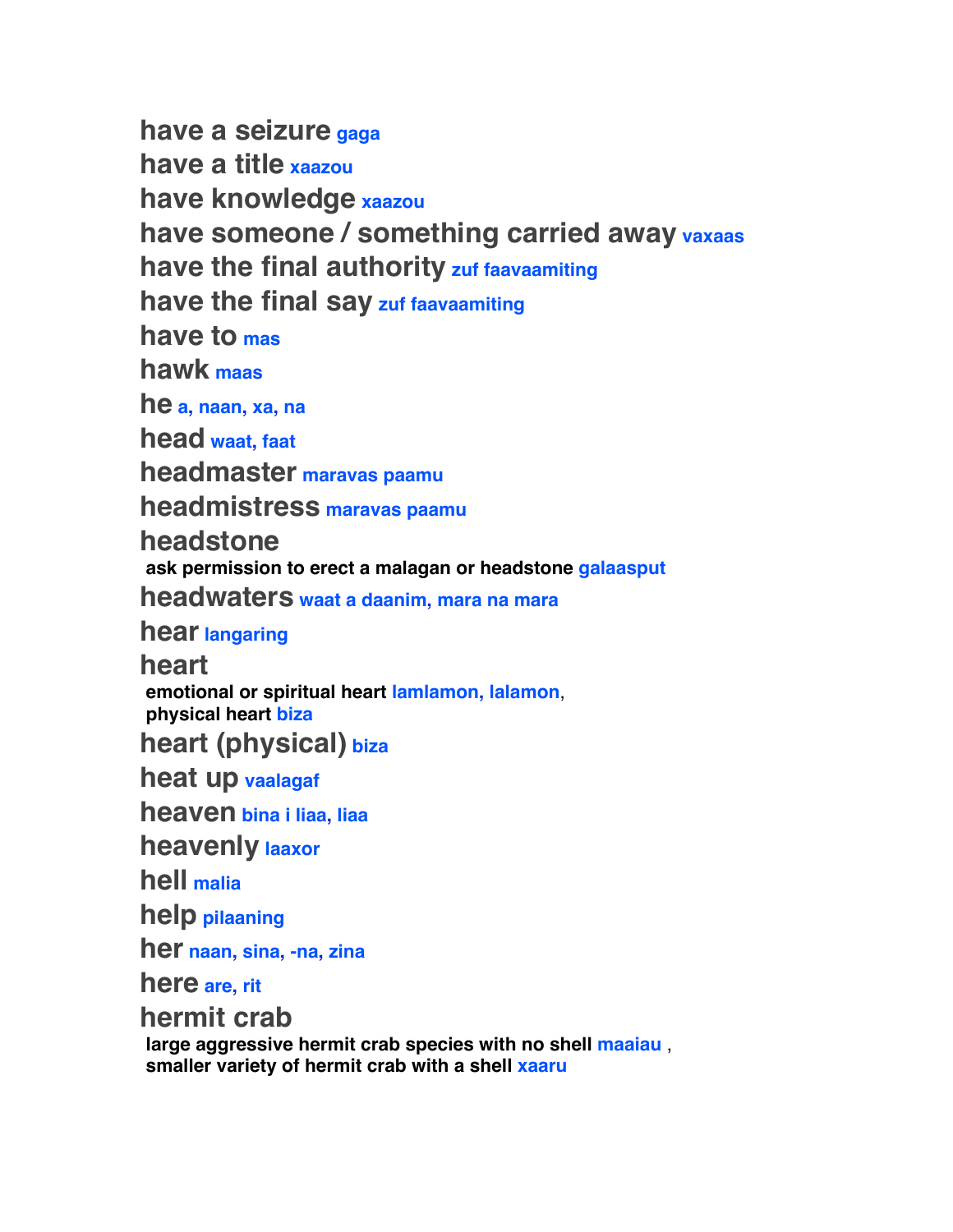**hermit crab (large aggressive species with no shell) maaiau hermit crab (smaller variety with a shell) xaaru heron xui Heron Clan Moxoxaamade heron (Pacific reef heron) xui herring raavin hers tana hidden thing tivunging hide hidden thing tivunging**,  **hide oneself fakufkol hide oneself fakufkol hierarchy smi high high tide nikik Highlander Bolof, bolof high tide nikik hill wut him naan, sina his sina, -na, tana, zina his / her ancestral land kiana hit zop, vit, tabaat, ratabaat hold roting hole lok hole bolof holy vaarala holy book buk vaarala, buk vaaraala home bina, marasu homeland bikabar**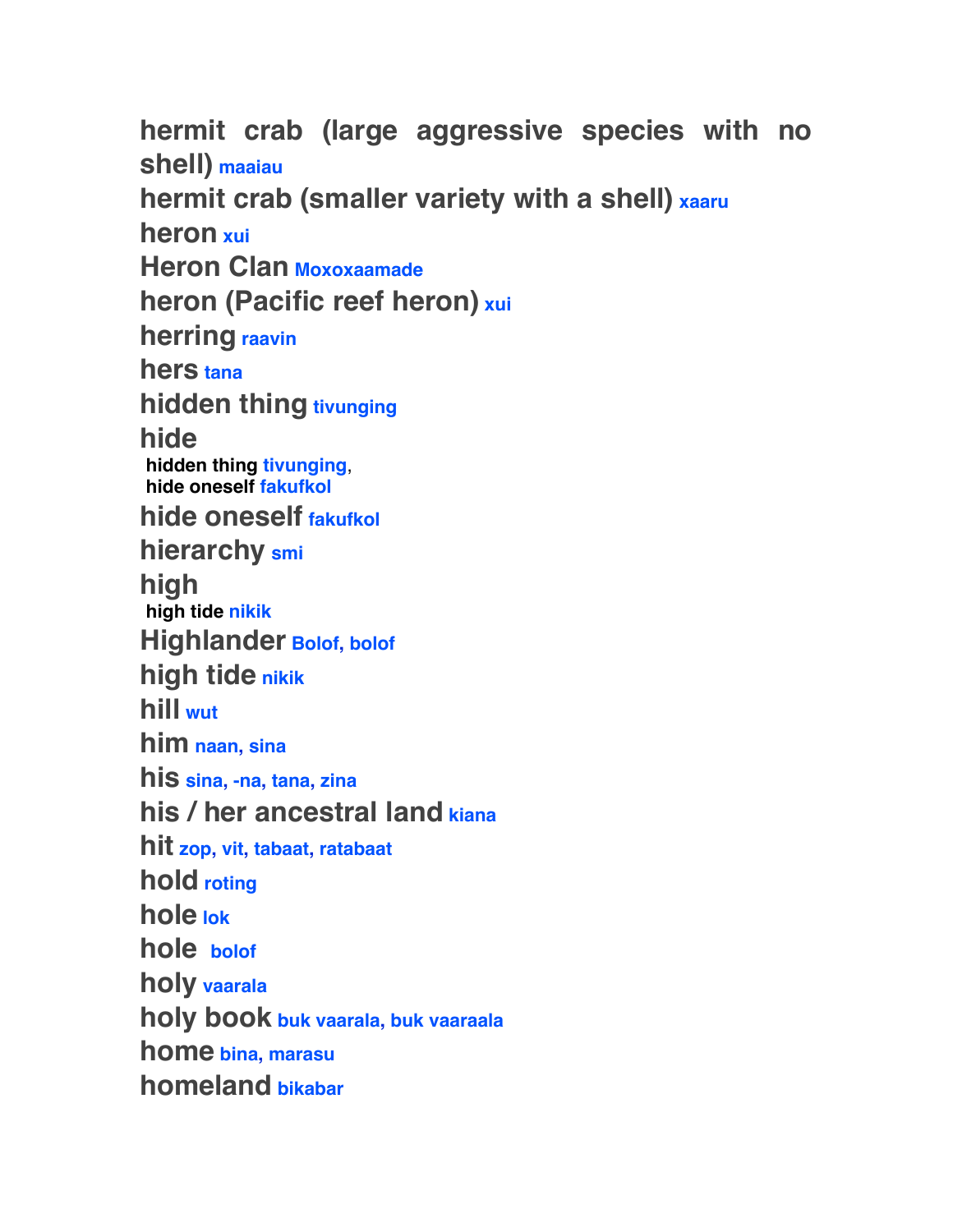**honour nop**

**honoured rolabaat**

**horizon a wun a laman, paarmaleng**

**hornbill babanga**

**Hornbill Clan Moxokamade, Moxoxaamade, Mangakamade**

**hornet langat, simbiyaal**

**horse hos**

**horzontal malagan carving depicting a struggle beteen a snake and a bird manisau**

**hospital vaal a gis**

**hot lagaf, lagaf / lagaaf**

**hot drink daanim lagaf**

**hot water daanim lagaf**

**house faal, vaal**

 **malagan carving house faal a owa**,  **maternity house vaal xuwa, faal xuwa, faal xuwa, faal a xuwa**

**house door mara na vaal**

**how many usfa**

**how much usfa**

**human xastunaan human remains ruaap**

**human being xastunaan**

**??? human connections imaying**

**humanity xastunaan**

**human-like beings who live in the trees in the jungle who don't show their faces kipung**

**human remains ruaap**

**humuhumunukunukuapu'apu rip**

**hundred ka zanaflu vara zuai**

**hungry lagaai**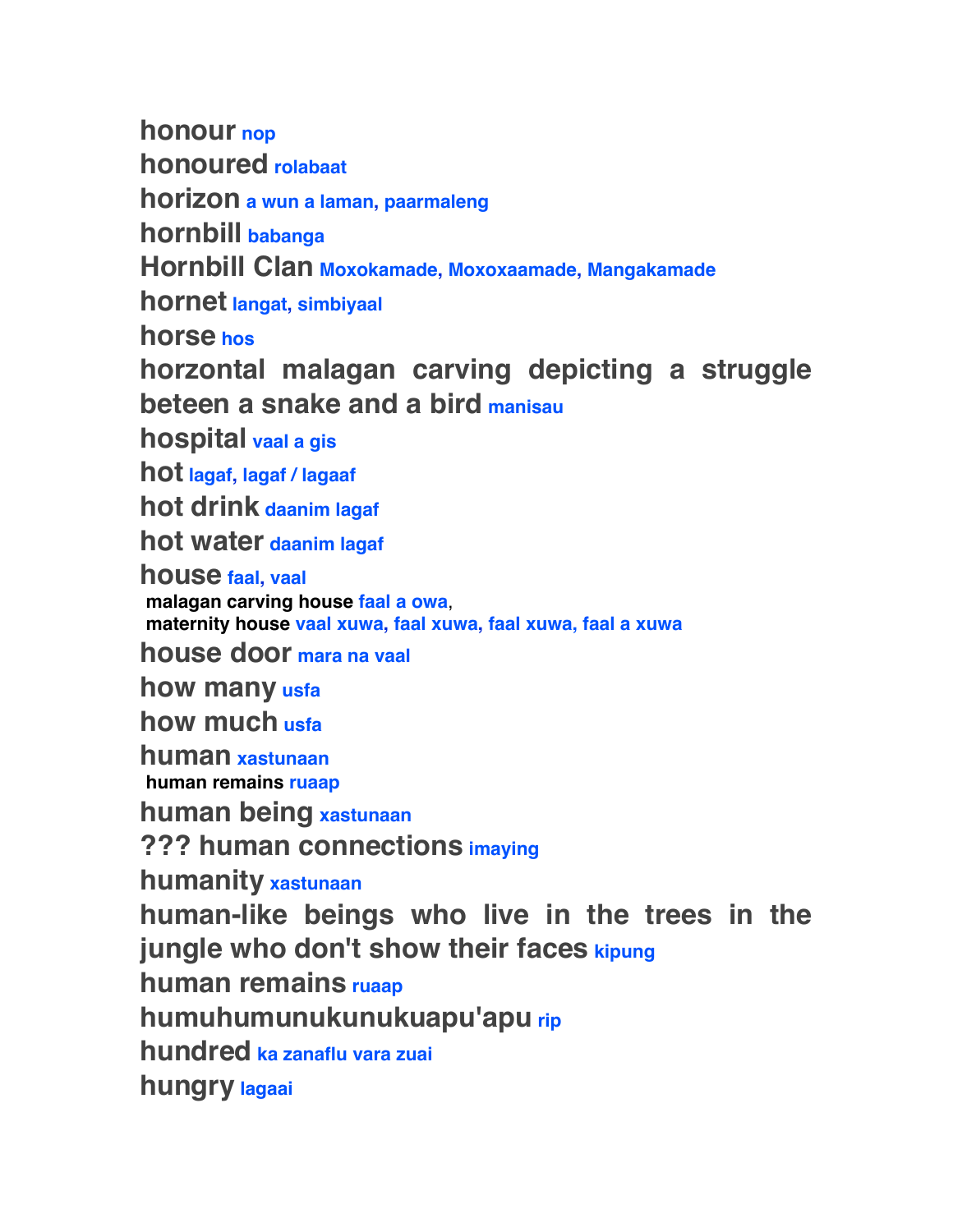### **hurt burus**

**I ni, ga idea inaxaming**

**if mon, sapos, tamon, tamong**

**ignore raguing, rutawok, raain pizin**

**immediately sik**

**immobile person laman a biru**

### **in la**

 **in order to pa**,  **in sight sumara**,  **in the middle of walao**,  **in this way masing ka naan, re**,  **in vain balazaai**

**in a small way famumut, famumut, pamumut**

**inbue vaarom**

**including fara'ing, feraxei**

**indigenous** 

 **indigenous person a vuna bina**,  **indigenous spirituality xulmu**

**indigenous person a vuna bina, vuna bina**

**indigenous spirituality xulmu** 

**individual zaxazaxai**

**individual, individually zaxazaxai**

**individually zaxazaxai**

**infection brus**

**in front of one's eyes sumara**

**in front of the house mara na vaal**

**inherit vamaal**

**inherited valaxe**

**injection shok**

**inland laaxor**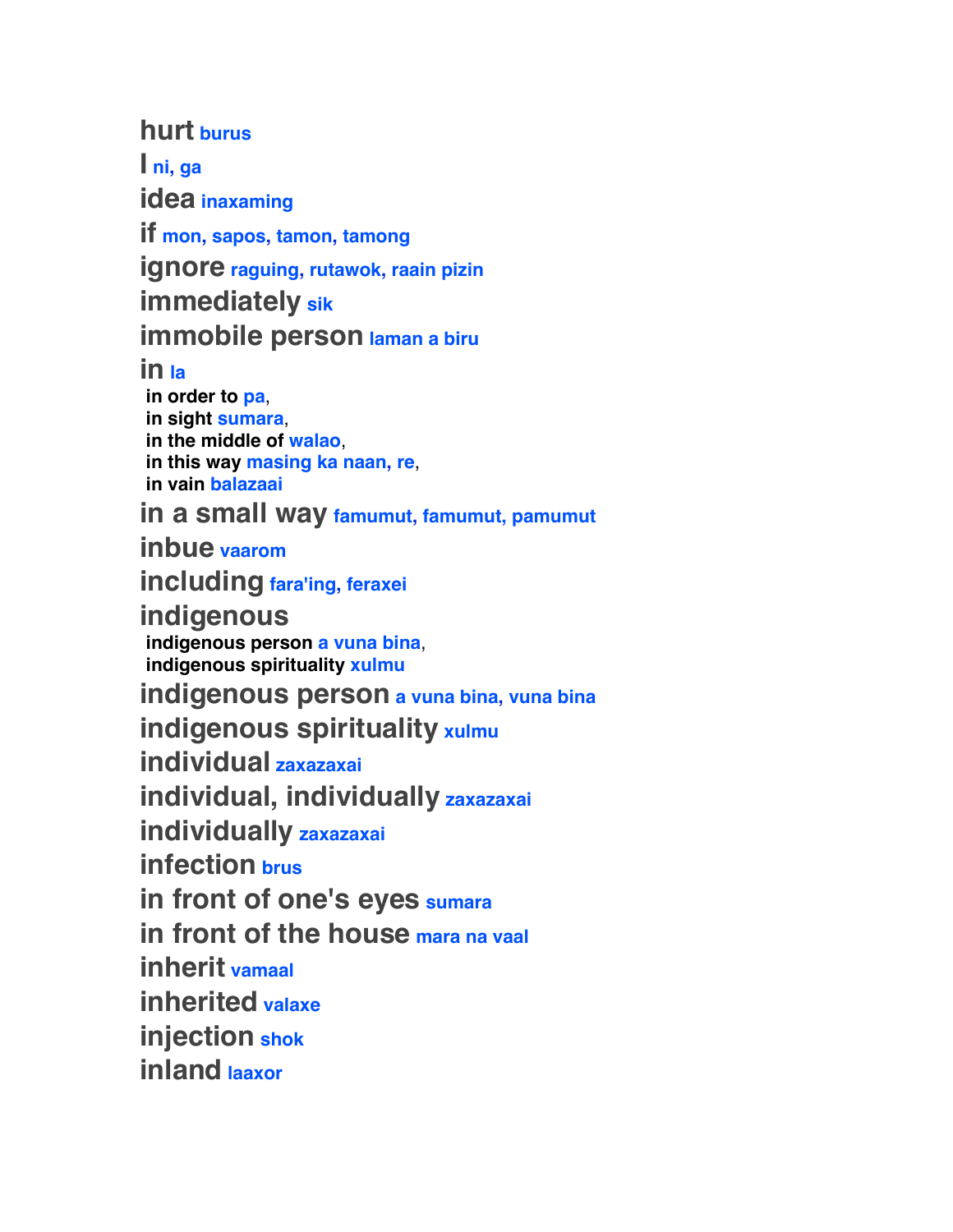**in-laws moxosing in love with saxot, soxot, zaxot in mind sumara innermost soul lamaaiing in order to pa, kuna, xuna in public xumanar insane ngolngol, ngong insane person ngong insect zik inside lalaxa, maska, xun, maska / maskan in sight sumara install someone as a clan leader famaimai instruct faanaau instrument musical instrument used at funerals launut intensity nei inter kavaai interemingling rut interest in nounau interrogate yare'ing in the correct place o in the middle of walao in the morning la panaraan in this way masing ka naan, re introduce waas in vain balazaai invention vaasimuraaiing, vaasimoraaiing is/are/am/was/were -ing t island xurunuza**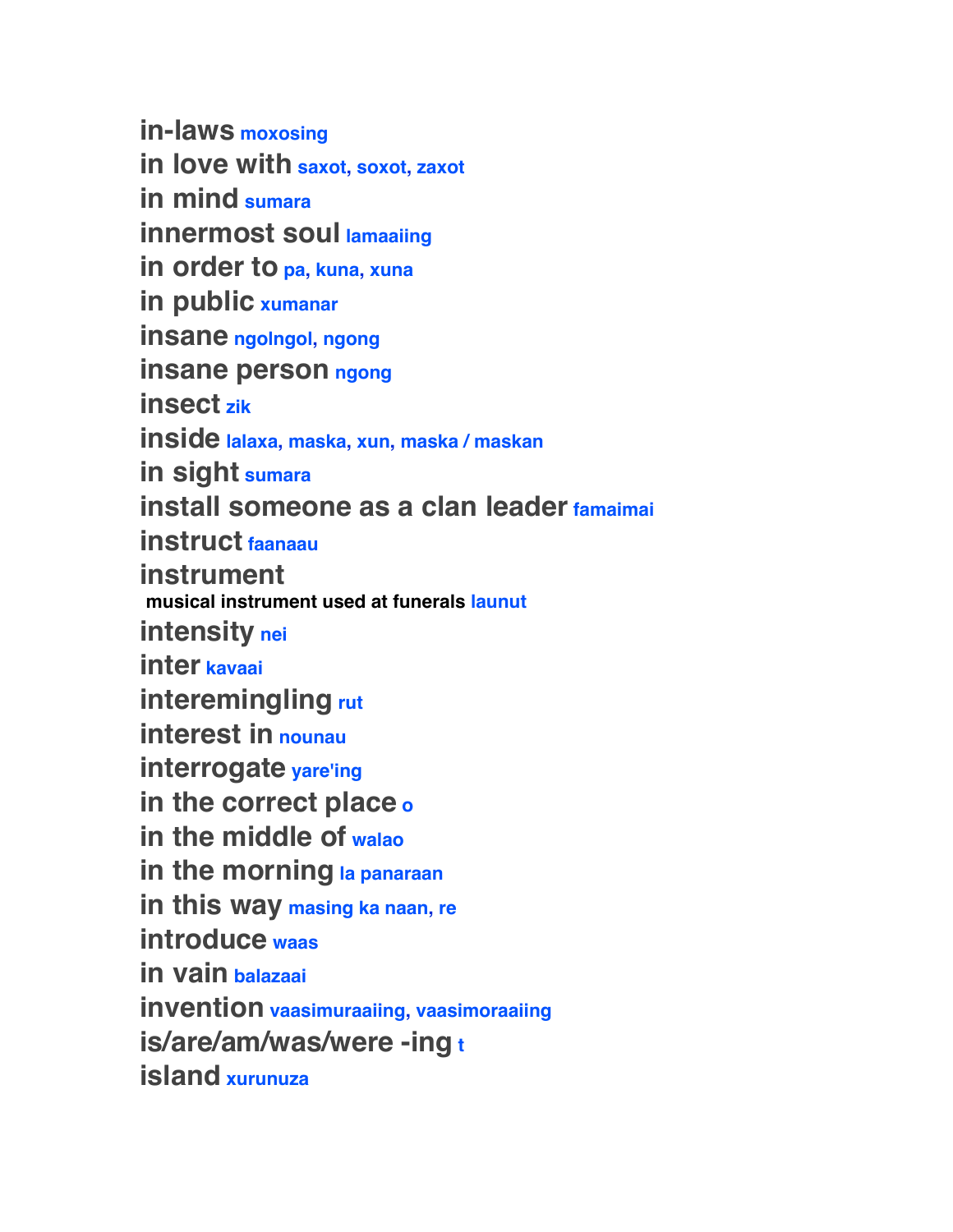**is like malasing isn't it? a, adu, re I swear xalxaal I swear, truly xalxaal it a, naan, xa, na, sina** It is (very) good. Ka doxo (mase). **its sina, -na, tana, zina** It's a boy! Naan ka rate! **jealous ramai zuzuing Jesus Yesus jewel banaat a ziziba joint (human, animal) buk judgement day a Vaanonging aang a Varaxulusing jug waaxis juncture** *(of ideas)* **paarmaleng jungle uran just nanga, bane just about to vala justice zipaaraas kalavinka bird of paradise? wezaxaau keep kadaking kill vaamaat, faamaat / vaamaat kill time zaleng famaat kina** *(currency)* **kina kind wat kind of kain king xalxaal kingdom bikabar kingfish taangir**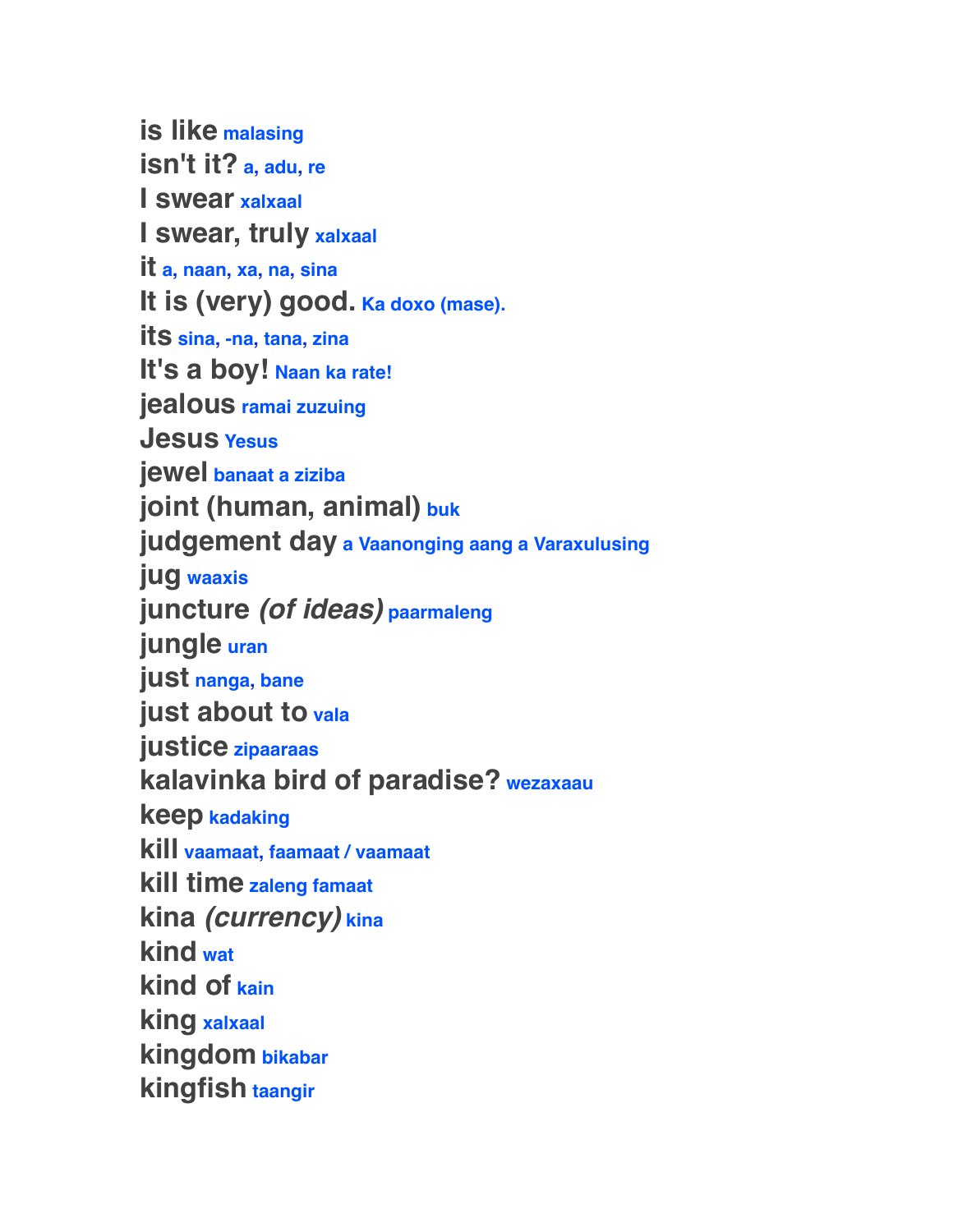**kingfisher zusmaai, zosnaai kitchen a vaal a kuk kite** *(bird)* **maas knee buk aak, buk yaak knife varama, virama, naaif knot gbis know rexaas, texaas , rexas knowledge rexasing, texaasing know something rexasing know (something, someone) rexaasing laang fly ?? =laaxor?? laaur labung labung lad naalik lamp vaalit land bikabar language ling laptop computer luluraai large laba, lapuk large aggressive hermit crab species with no shell maaiau later 1 lawa, kumur 2 lawara 3 mur latter muraan laugh nangan Lavongai (New Hanover) people zuli law lus lawmaker lava na bina lawn mower mowaa lazy les**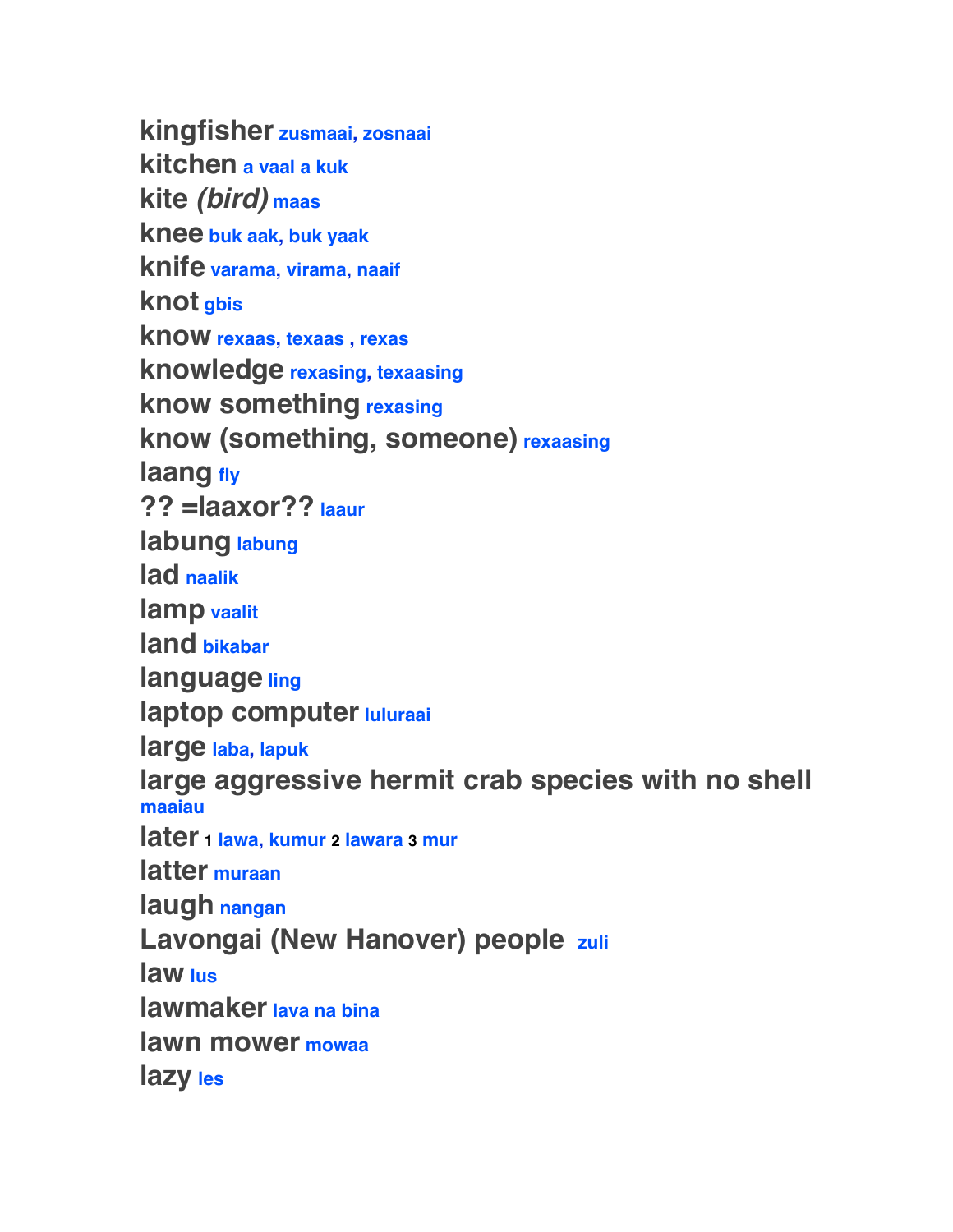**lazy zixaau lazy person zixaau leader lavanabina, baraai leaders lakabina leaf scorpionfish nuf yaara leaf scorpion fish nuf yaara lean against mazaak learn varaviraing learning viraivirai learn something varaviraing leave lua leave (to future generations) kadaking tasin leek naas leg yaak, tebol, xaak legal power tagonaaing, tagonaaiing legend xuxusaing, xuxuzaaing legendary nocturnal eagle manungaak lemon grass xaaliu length braaving leopard shark laman a biru leprechaun luluraai let it be lua let's di na, dia na lie maal, vagit lie down mal, maleng lie to vagit life roro'ing light eilaping like saxot, soxot**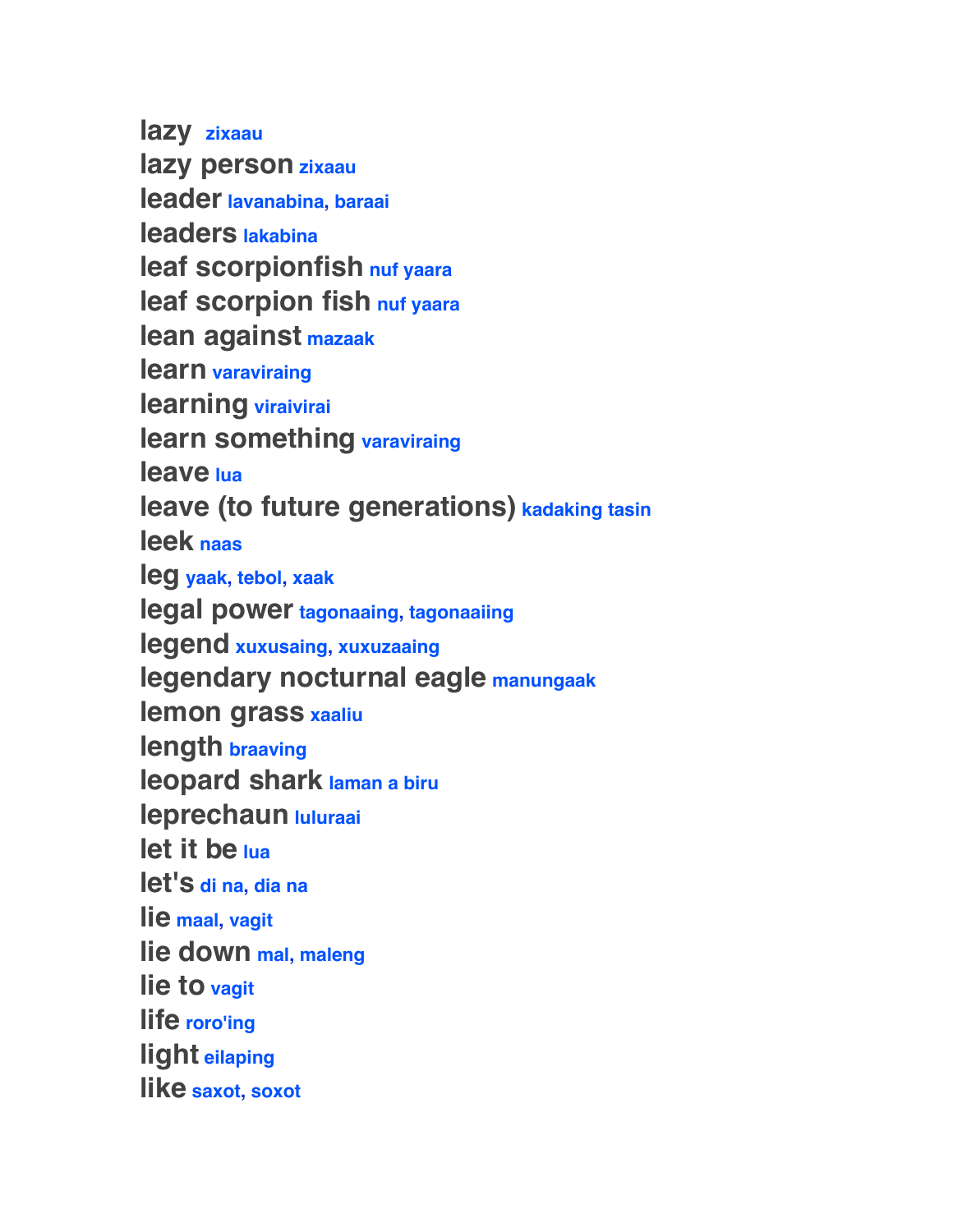**like this re, masing ka re lime powder laas limestone laas limestone sculpture varaxa lionfish vatpat laaia lips bul listen to langar live roro, raagul, raagol live contentedly raagul pana live raagul, raagul, raagol live contentedly raagul pana liver yaat lizard xalxalis lobster urang local language ling a bina long ago mitanaamu look ramai look at (figuratively) raalil, taalil looking forward to raamin kol aang look out fatong loose skin fis Lord Piran, piran, piraan, dipiran, Piraan louse oring love soxot in love with saxot, soxot**,  **love with an expectation of reciprocal love olaving**,  **love with no obligation of reciprocal love olavaai, olavaaiing love with an expectation of reciprocal love olaving love with an expectation of reciprocal love. olaving love with no expectation of reciprocal love olavaaiing**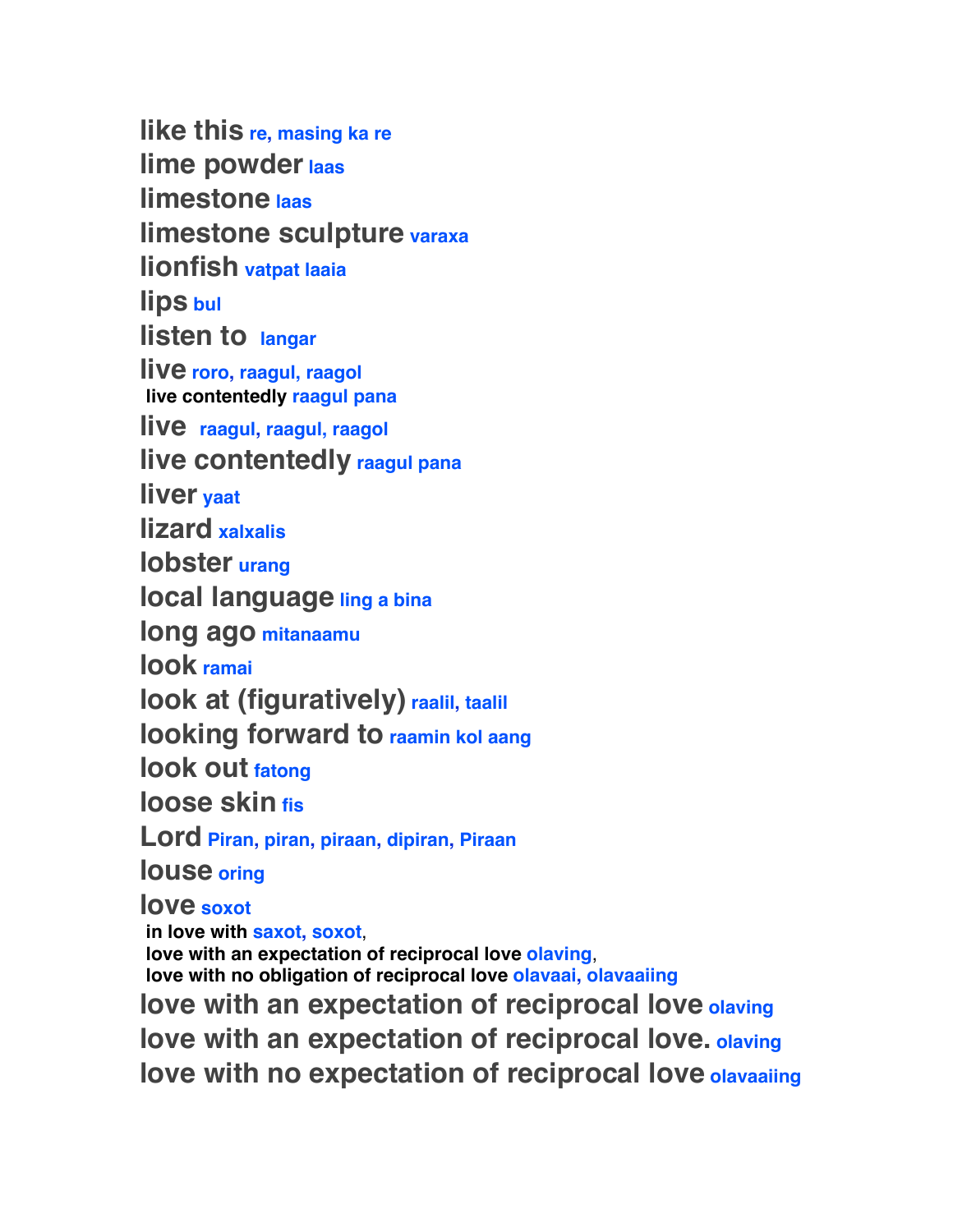**love with no obligation of reciprocal love olavaai, olavaaiing**

**loving kindness doxo'ing**

**low tide raas mat**

**Luapul Village** 

 **ancestral home of the Luaupul Village poeple Lauran**

**-ly fa-, faa-, fa-, faa-, fai-**

**machete varama lapuk**

**mackerel laalaa**

**made giu**

 **made from pa**

**made from pa**

## **?? maimais? red folks?? lakabina**

**majesty**

 **Your Majesty rolabaat**

**make giu**

 **make a hierarchy smi**

**make a hierarchy smi**

## **make an announcement wangpaang**

**make a strong request mainung**

**make happy vanamdoxo**

make something happen fa-, fa-, faa-, va-, vaa-, fa-, faa-, fai-

**malagan**

 **ask permission publically to hold a malagan ceremony or erect a headstone galaasput**,

 **horzontal malagan carving depicting a struggle beteen a snake and a bird manisau**,

 **malagan carving house faal a owa**,

 **malagan containing human soul before it departs to paradise vin**,

 **malagan symbol consisting of a cross within a circle zipaaraas**,

 **red shark design on malagan carvings belm lak**

**malagan carving house faal a owa**

*malagan* **carving symbolically depicting a**  *bilisimbaai* **man bilisimbaai**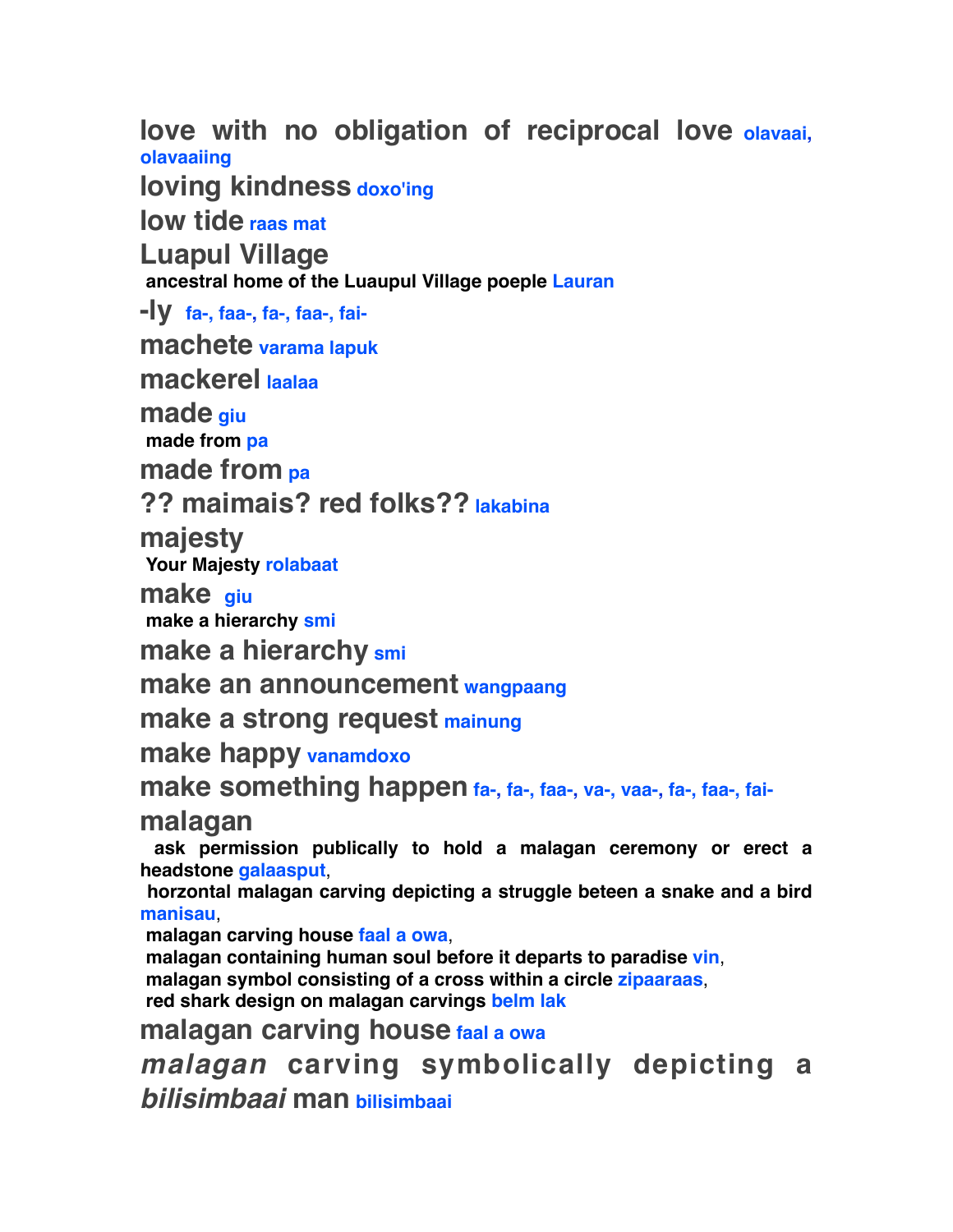**malagan containing human soul before it departs to paradise vin**

**malagan symbol consisting of a cross within a circle zipaaraas**

**malagan symbol for justice consisting of a cross within a circle zipaaraas**

**man rate, rapti**

 **man's mother's brother's wfe koxok**,  **man's wife's mother koxok**,  **man (when used to refer to both sexes) 1 xastunaan**

**man in pre-colonial society who cleansed the dead body of a slain enemy so that it could be consumed bilisimbaai**

**man's mother's brother's wfe koxok**

**man's wife's mother koxok**

**manta ray vaar**

**man (when used to refer to both sexes) xastunaan**

**many now faras, varas**

**marlin zoxamus**

**marry moxos**

**mask maru**

 **mask used in the** *kala* **dance 1 maru kala**,

 **mask with a squared face and wing-like ears kipong, kipung**,

 **mask with power to cleanse spiritually, especially after a death maru riri, tatanua**

**mask of a** *bilisimbaai* **man bilisimbaai**

**mask used in the** *kala* **dance maru kala**

**mask with a squared face and wing-like ears kipung, kipong**

**mask with power to cleanse spiritually, especially** 

**after a death maru riri, tatanua**

**masses mala**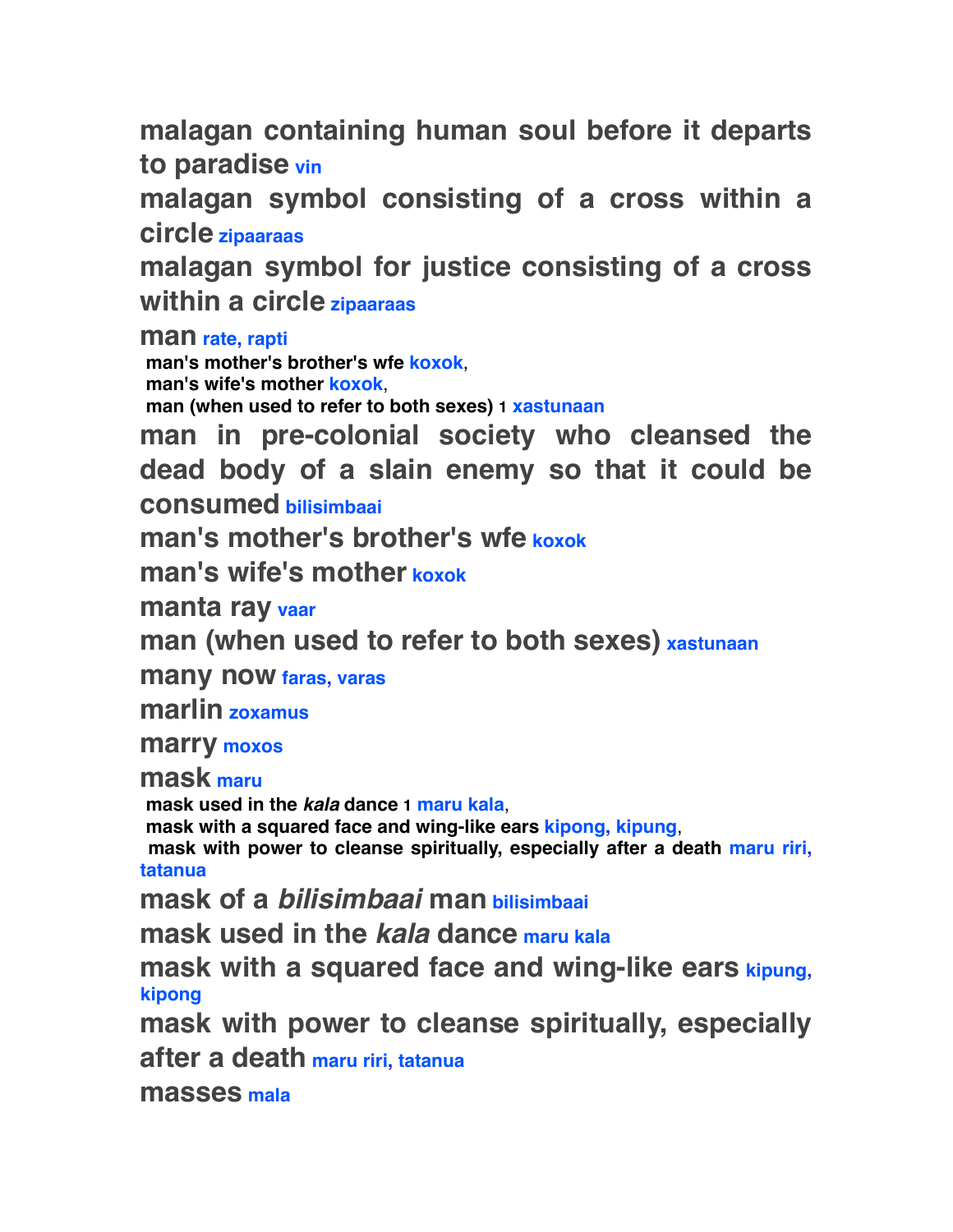**mat baram**

**maternal aunt nana**

**maternal relative moro**

**maternity** 

 **maternity house vaal xuwa, faal xuwa, faal xuwa, faal a xuwa**

**maternity house faal xuwa, faal a xuwa, faal xuwa, vaal xuwa**

**me ni**

**measure ngavaing**

**meditate naxaam maaluv**

**meet tangin**

**megapode xayaau**

**memorial service, marking the time when ancestral spirits return to earth and the recent dead begin their three-day journey to paradise malagan**

**men tete**

**menstruation menstruation raamin a flan**

**mercy malufing thoughts of mercy inaxaam malufing**

**messenger wangpaang**

**mess up fanadu**

**meteorologist okabina**

**middle biru**

**middle biru**

 **in the middle of walao**

**mighty lilingaai**

**milk susu**

**mind in mind sumara**,  **peace of mind luaai**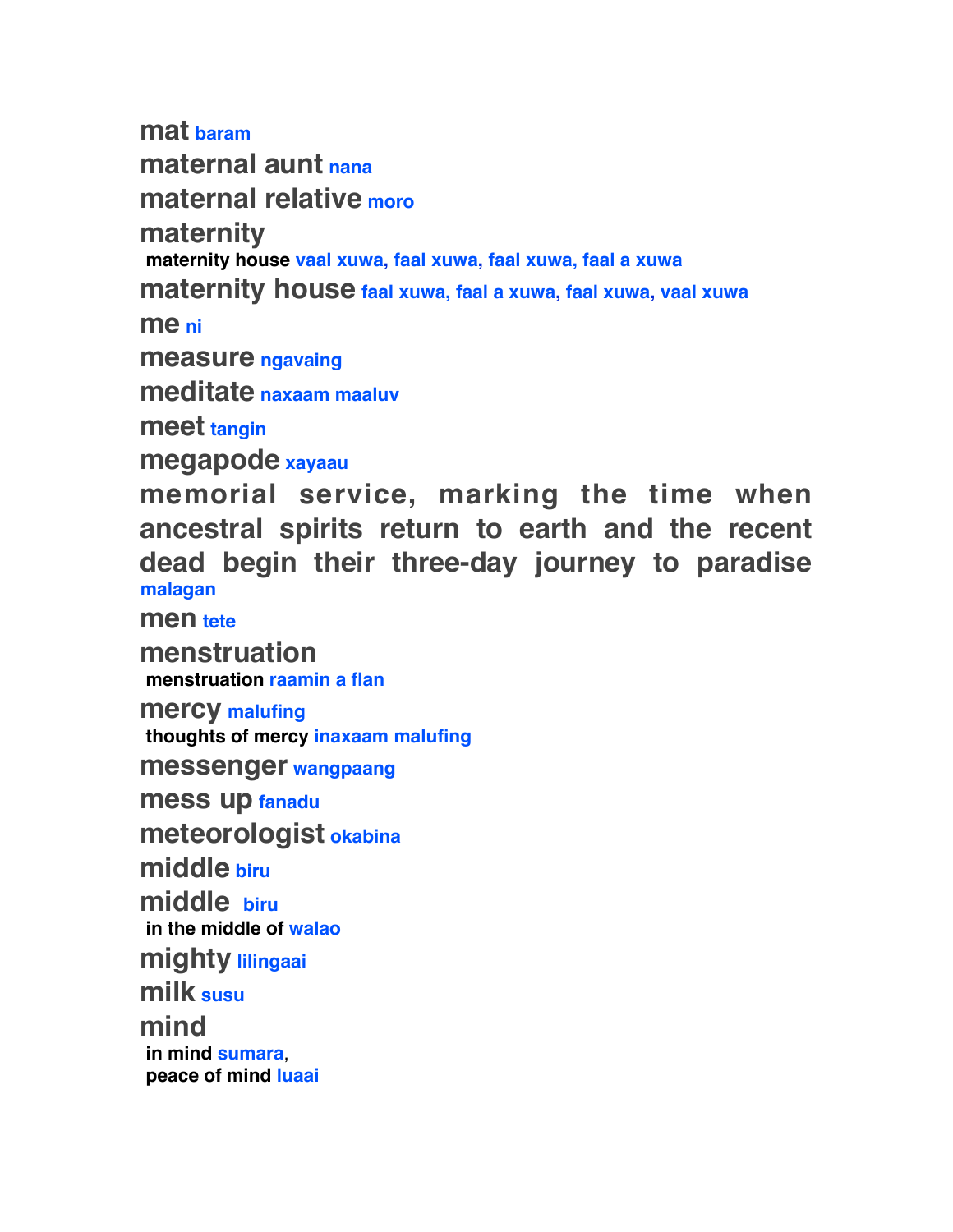**mine tagu, tagu / taku**

**mirror 1 rigowa 2 mira**

**mock ngotngot**

**money baaxot**

**monsoon varat**

**month flan**

**moon flan**

**morality raaguling, raagoling, raaguling, raaguling, raagoling, raagoling**

**more than moa, paamuing, vu**

**morning panaraan**

**mosquito naamu**

**mother nana, naang**

 **man's mother's brother's wfe koxok**,  **man's wife's mother koxok**

**mother-of-pearl shell yaaru**

**mother tongue ling a bina**

**mouth ngas**

**mouth** 

 **mouth ulcer maaraas**

**mouth of a cave mara na lok**

**mouth of a river vexaak a daanim**

**mouth ulcer maaraas**

**mower mowaa**

**muddled** 

 **Things will be all muddled in the end. Ka raxo, ka daxo vaa?**

**mullet ruaaba**

**Mum naang**

**musical instrument used at funerals launut**

**must vangai, minsinaane, mas, vangai, vangaai mustard chewed with betelnut zi**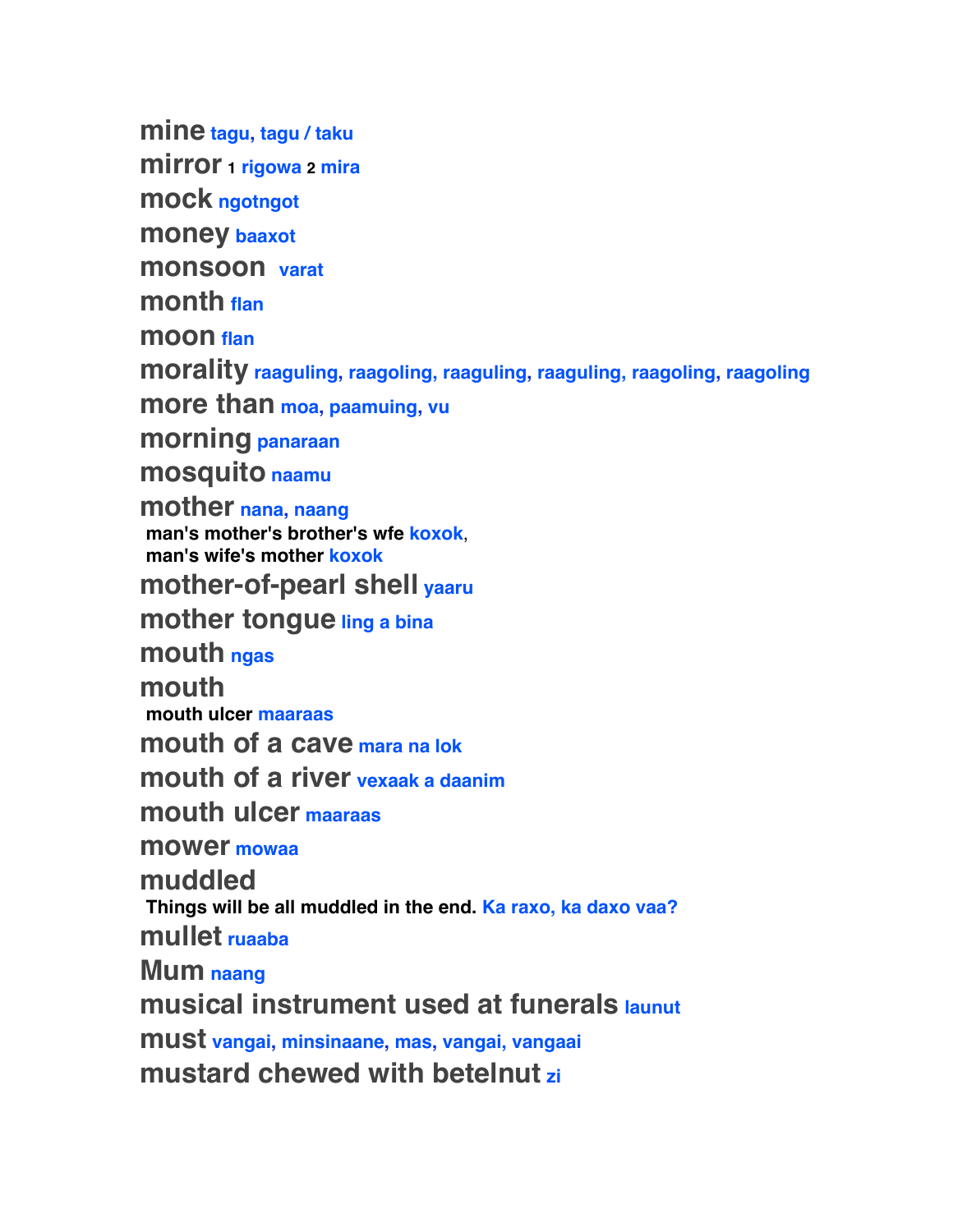**mustard plant laaia mutual respect varanoping mutual trust varamaalufing my surago, sarago, zarago, -nago, surugu, -go, ng, -nugu, suraga my name izanago mythical fish usually depicted with its tongue hanging out bloxuaam mythical fish usually shown with its tongue hanging out bloxuaam Nalik language Nalik Nalik person Nalik name iza native a vuna bina, vuna bina navel kambar near la, faasilik nearby su neck vuru net xava new vaaxor, vaxor New Guinea Mainlander labat next time xor night all night drinking party mewut nightingale roxis nine kavizikfaat, ikula, singfaat ninety ka zanaflu va vizikfaat nipple zus no access bibis baalu nobility piran, piraan, waagang**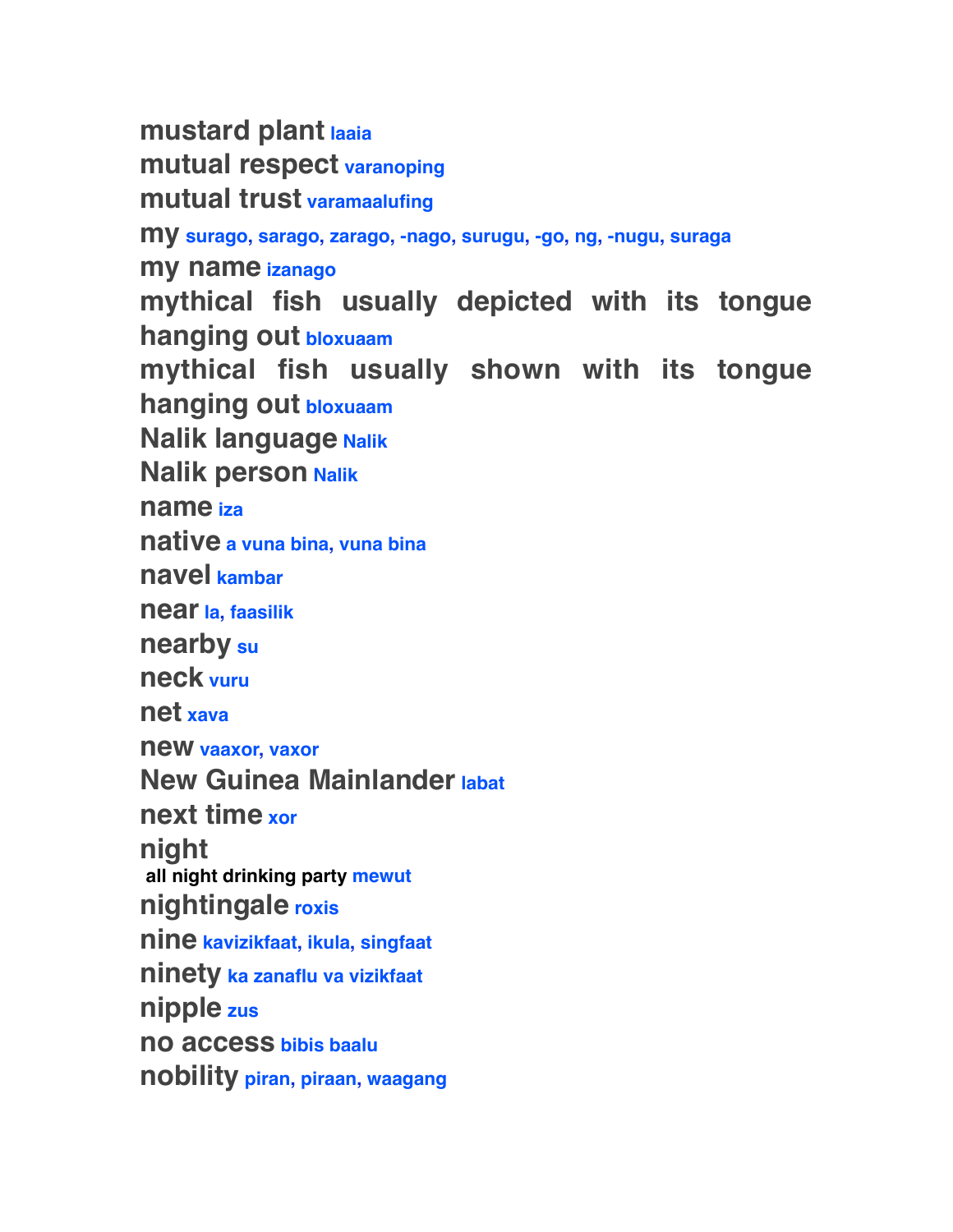**noble piran no longer hungry maazur non-human physical beings who can hurt people zakpalaau noodle nudel northwest waai nose is not vit, pen, pe nothingness gof no trespassing bibis baalu now naambre, nambere / nambre numerous faras, varas nurse vaazus O! aai obese vin a daanim obese and unhealthy man vin tavin obese and unhealthy man vin tavin obese person vin a daanim obesity vin a daanim observe (customs ,laws) ruktuxaai observe (customs, laws) ruktuxaai obtain zuruk, suruk ocean lamaan, raas ocean (between shore and deep ocean) laman, lamaan ocean between shore and deep ocean laman o'clock a raan a yaaz octopus walot of si, pa of (a quality) xu of (a quality) xu**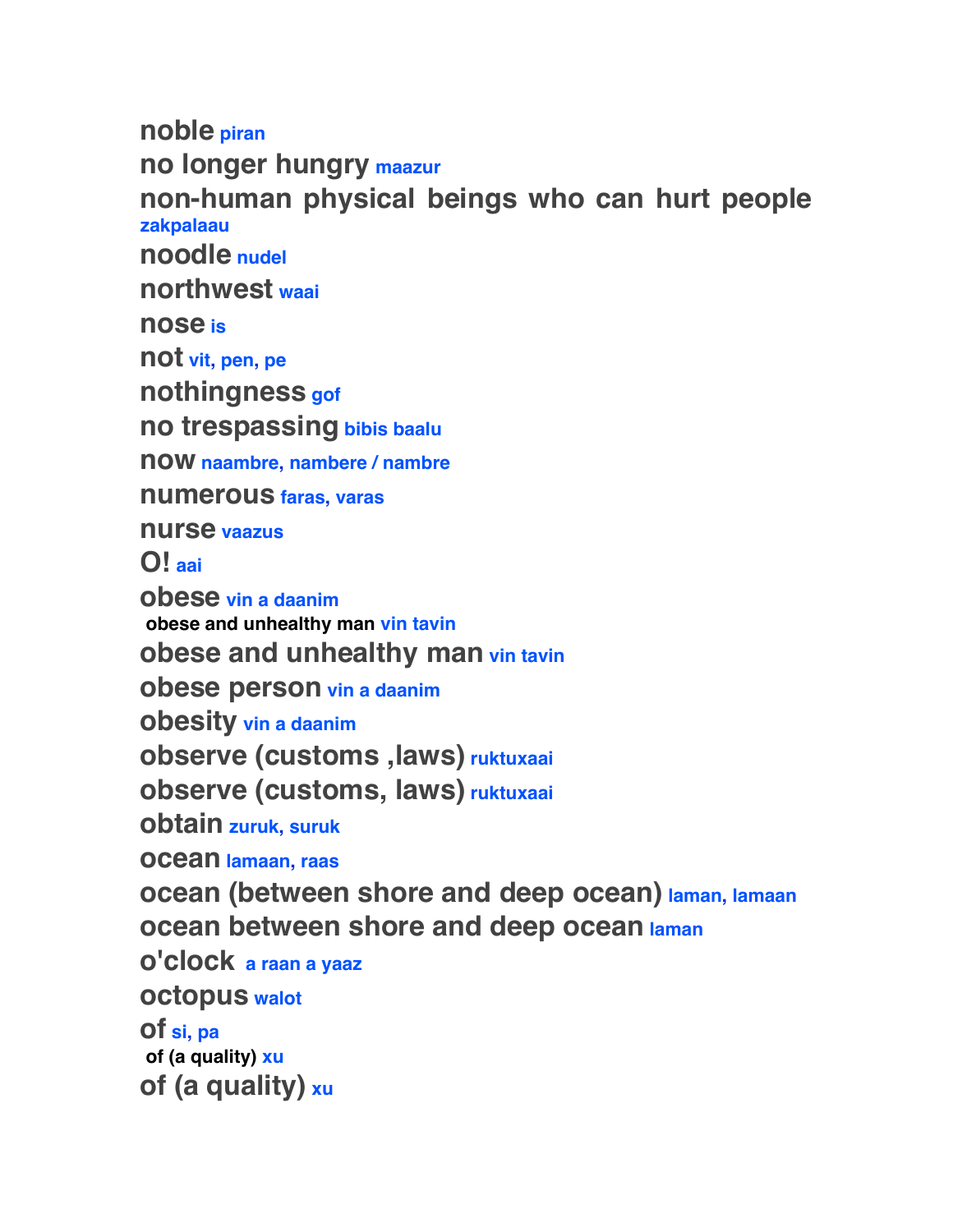**offering xarum of the couple naandia of them both naandia of the two of them naandia oh aai, uwe O.K. oxei okay oxei old bek omniverous saau once upon a time mitanaamu mase one ta, azaxei, hihep, saxe, saxei one-eghth a vang pizikfaat one-fifth a vang pitmit one-fourth a vang pitmit, a vang talavaat, a vang singaflu one hundred ka zanaflu vara zuai one of a pair of twins a wilaan a lu one of a pari of twins a wilaan a lu one-seventh a vang pizikuru one-sixth a vang piziksaxa one's own nanga one-tenth a vang singaflu one-third vang kital one** *TIME* **a za** *TIME* **bane only nanga, be, zing, bane on top of xor open ocean raas laba open up wakpaak oral history xuxuzaaing orange-lined triggerfish rip**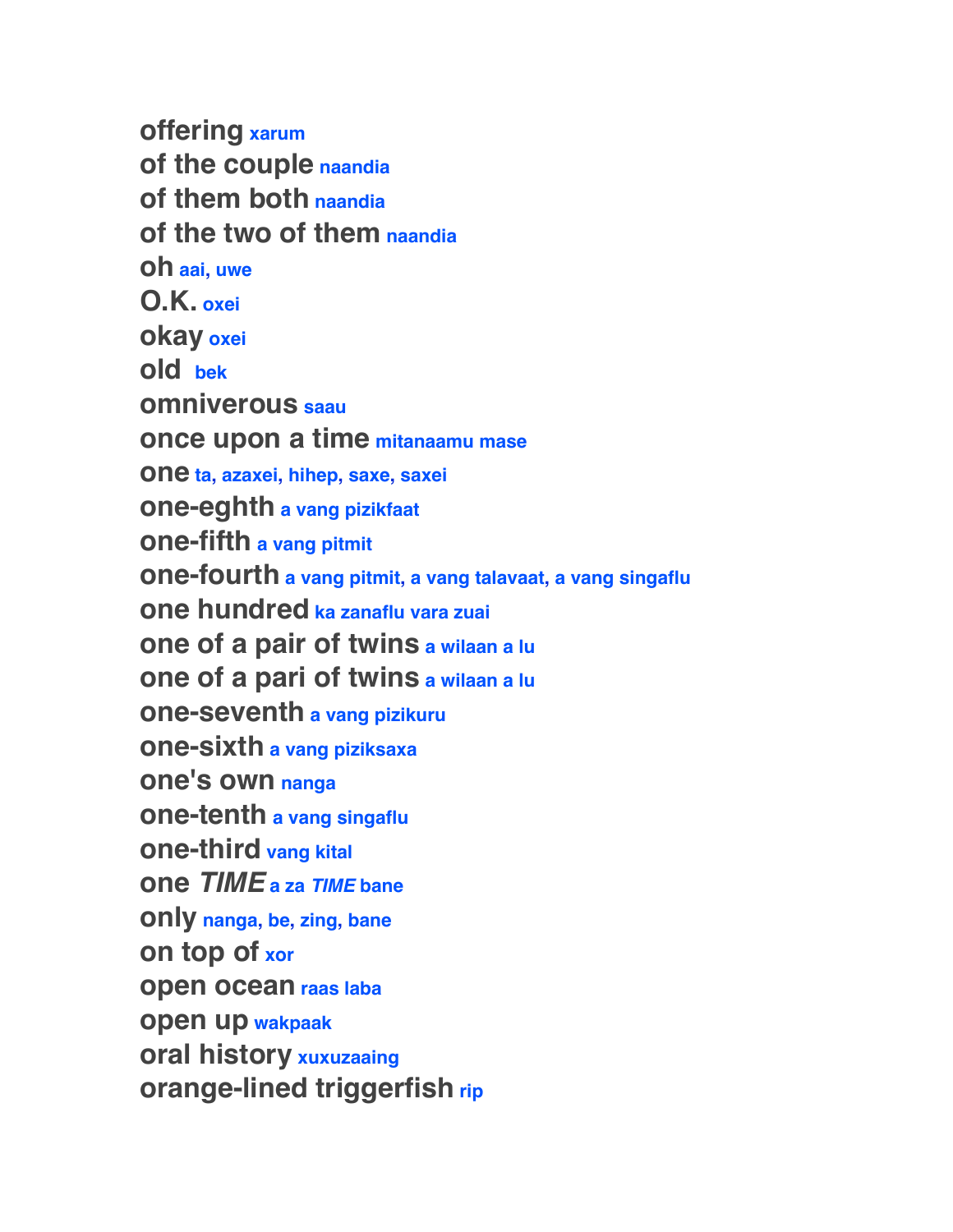**ordain for vaakol order in order to pa orientall sweetlips laali oriental sweetlips bari, laai others zanon, zanon / zanun our -di, -maam, si maam, si maama, si maamtal, sindi, sindia, sindiyal our changing contemporary world a mun lemlem i tanin our names izaam outcome What will be the outcome? Ka doxo vaa? outline waas overlook raain pizin overseer ramtoi owl dandur oyster yaaru, damau Pacific reef heron xui paddle vos pair of twins lu papa mama paradise bina i ninis, liaa, bina i liaa paradise drongo wezaxaai, wezaxaau paradise drongo wezaxaau, wezaxaai parakeet ngii paramount paramount chief xalxaal paramount chief xalxaal paramount chief xalxaal parcel xatkavut**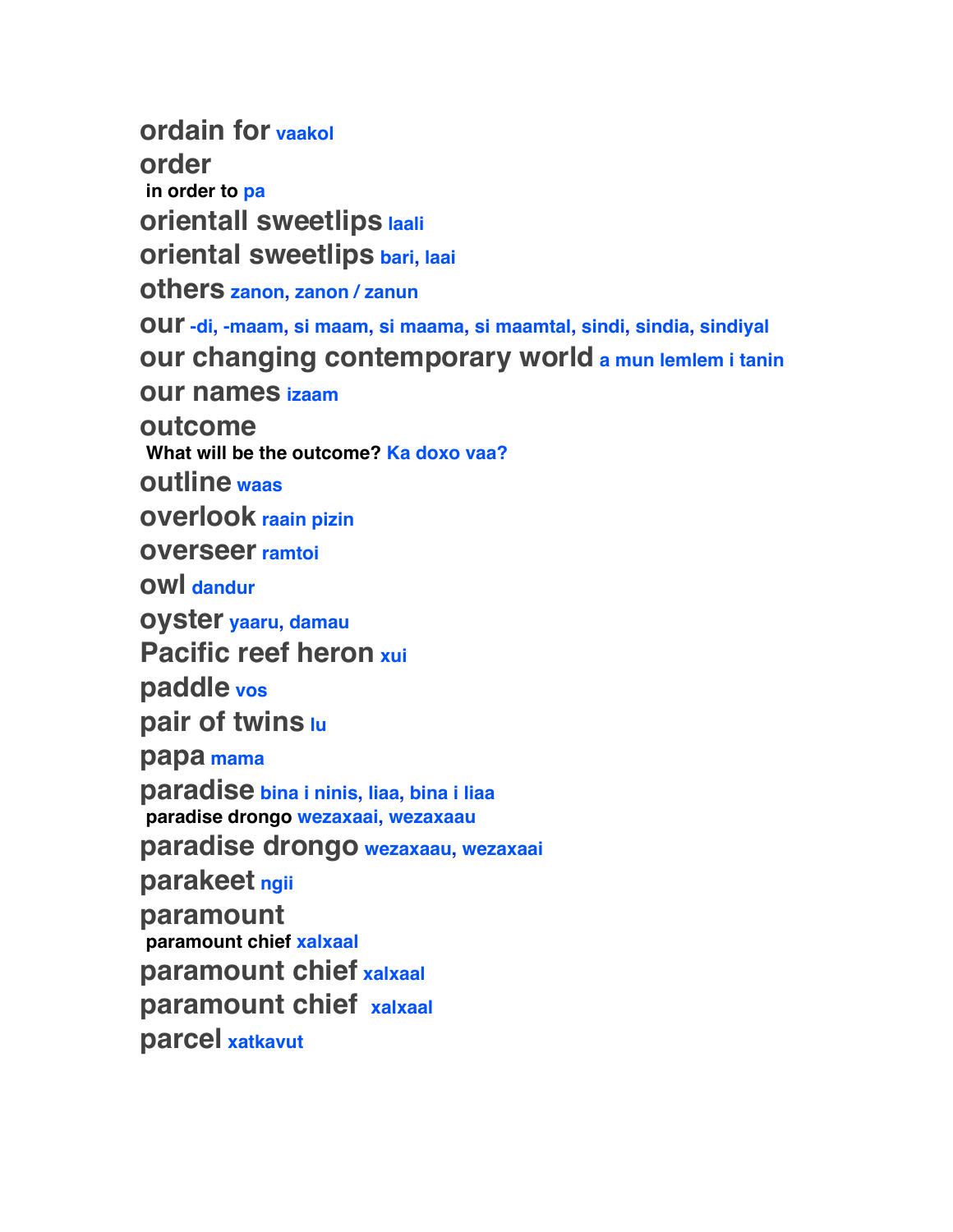**parcel of food wrapped in leaves to cook in an earth oven olan**

**parrot** 

 **green parrot yaara**,  **red parrot mangaaf**,  **Red Parrot Clan Moxomaaf**

**parrot fish maraxawa**

**parrot (large blue and green parrot) yaara**

**parrot (red parrot) mangaaf**

**part vang, gbal, non**

 **part of a human being that perishes and does not leave earth upon death part of a human being that perishes and does not leave earth upon death ruaap**

**part of a river non daanim**

**party**

 **all night drinking party mewut**

**passed down to the next generation valaxe**

**pass on kadaking tasin, vezaraking**

**past brut, burut**

**paternal cousin marasuyang, marasuying**

**paternal first cousins marei**

**paternal relative dare**

**paternal uncle tama**

**path lan**

**pay vaamaat kibal, wul**

**payday fotnait**

**payment**

 **payment that requires no reciprocity 1 ruaap 2 raazuf**

**payment that requires no reciprocity raazuf, ruaap**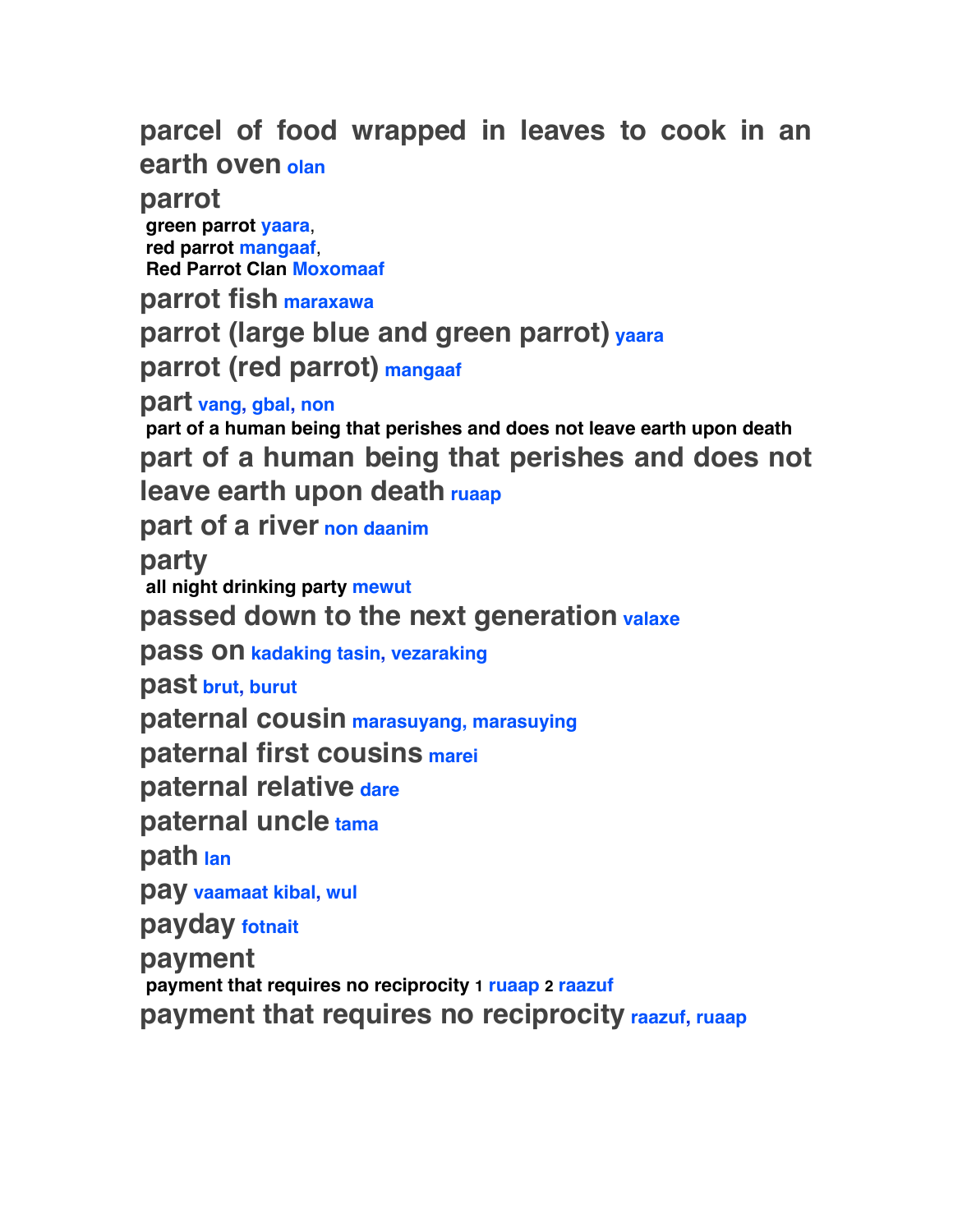# **pay money at a funeral to the deceased person's**

**clan members vaamaat kibal, faamaat / vaamaat kibal, faamat kibal / vaamaat kibal**

**peace daalman peace of mind peace of mind luaai pearl xalamon peers vazerong penis wut pepper chewed with betelnut zi perfect i zi wan a lus perish puru, waanfis perishing maliking persons ubina person who just sits and doesn't move laman a biru physical heart biza pick yot piece kibal pig barei pigeon baalus piss bus place bina, pop place a taboo vaarungtungaai place of consecreation burburaai platform eiban play** *(a game)* **raktaak play a sport rataak plead yaafling please adu, mainung pleasure dokdoking**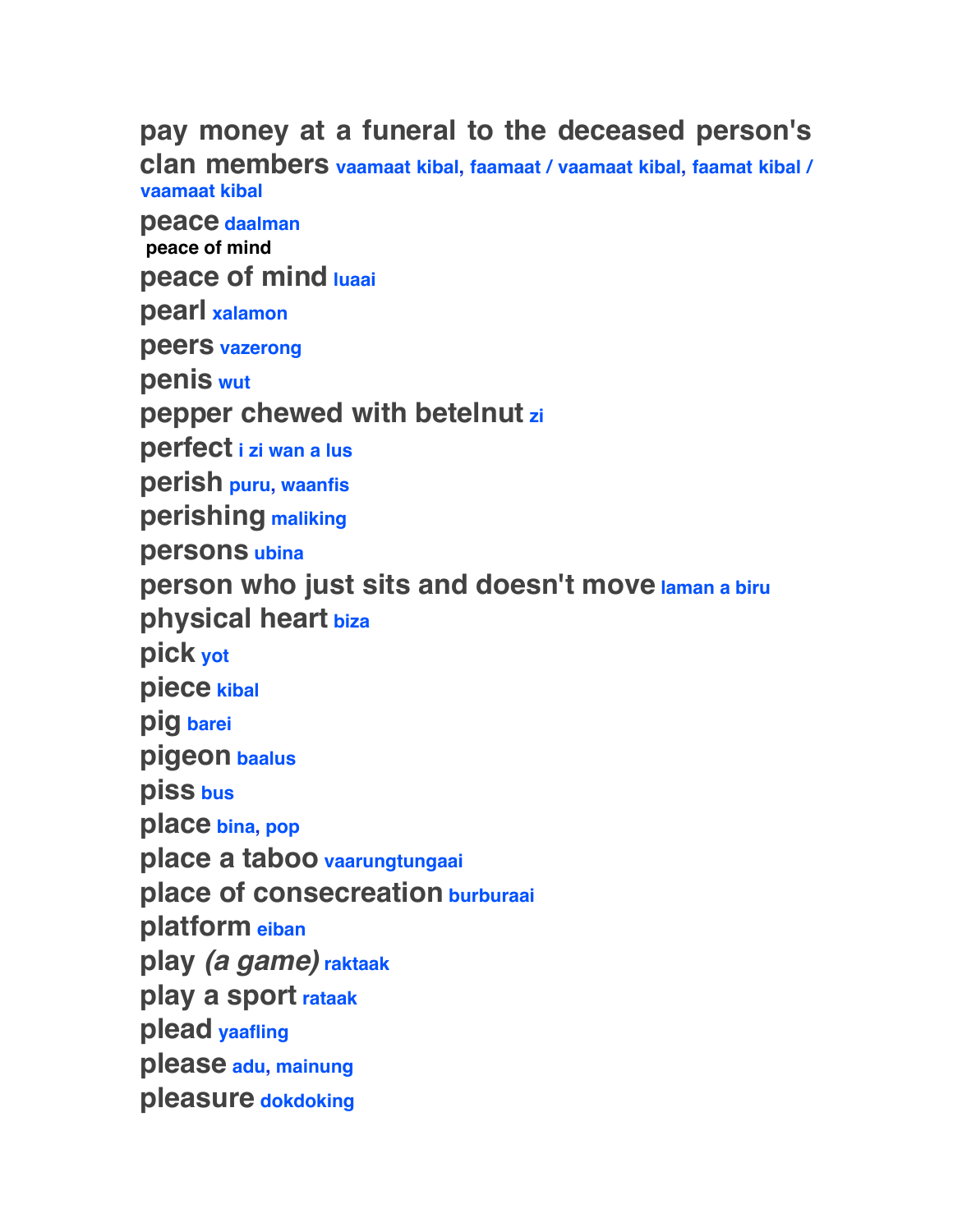**plus ma pointless balazaai**

**point of land ling**

**point where the canoe passage opens into the deep sea at the reef's edge Balesalangan**

**poison raak**

**polluted raksaat**

**??? pooisoning?? taaring**

**poor workmanship raktaaking**

**portion kibal, gbal, xatkavut small portion vang kibal**

**position waagang**

**possession** 

 **possession of land because of blood having been shed there whether intentionally or not kut**

**possession of land because of blood having been shed there whether intentionally or not kut**

**possom udara**

**poverty balagofing, sou**

**power dikdiking**

**powerful maradikdik**

**praised be saaule**

**Praised be God! Saaule Nakmai!**

**pray mainung**

**pray to varoving**

**precede xavut**

**precious banaat** 

 **precious shell banaat a ziziba**

**precious shell banaat a ziziba**

**pregnant wInmaravan**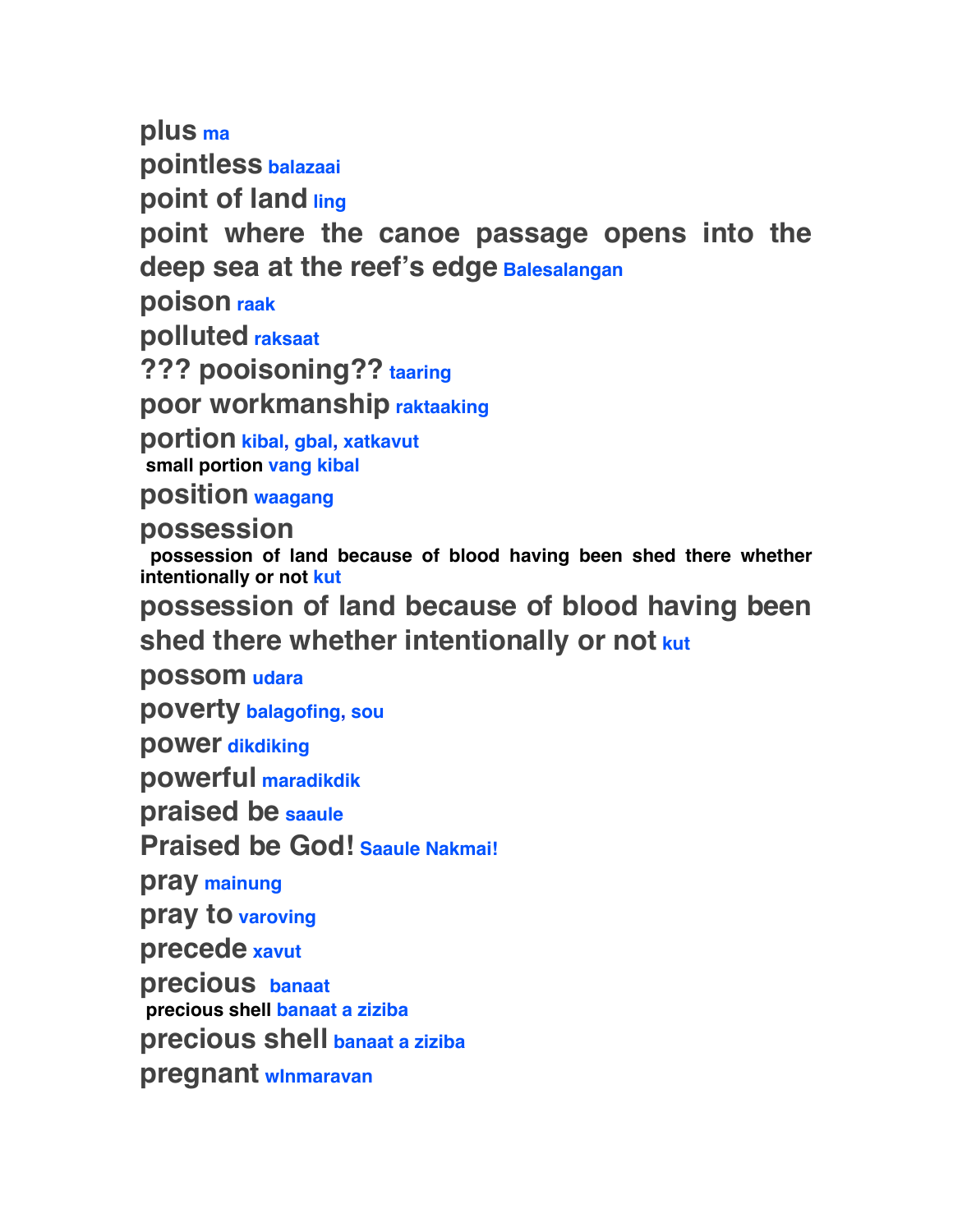**premature death ranukto preoccupied raalil, taalil present talasing present (an honour) faarakip present an honour faarakip present (gift) talasing present that will be reciprocated someday xarum present that will be reciprocated someday xarum present (verb) present an honour faarakip preservation tagonaaiing preserve tagonaai, tagonaaiing pretend bobof mara, bobofmara previously lak prick** *(rude)* **1 wut 2 Nu a wut lok. primeval pazaai principal maravas paamu problem matmaalabuk procession (traditional) buma proclaim plaai, lis piviaat, piviaat profit varoxon prohibit vaarungtungaai prominent people lakabina promiscuous loklok property pira prophet wangpaang pufferfish raait, xuus puffy su pure maratugulaai purposelessly pizin**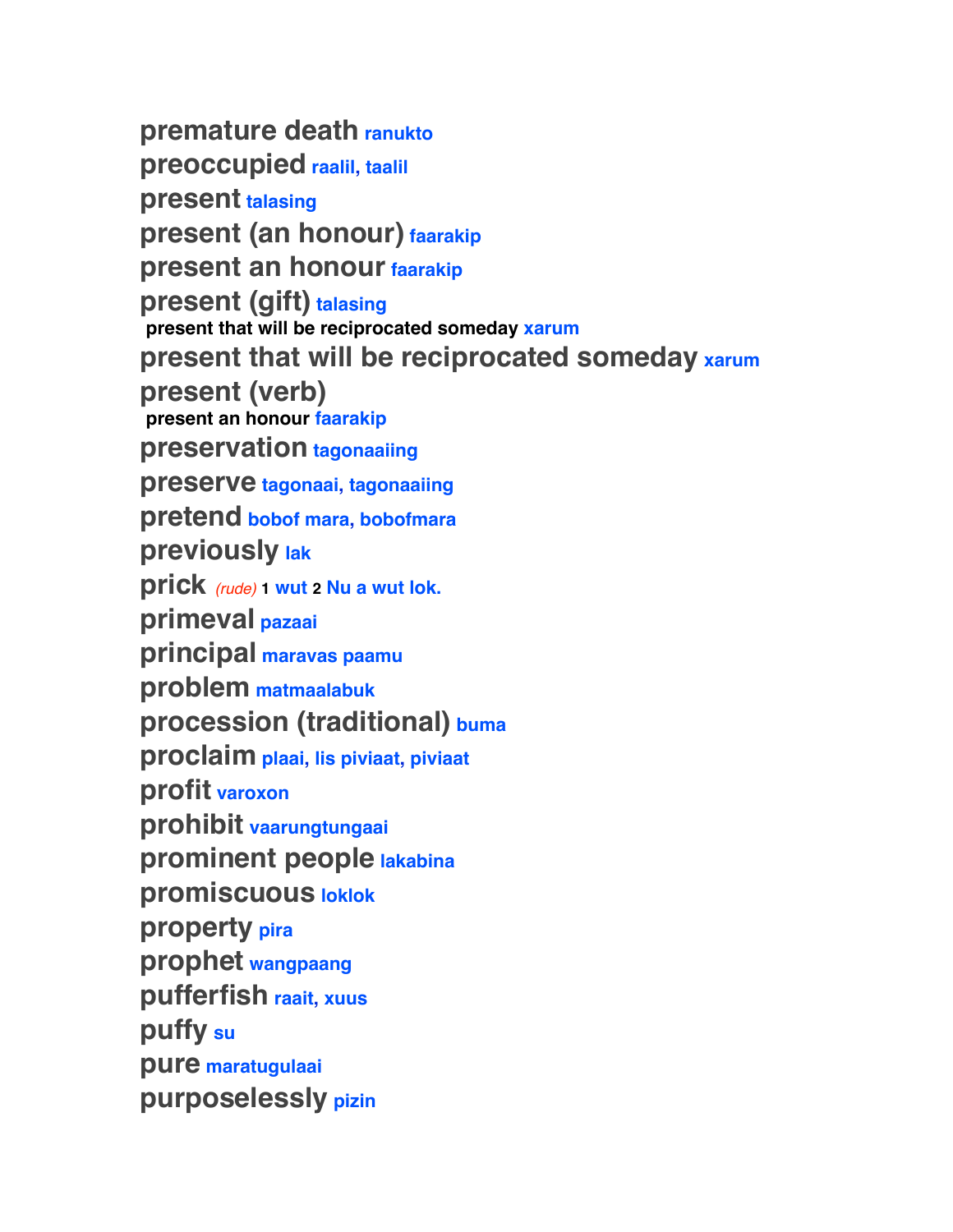**put rasin python moraan quest ratalmaxeting question yare'ing, yaafling radiance milaang raft xobara rail** *(bird)* **libara rain daavur rain-making stone vin nuaam**,  **rain-making tool winuaam rain-making stone vin nuaam rain-making tool winuaam rank iza rat skif rattle ndalak rdistant relative ramai reach tangin, balis reach a goal 1 ruwaas 2 zawang reach a goal ruwaas, zawang real estate pira realise zanaai really marase, mase, xo, ko realm bikabar reason vuna receive zuruk, suruk reciprocal xaarik, kaarik reciprocal exchange vara xolxoling reciprocate faramalaiing reciprocity poxaai give with no need to reciprocate xaram**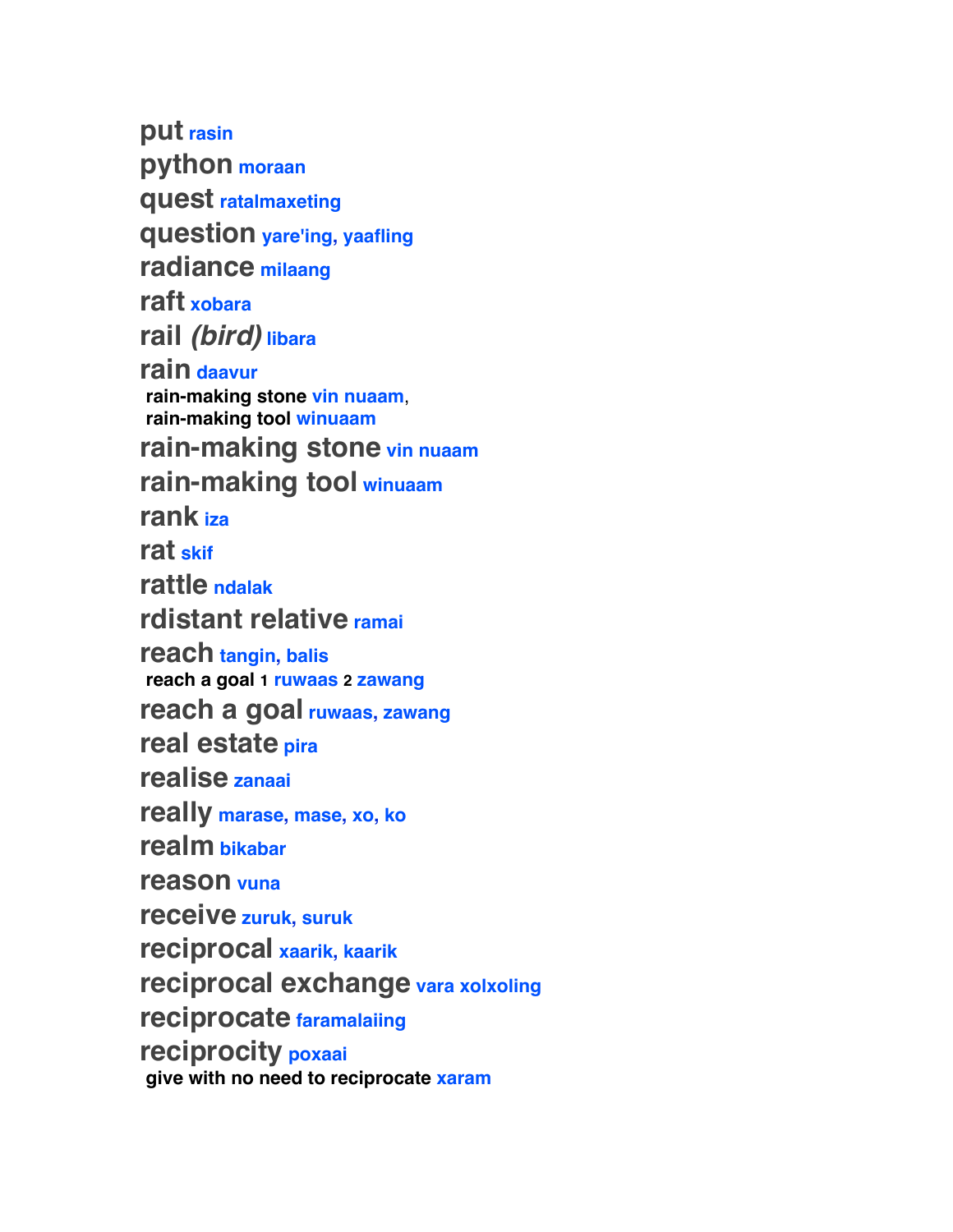**recognise raain fakilan, raain fakilaan red lak red ant larei red ant larei red-bellied pitta bird rok Red-bellied Pitta Clan Moxokala, Mangakala red firefish vatpat laaia red-knobbed imperial pigeon baalus red parrot mangaaf Red Parrot Clan Moxomaaf, Mangamaaf red shark design on malagan carvings belm lak reef zaar reef area covered with white sand burbura regularly runa reject raguing, rutawok** *relaas* **'give" + nominalising** *-ing* **talasing relate dodor relate** *(a story)* **viving related by marriage moxosing religion lotu remains human remains ruaap remind of naxaam aang renounce gun'gun, wokpizaai report fingaaiing give a report fingaai request yaafling resemble malasing ?? residents??? ubina respect nop**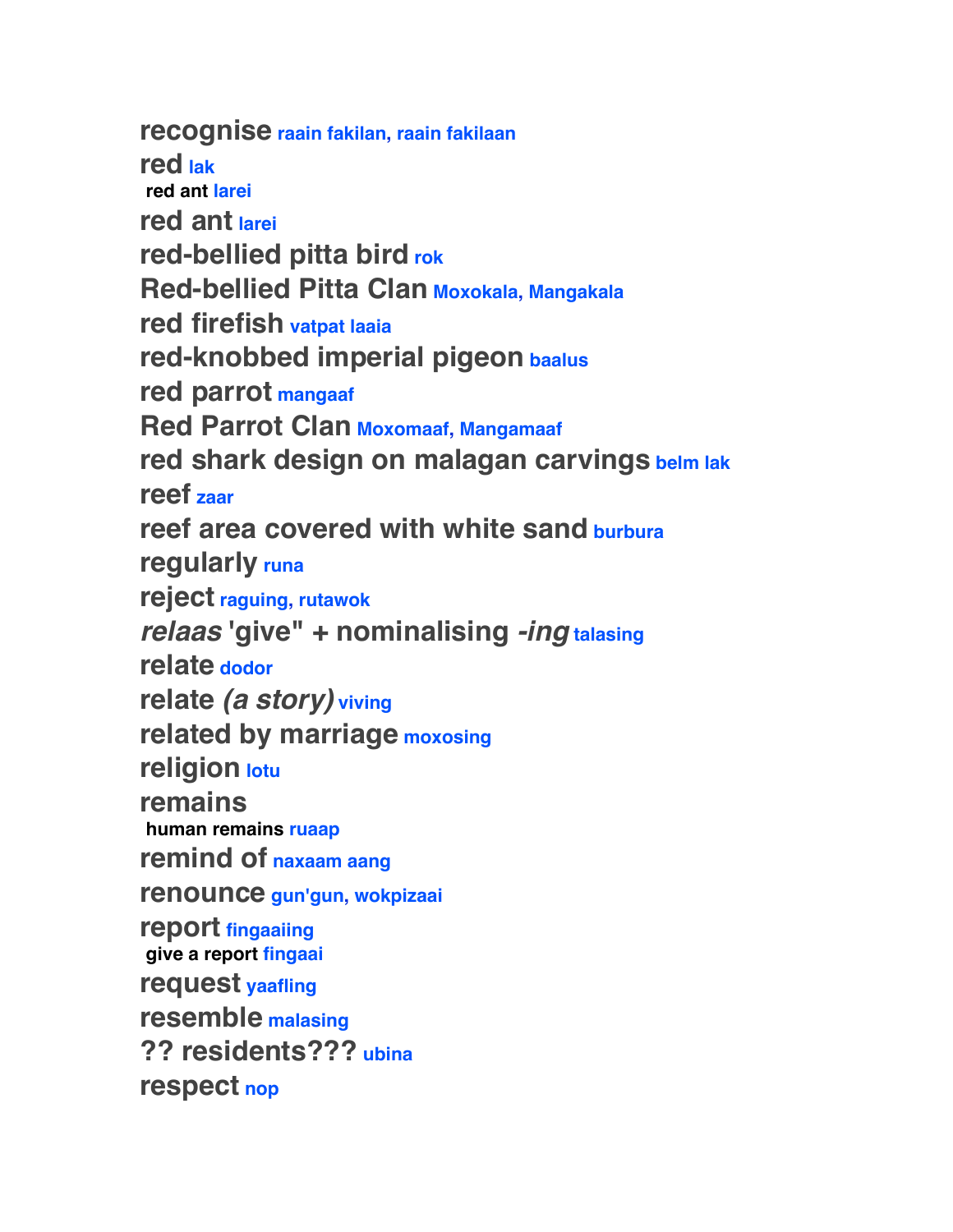**resplendent matmari rest mal result in minsinaane return ule, karek, zuruk reveal kasfaramin, wakpaak revered baraai ribbon eel yaau ribbon-tailed drongo wezaxaau rice taais, raais richness maraninis ride catch a ride xos right away sik righteousness doxo'ing ring yaarusing river daanim river mouth ngas a daanim, a ngas a daanim road lan, rot roast raau roast dry taro unwrapped, peeled, and then covered with leaves vaxaraau roast dry taro unwrapped, peeled, and then covered with leaves vaxaraau robes marapi rock in the ocean baaru rocky beach paraling rocky point of land vaat a ling romantically involved ralizaat rope yaarus rotten malas sacred vaarala**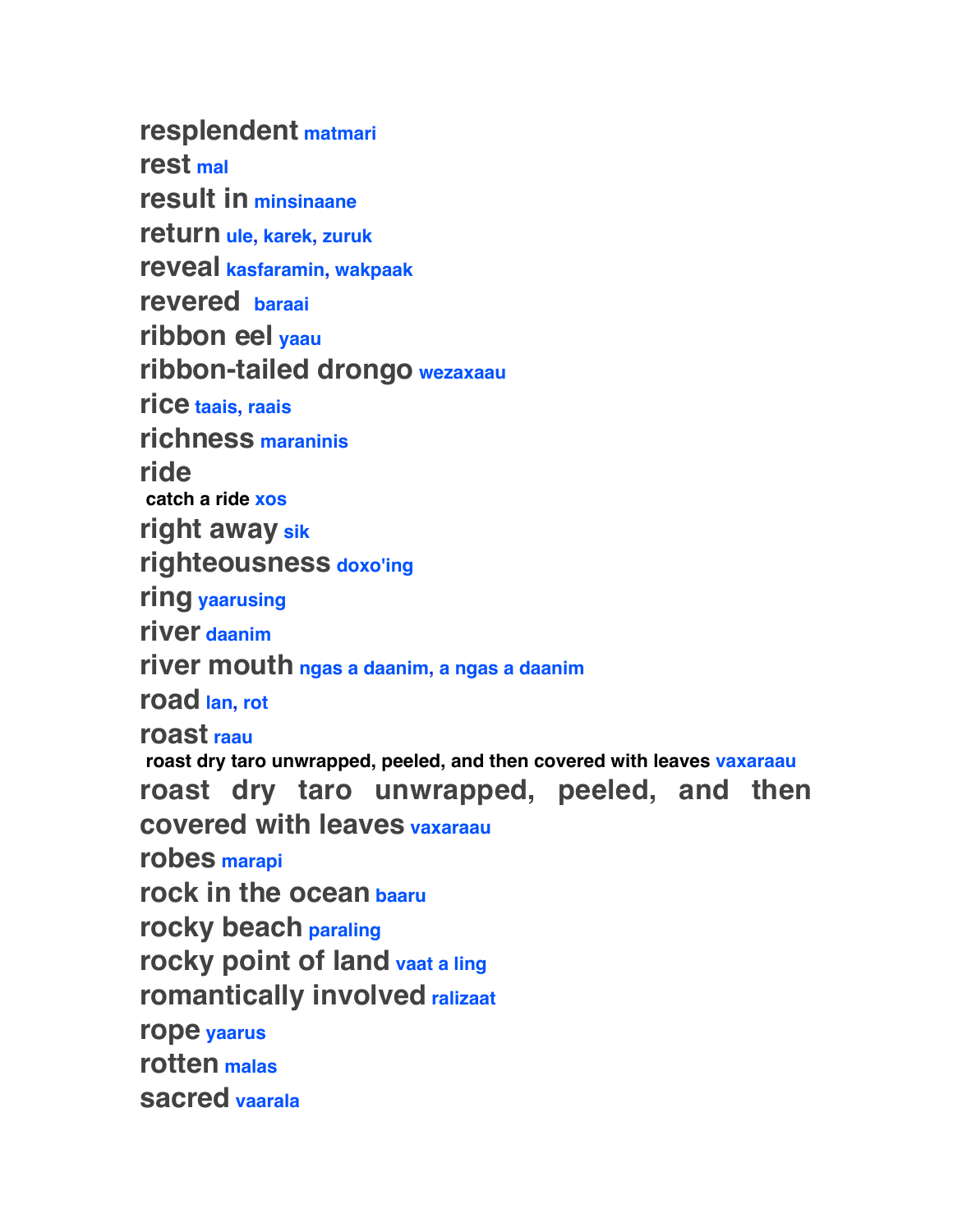**sacred musical instrument einiyaat sad maaluf saddleback turtle botes safe bulus sago-roll pap sago swamp but (said) that masing adu saltwater raas same masing same to you ayang sanctity vaaraalaaiing sand xon sandpiper zuli sardine raavin, rafin, raafan satisfied raagul pana satisfy vagul sattleback turtle botes say fiaat, piaat scholarship viraivirai school skul school of fish naviin scorpion fish watpatlaaia leaf scorpion fish nuf yaara**,  **smallscale scorpionfish nuf bek scripture buk vaarala, buk vaaraala sculputure roktoxaai sea raas sea cucumber pla sea eagle regaaum Sea Eagle Clan Moxomaraba, Moxomaaraba, Mangamaaraba**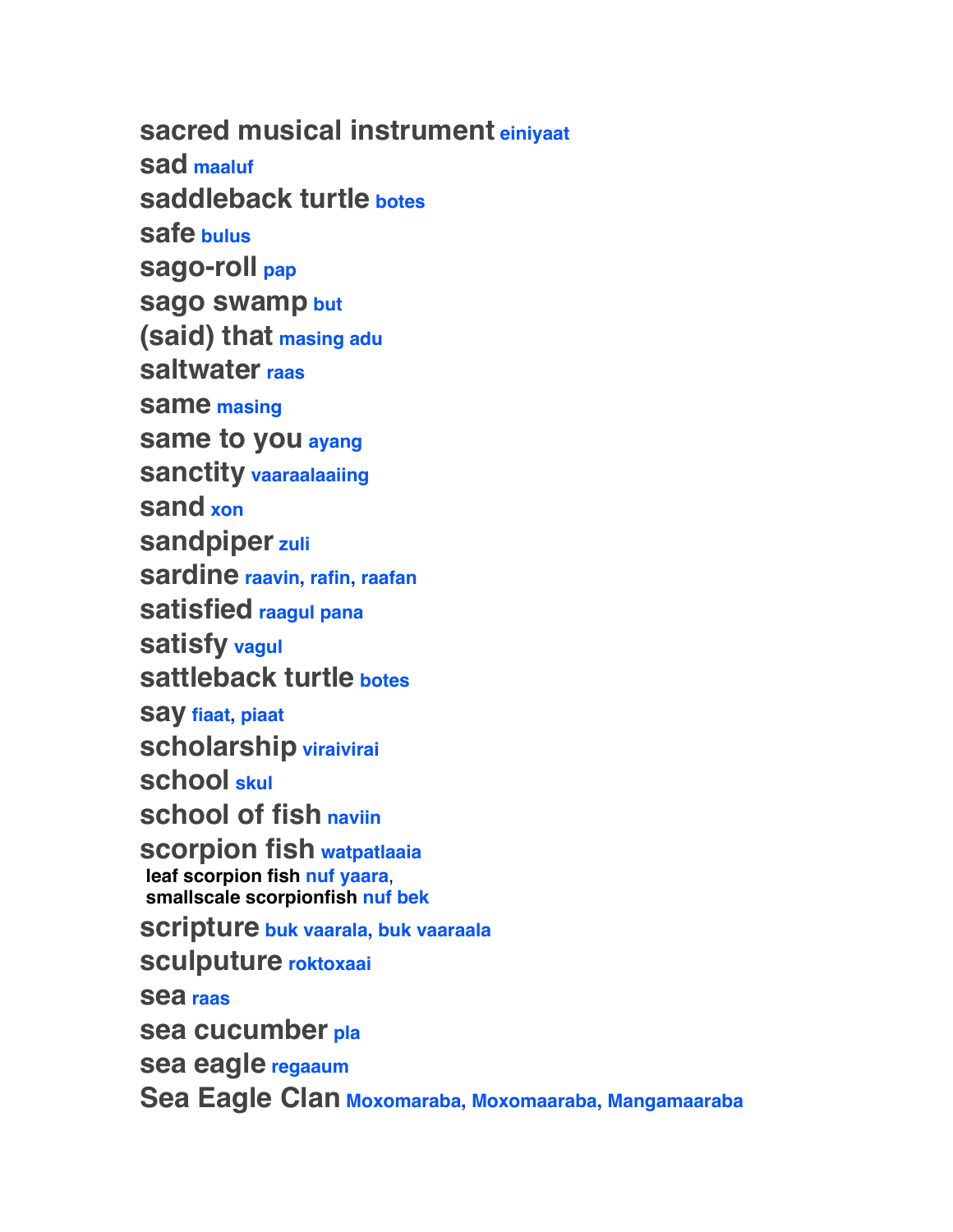**sea krait snake xalawazi search zaleng, zangseng search naazaleng search, search for 1 zaleng, saleng 2 naazaleng search for saleng Sea Snake Clan Saramangges seat barburaai second faruing seduce slowly fanadu see raain, taain, raamin seek naas, saleng, zaleng, naasaling, naazaleng segment non seizure gaga self-aware zanaai self-subsisting pazaai send a message fazeing senior men in the community a piraan a bina separation ngaaiwulut serpent dimura servant yanakilaaiing, rosuk seven kavizikuru, kavizikurua, sigurua, wira seventy ka zanaflu va vizikuru severe rok shadow sedo, maliaang, maling, latlagai shameful acts maangaling shame someone vaamaangal shape nounau shark beowa, belm leopard shark laman a biru**,  **red shark design on malagan carvings belm lak**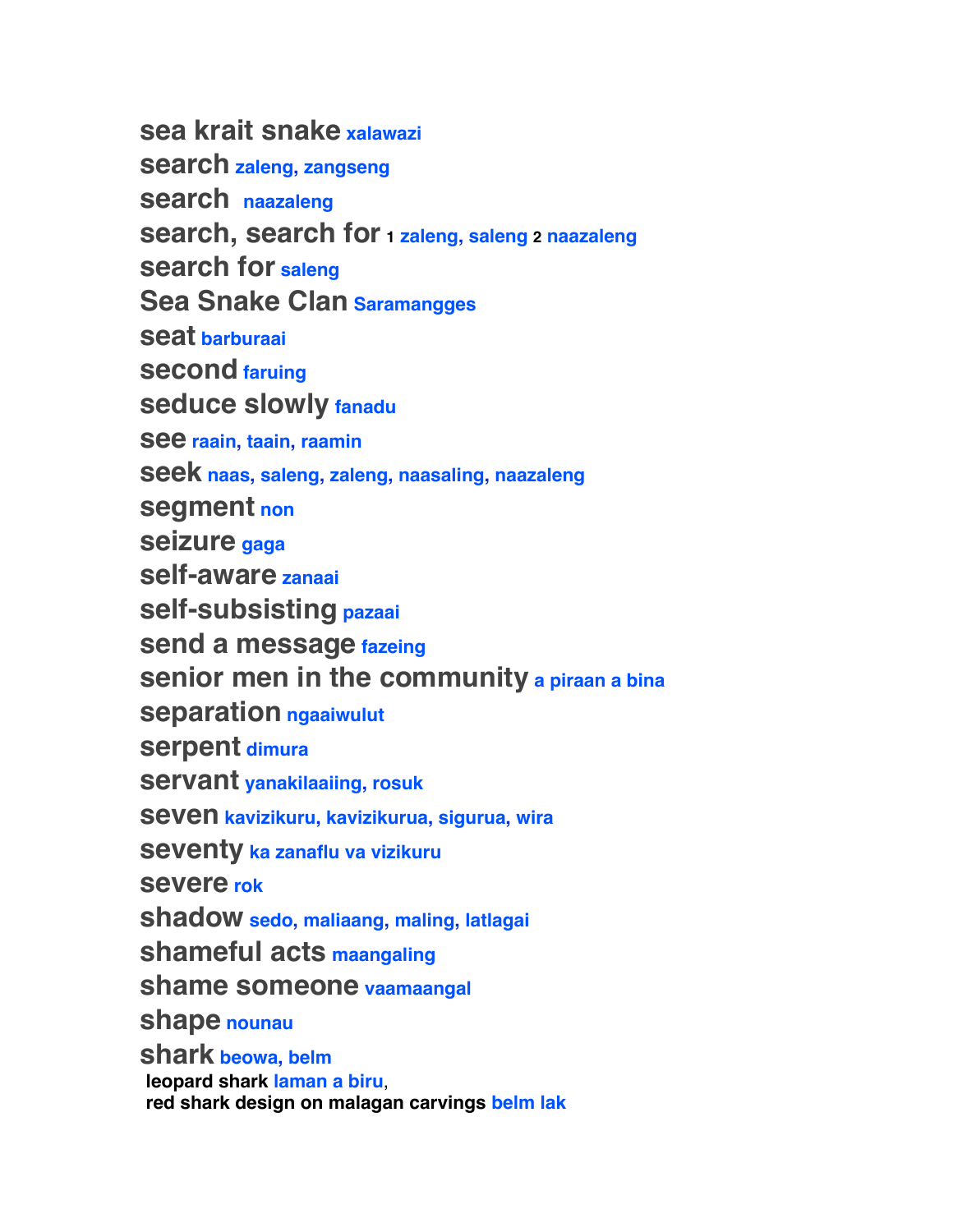**shave bagbak she a, naan, xa, na sheep sipsip She is confined to a women's house for her first menstruation. Ka i zi la vaal. shell gam shell armband lei shell money baaxot, mis shit raai shoot tok shortcomings rong shot shok should minsinaane shoulder xalxala sick gis side paaran, par side of the wall vin a bil simultaneously vara simultaneous realisation of all points of time tikirabaat, tikirabaat sin milung, milunging since sins sing rangaan, rangan, rangan, rangaan sing repeatedly ratangis sing to rangan, rangaan sit 1 si, zi 2 siaar sit and do nothing xot a gof sit and do nothing xot a gof six kaviziksaxei, dipiran, isaxa sixty ka zanaflu va viziksaxei**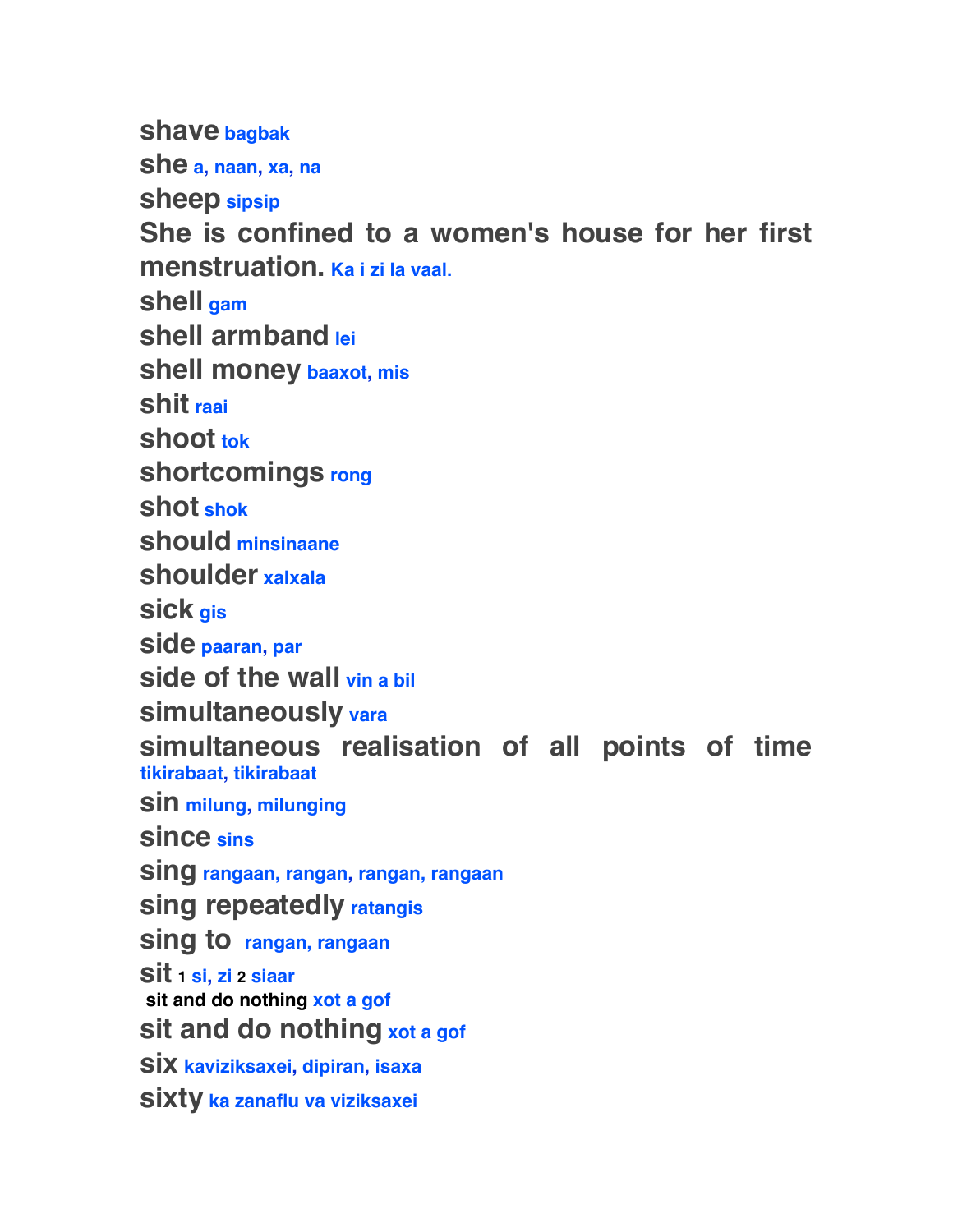**skin maraas, vin slave yanakilaaiing, rosuk sleep milaaif slightly swollen wof sling liu slit drum garaamut slow, robotic dance by men with masks kala slow down fanadu slow robotic dance by men with masks kala small mumut small portion vang kibal smaller variety of hermit crab with a shell xaaru small portion vang kibal smallscale scorpionfish nuf bek smallscale scorpion fish nuf bek smell 1 bibis 2 smel snake mura snake** *mazalei* **(totem) of the Moxokala / Mangakala clan Rambane**,  **snake** *mazalei* **(totem) of the Moxokaamade / Mangakamade clan Kandinge snake** *mazalei* **(totem) of the Moxokaamade clan Kandinge snake** *mazalei* **(totem) of the Moxokaamade / Mangakamade clan Kandinge snake** *mazalei* **(totem) of the Moxokala / Mangakala clan Rambane snapper bluestripe snapper laai, naviin sin mazaak, xiis so so soil vatpat, pira solar yaaz, yaas / yaaz some ze, za, nun**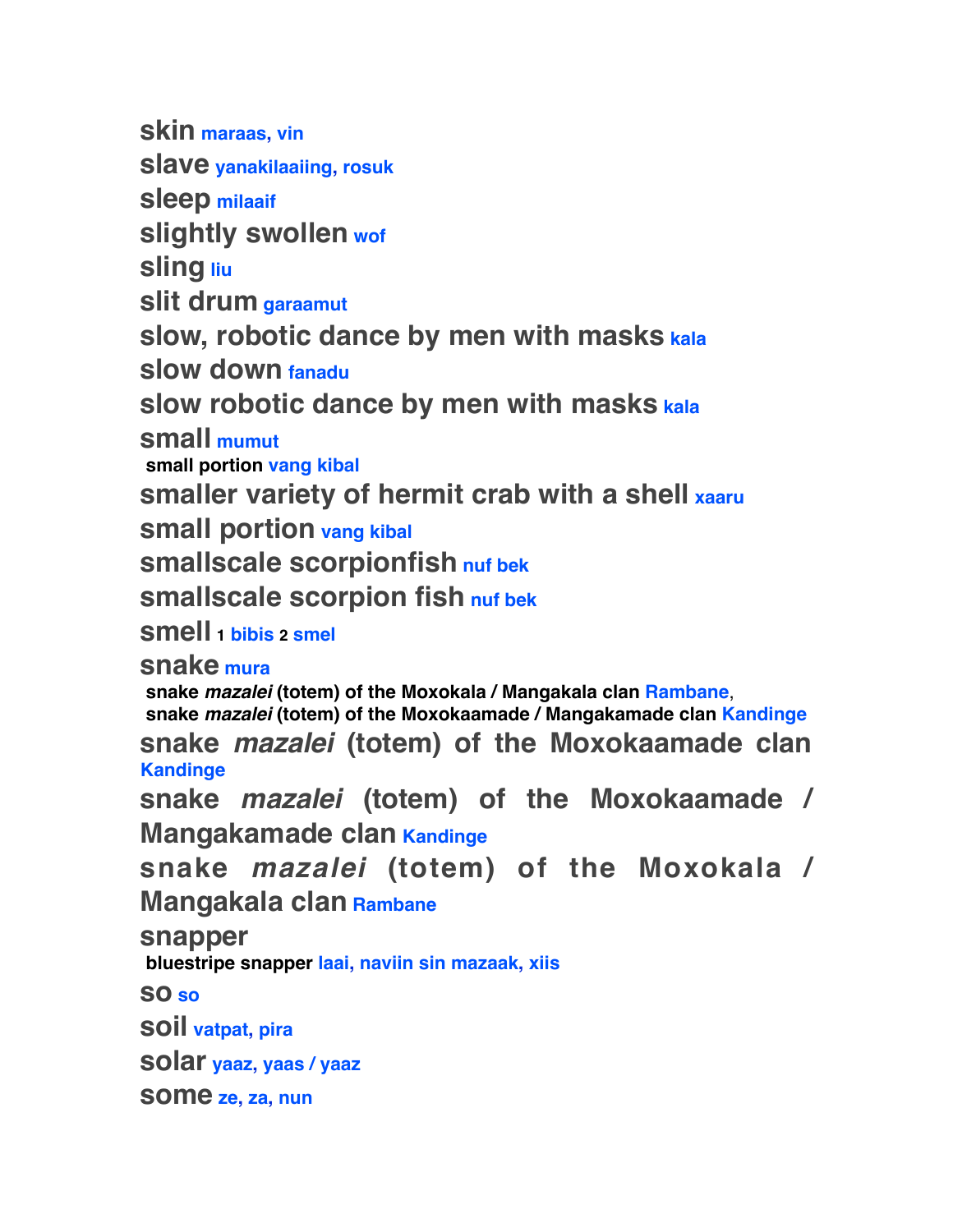**some female saan**

**some male labat**

**someone osuk, zaak, saan, zaan**

**something nun, a ze non**

**son naat, naalik**

**song rangaan, rangaan, rangan, rangan, rangaan**

**sons funaalik**

**soon boxo, labat**

**sorcerers u bina taaring**

**sorcery inyaak**

**sore brus**

**sorry maaluf**

**soul lamlamon, luaai, maadawoi, latlagai, varak innermost soul lamaaiing**,  **malagan containing human soul before it departs to paradise vin**

**soul, heart lalamon**

**sour**

 **sour feeling in the mouth after eating citrus fruit bubu**,  **teeth that feel so sour it is impossible to eat lava bubu**

**sour feeling in the mouth after eating citrus fruit bubu**

**sovereign xaalxaal**

**sovereign (the sovereign) xalxaal**

**sovereignty tagonaaing a xalxaal, xaalxaaling**

**speak dor, dodor**

**speaker (for maaimaai) wangpaang**

**speak out wangpaang, piviaat**

**speak out about lis piviaat**

**speak up piaat fadoxo**

**spear bile, rol**

**specialiist ramtoi**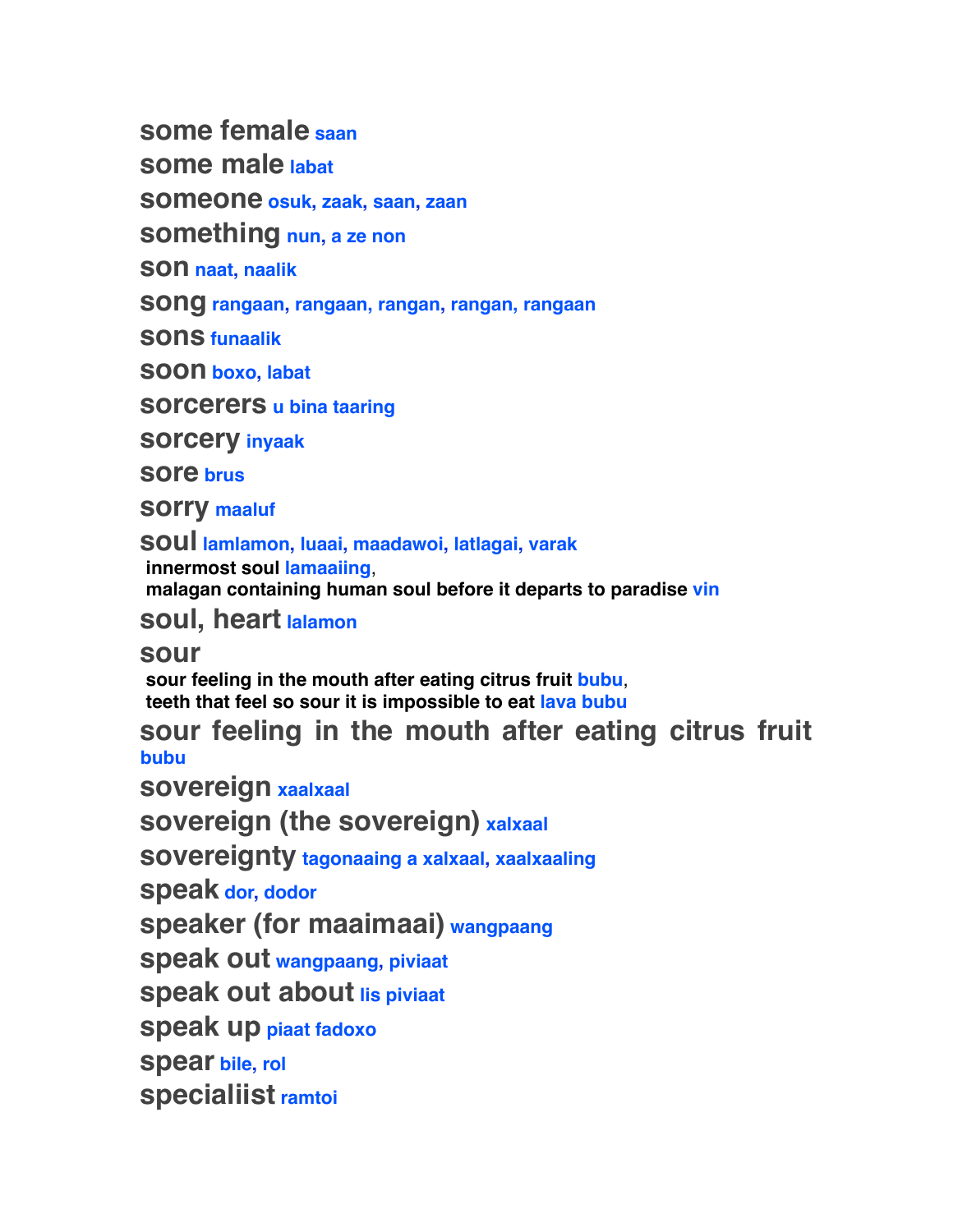**?? specialist ubina speech doring spider wewe spirit rolangaan spirit being mazalei spirituality (indigenous) xulmu spiritual power malagaaf spiritual world zapalaau spit kaanis spit out luaak spoil fanadu spotfin squirrelfish klur spotted unicornfish xoton spring tide xaaring spy on loktaain squared zuai squeeze out vara squid zuzuxo squirelfish (spotfin squirrelfish) klur ssembly varaang stage eiban stand ru stay si, zi steal finaau steam** *(food)* **vaaf still nanga still water rigowa stingray vaar stink malas**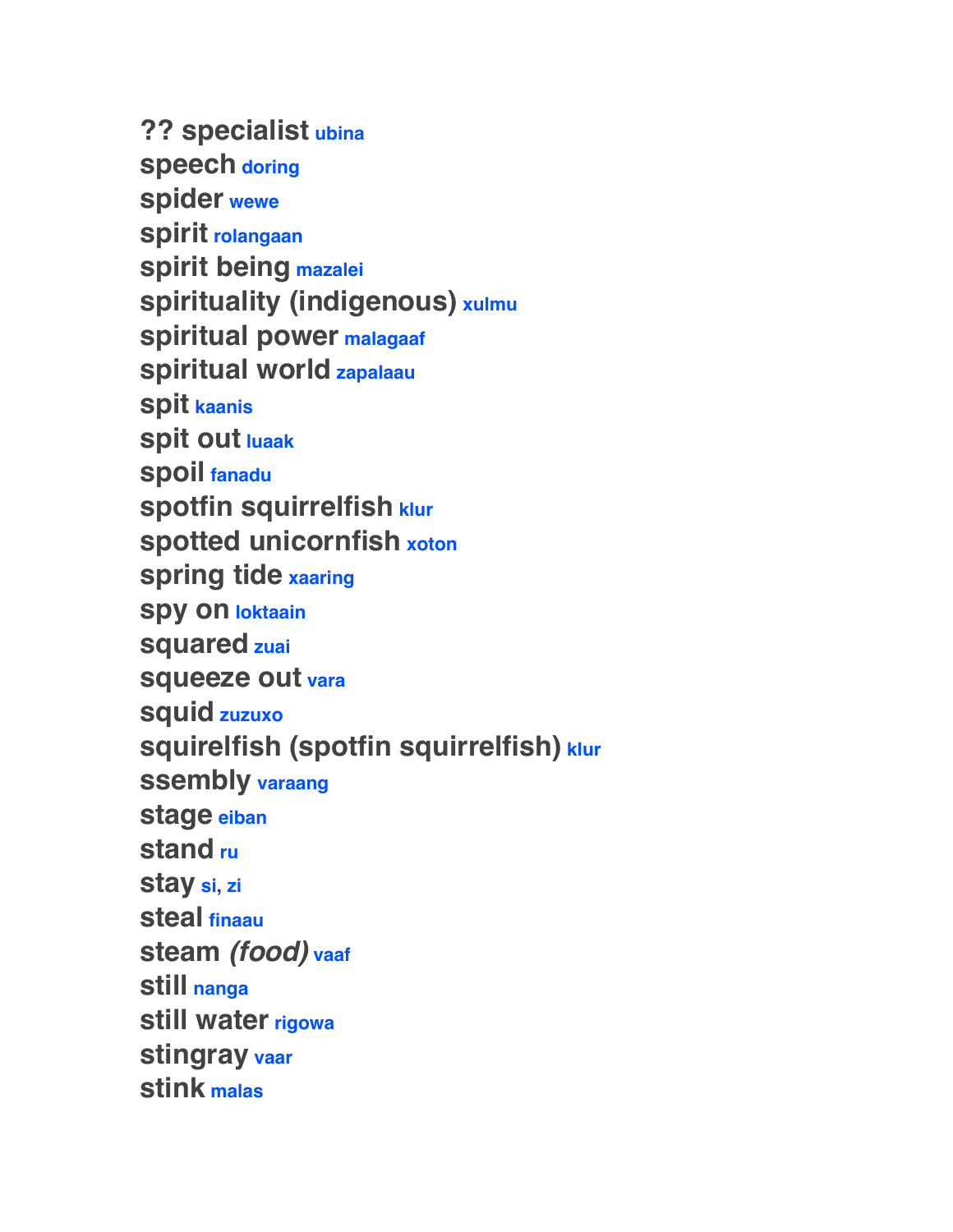**stomach xu, nam**

**stone faat taro stone (to ensure a good taro crop) faat biza, vaat biza stonefish nuf store stoa story fingaaiing straight taak strength dikdiking striped surgeonfish lamta strong dikdik, lilingaai strong advice purusing strong advice purusing strongly nei, fadikdik stuff vi subclan a rixing fudu submarine maxading succeed 1 ruwaas 2 zawang suddenly vaaraknaring suffice zuaaf sugar suga summit waat a wut sun yaaz, yaas / yaaz Sunday Saande sunset a yaas ka si surf xaxava surgeonfish striped surgeonfish lamta surpass xavut surprise vambaar swallow xaanom**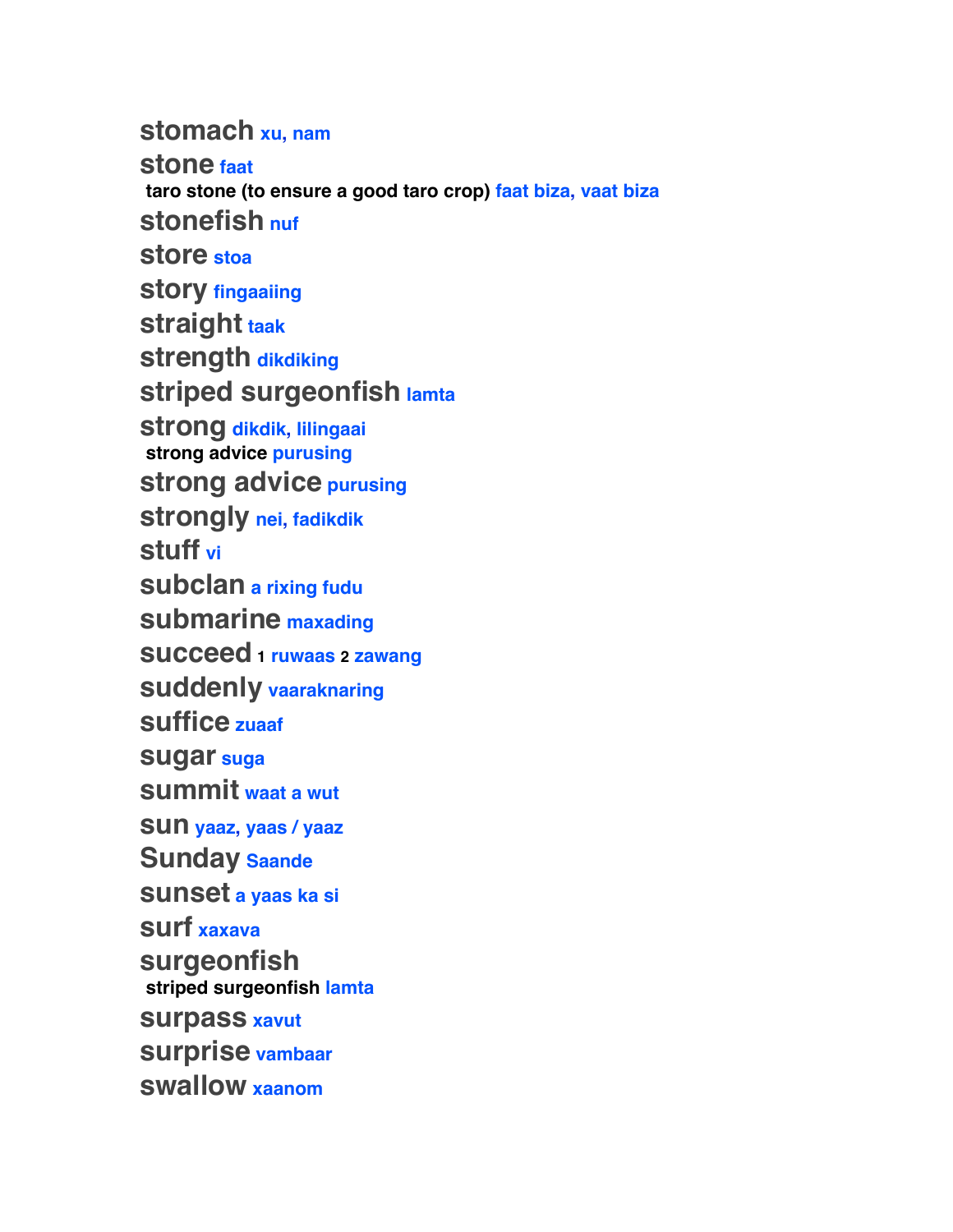**swampy, muddy areas next to a river. balbaak**

**swarm simbiyaal**

**swear**

 **I swear, truly xalxaal**

**swear at wasating**

**sweetlips fish (oriental sweetlips) laai, bari**

**sweet potato koko**

**swell**

 **swell a little su**,  **swell because of abnormal circumstances ron**,  **swell(ing) because of normal circumstances wof**

**swell a little su**

**swell because of abnormal circumstances ron swell(ing) because of normal circumstances wof swelling because of normal circumstances wof**

**swim zuf**

**swollen (slightly) wof**

**symbol**

 **malagan symbol consisting of a cross within a circle zipaaraas**

**system of principles controling the universe varaxulusing**

**tail zumsum**

**take zaxot**

**take care fatong**

**take turns vara xulxulaai**

**tall lapuk**

**tang otong**

**tang fish otong**

**taro piza, bazaai, biza**

 **taro stone (to ensure a good taro crop) faat biza, vaat biza**,  **wild dry land taro paranggum**,  **wild taro**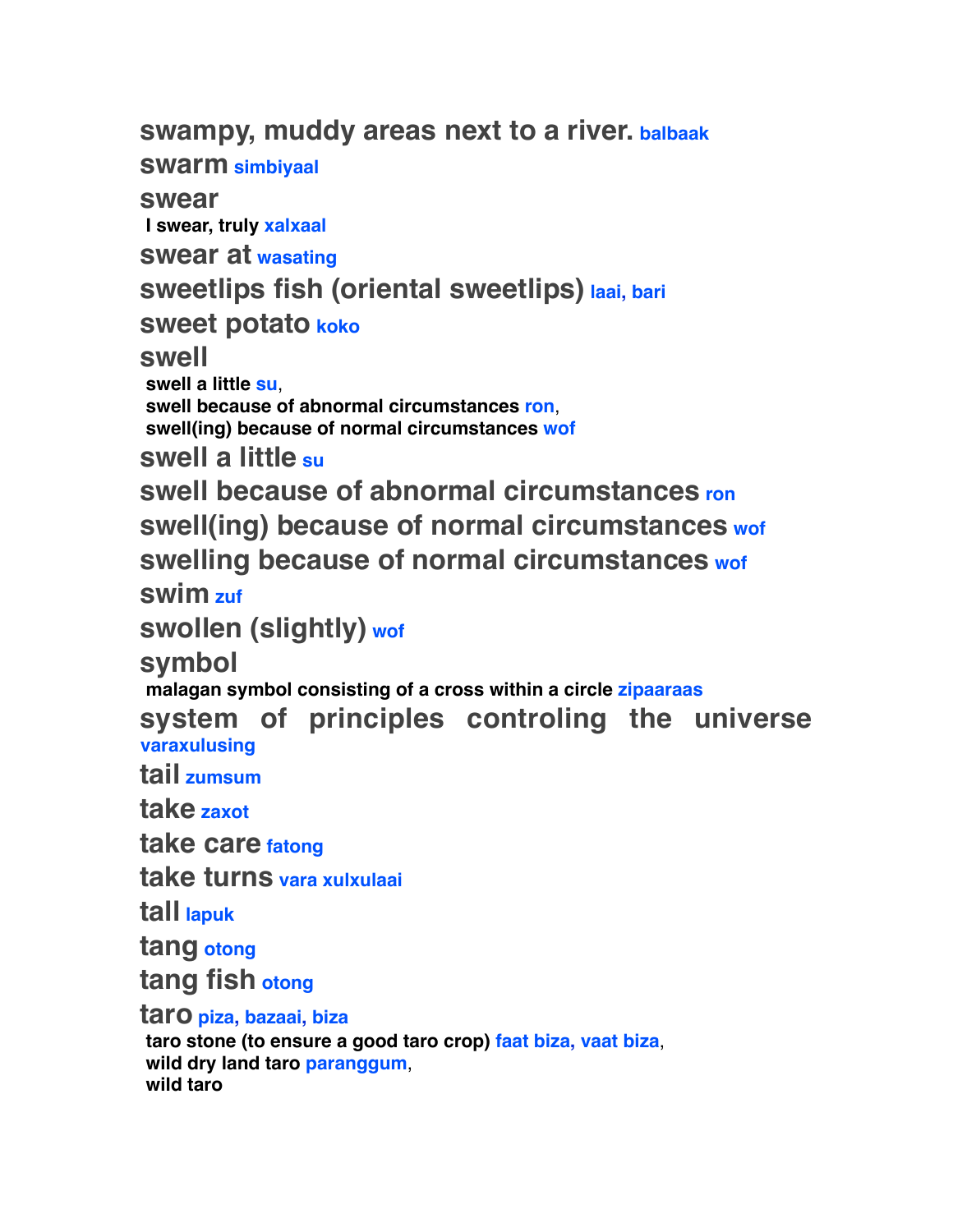**taro stone faat biza, vaat biza, faat biza / vaat biza taro stone (to ensure a good taro crop) faat biza, vaat biza tea daanim lagaf, ti teach varavirai, virai teacher maravas teach to sing raangan firai tear snak teeth that feel so sour it is impossible to eat lava bubu telephone yaarusing tell faze, vaze tell about viving tell a story fingaai, stori temptation lalaamaaing ten sanaflu, lavaatazaar, sangaflu ten kina falazing termite yaani testify fakilan, fakilaan thanksgiving celebration** *( Methodist / United Church)* **vatabar thanksgiving celebration** *(Methodist / United Church)* **vatabar Thank you (very much). Ka doxo (mase). that aang ka naan, ka naan that is to say aang that (said that) masing adu that which akanaan the a, na, ta the elders a vaang a piraan the eye of a net mara na xava**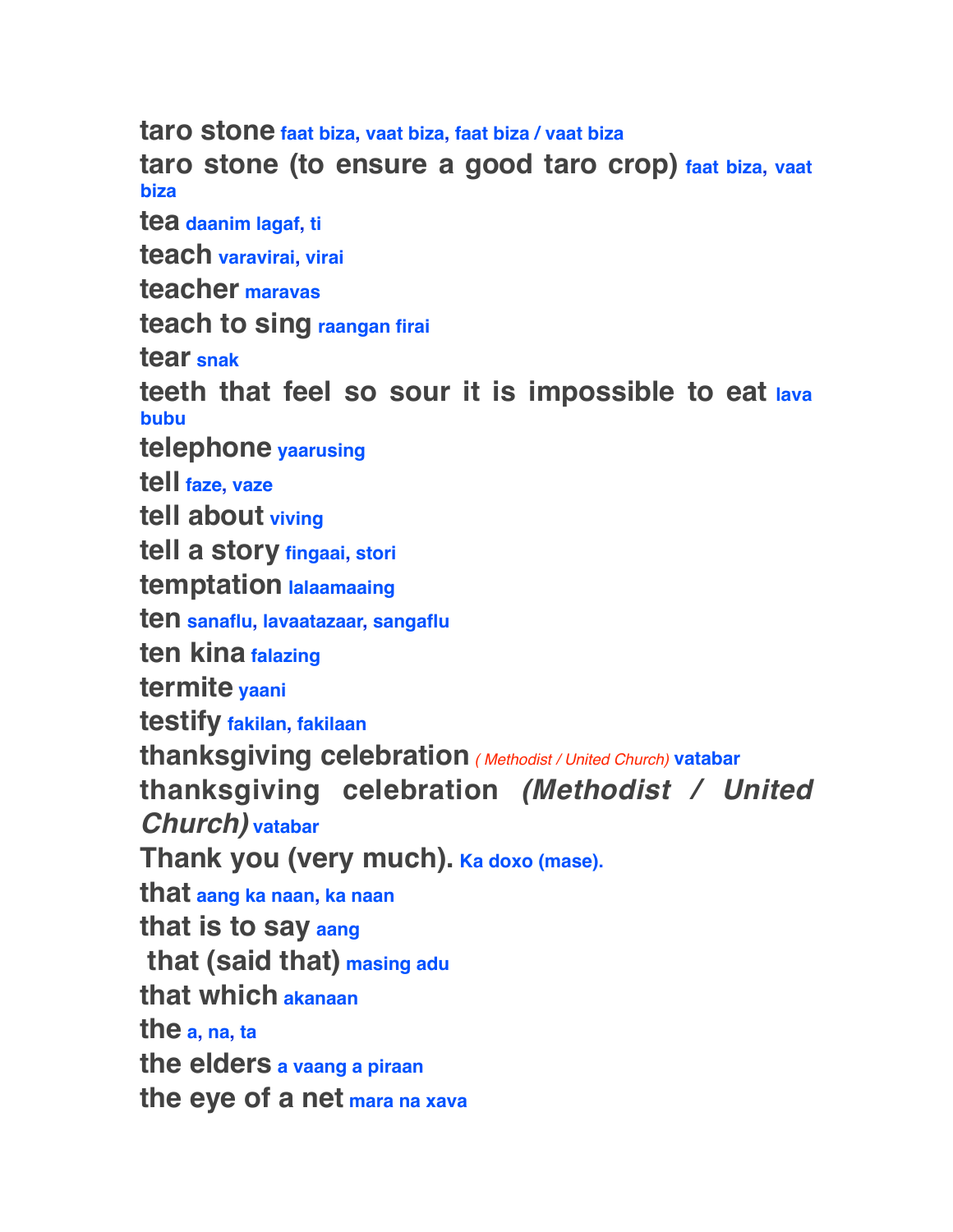**the eye of creation varamara**

**their si naanda, si naandiya, si naandiyal, naande, si naande, si naande, si naanda the Lord Dipiran them naande then mur, na the Nalik people a mun Nalik there ka naan there are roxon, ka gaat there are, there is roxon there was a/some ze therefore minsinaane there is roxon there is / there's ka gaat there was a ze there was a/some ze the same as masing the three or four of them naandital / naandiyal the three or four of you numtal the two of them dia they naande, di, xa, dia thief finaau thing saan, zaan things vi Things will be all muddled in the end. Ka raxo, ka daxo vaa? think naxam think deeply naxaam maaluv think deeply naxaam maaluv thirty sanaflu vara orol**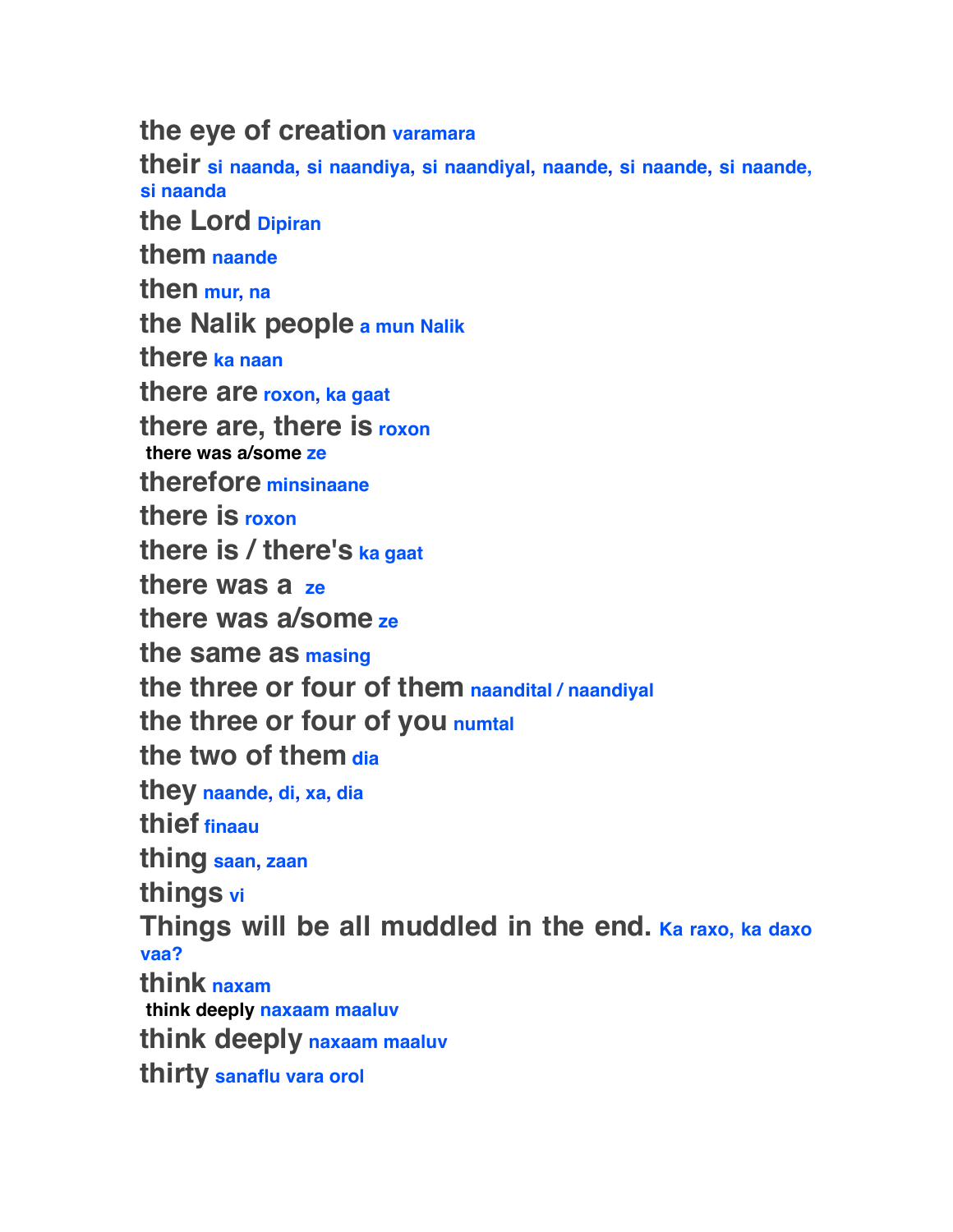**this aang ka re, na ka re this one xo this was the one xo those aang ka naan, akanaan those who nis naande thought inaxaming thoughts of mercy inaxaam malufing thoughts of mercy inaxaam malufing three orol, mangtal, yaangi three or four -tal, uba, uban throne barburaai through xu, valo, vanou throw away waakpizin thumb skolmit laba thus masing ka naan tide high tide nikik**,  **spring tide xaaring tie bis till ma ka ruaas time raan simultaneous realisation of all points of time tikirabaat**,  **time of day a raan a yaaz , yaaz**,  **time travel, time machine maxading time machine maxading time of day a raan a yaaz tinned meat miit tiny mayal tired les title waagang titled man lavanabina**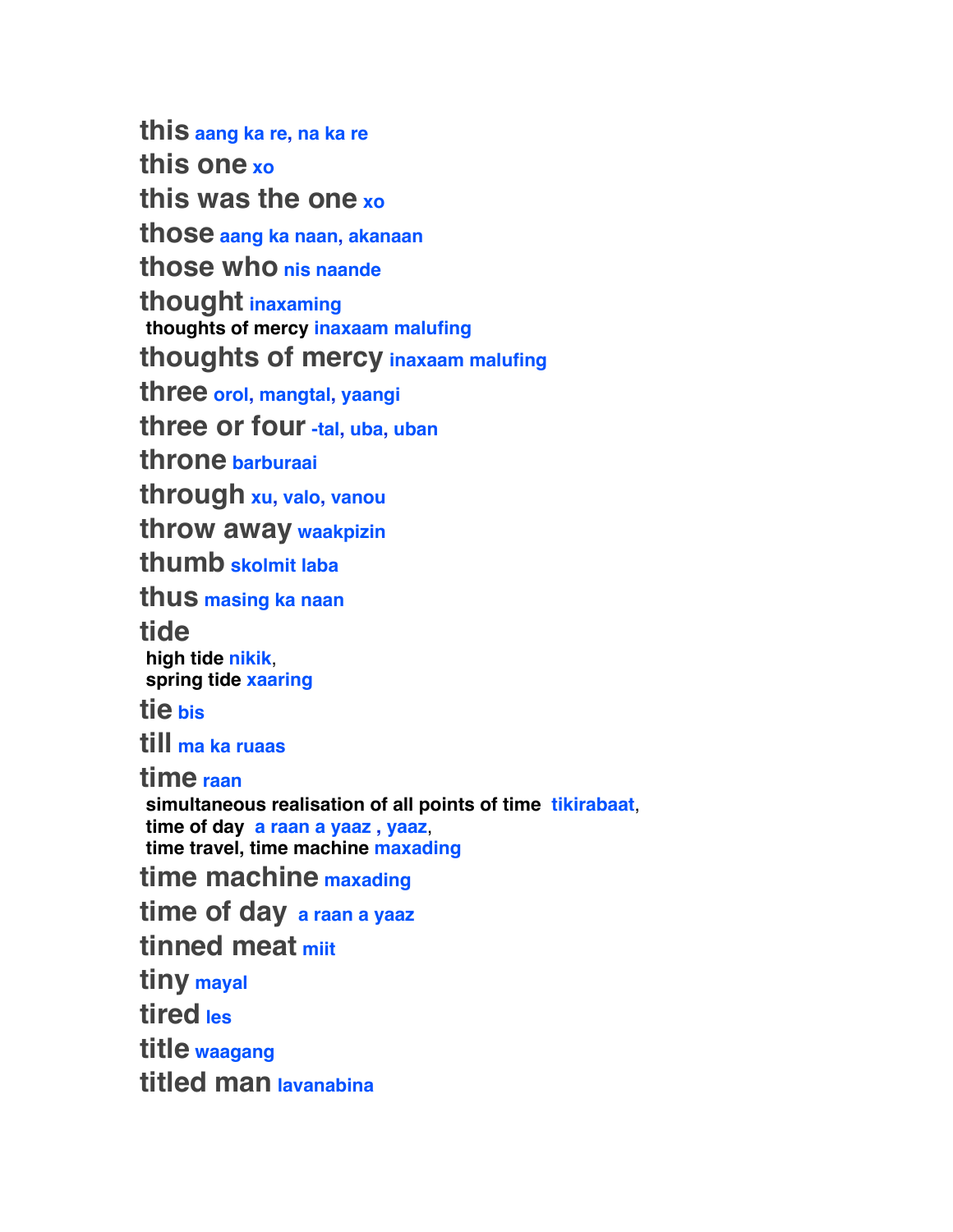**titled person xaazou title (of a person) iza to si, pa, kaaz tobacco kaapis to be held in good esteem pit to be well thought of pit today tanin together faraxaai, luk together with -numa to it pana Tok Pisin a ling a mono to me surugu tomorrow lamaf tongue xarama, ling to no avail pizin too saait, zaait tooth xara, lava teeth that feel so sour it is impossible to eat lava bubu top waat totem mazalei towards pa, kaaz toward(s) xu towards Kavieng apa, apaa towards Namatanai ata, ataa towards the beach apa, apaa track loktaain tradition xulmu train faanaau transcend xavut**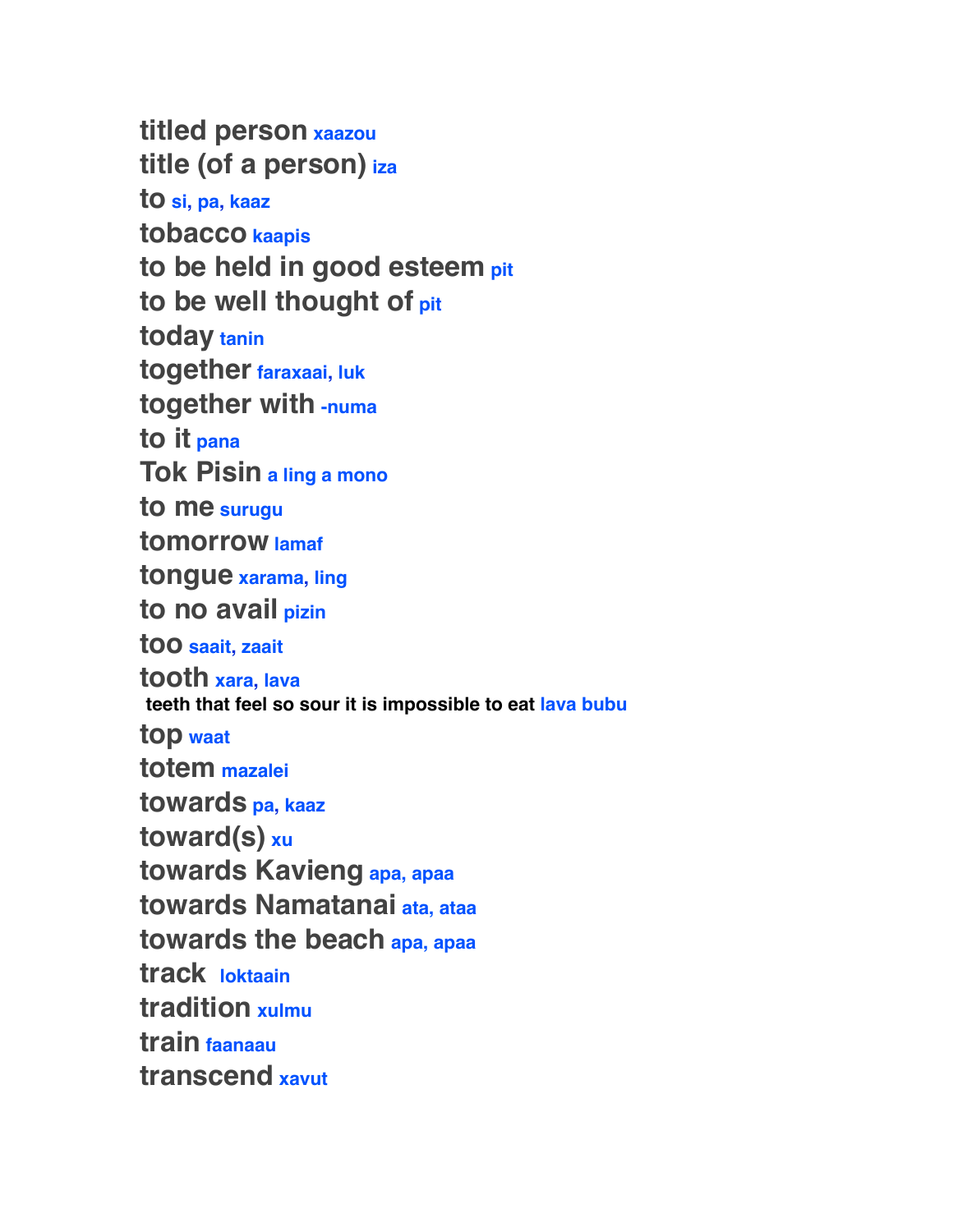**transformation lemlem transport mus trapped inside mamaal treasure banaat treat others in the same way faramalaiing tree yaai hard fibrous tree. species unidentified limbung tree kangaroo udara tree similar to frangipani, but not as hard. good for carving and light when dry baawip tree used as a fencepost xat trepang pla trevally mara'ul triggerfish (orange-lined triggerfish) rip true faatak truly xalxaal trumpetfish zaaufpong trust vaarungtungaaiing , paazaai, ?? tuna tun, atun turkey xayaau turn a boat over wakpizin turn and face taain kaaf turn away from lis tor-, rutawok** turn one's back on **lis torturn one's face to taain suruk lok turn towards waakpizin turtle vun sattleback turtle botes twenty sanaflu vara uru, sanaflu vara urua**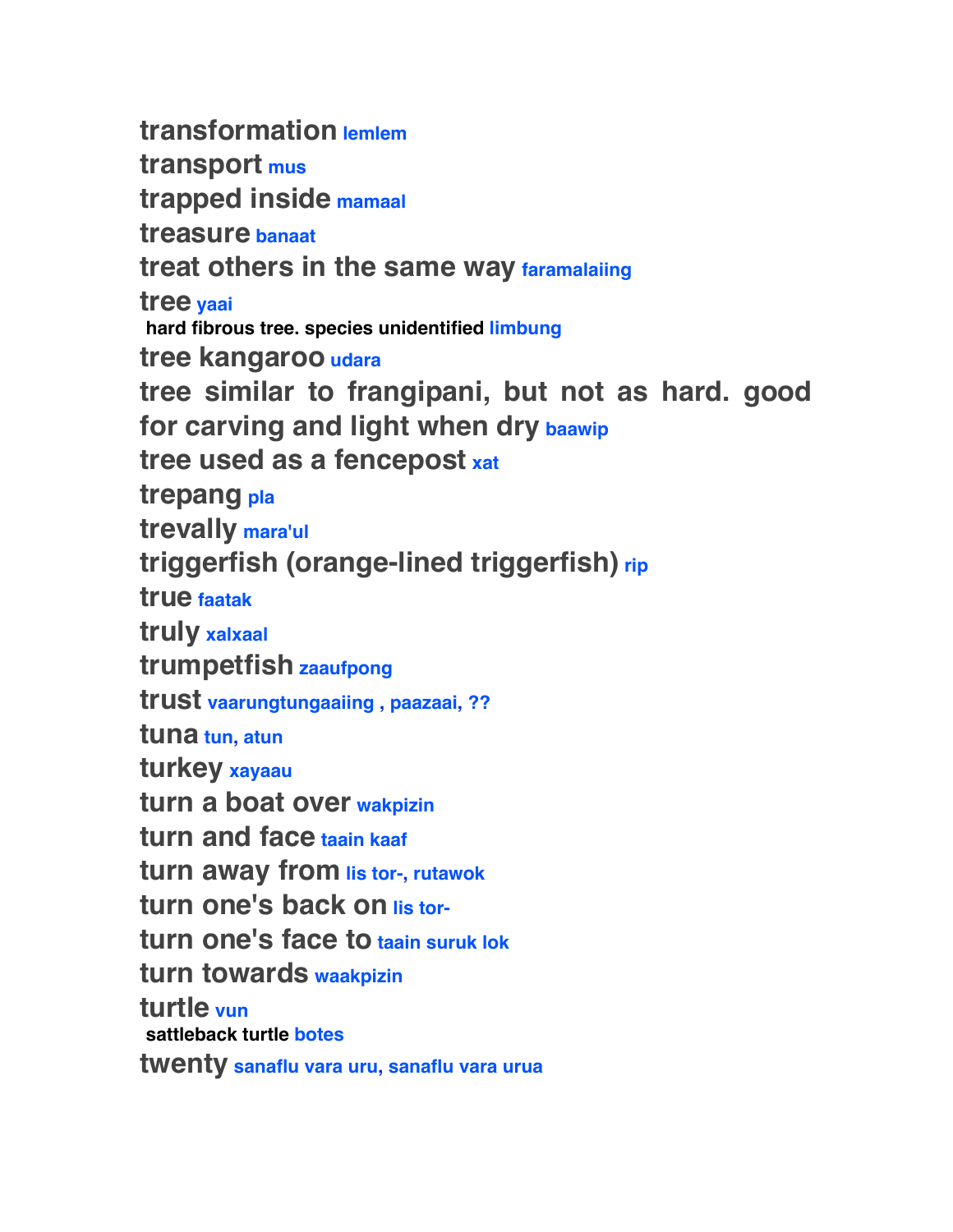**twin brother of Nakmai (God the Creator) mara'uli, Mara'uli**

**two -a, uru, urua, u, kimbo, marua two hundred ka zanaflu vara zuai uru type of kain ulcer mouth ulcer maaraas ultimate destiny bina i ninis umbrella maliaang, maling unchanged maratugulaai uncover kasfaramin understand mazaam unexpectedly vaaraknaring unicornfish spotted unicornfish xoton**,  **yellowkeel unicornfish raangon unidentified fish lawaasaxiwaak ??? unidentified fish species kulua unidentified fruit su, zabaai unidentified large species of trevally mara'ulbaang unidentified plant used for fencing off a sacred enclosure baalu unidentified species musaau uninitiated person bibis baalu universe paaruxa unless singsaxei unseen world zapalaau unsure banga, taba until ma ka ruaas, ruaas up ata, ataa**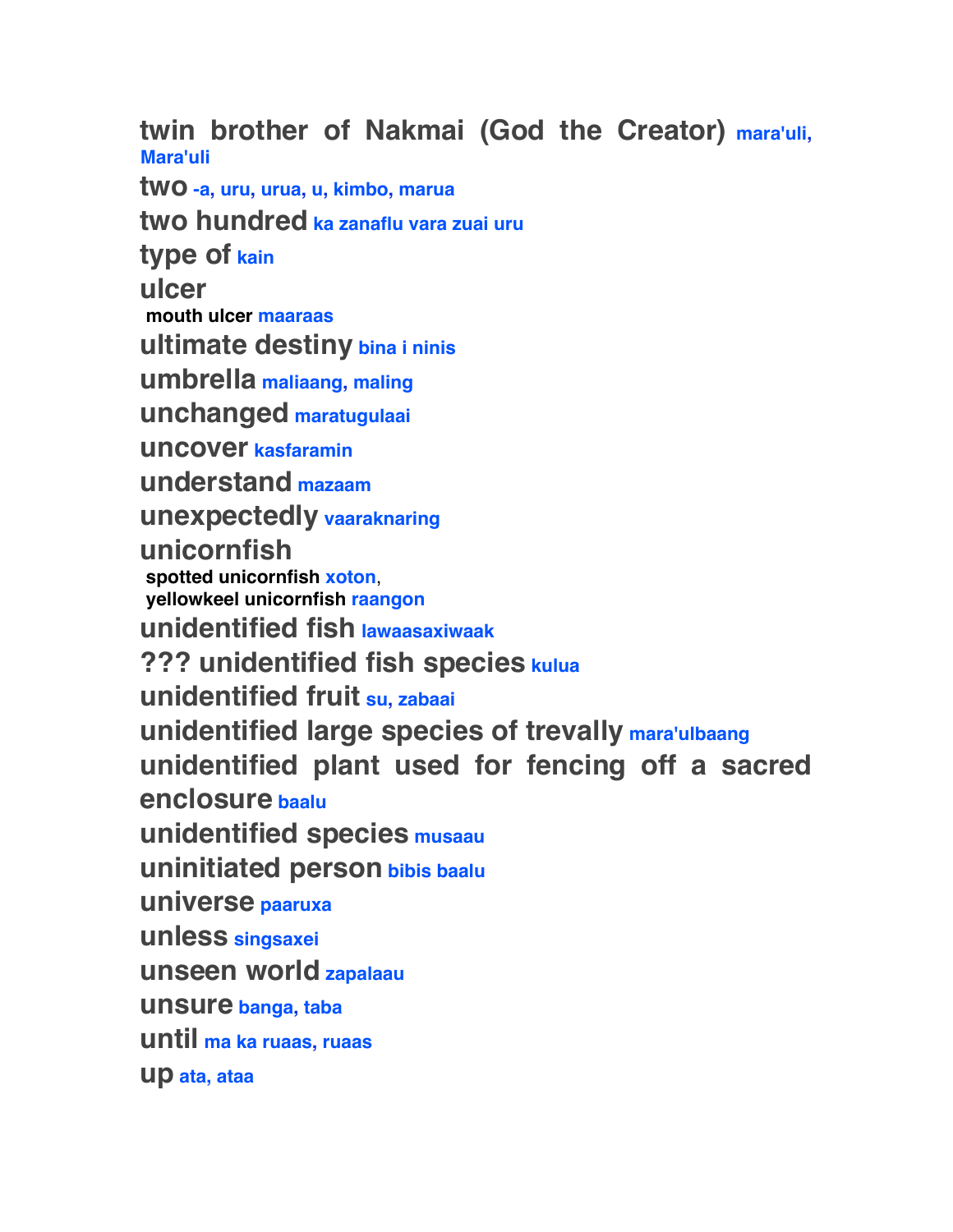**up above akula urine bus us di, maam use yuzim ???use supernatural means to kill?? taaring v x (= va- 'causative' + 'makimaki') vamakimaki vacuum gof vain in vain balazaai valley maale van bas vehicle xaaleo veil vaaxoxok venerable rolabaat verily xalxaal vernacular ling a bina vernal equinox salalan vertical malagan carving (looks like a totem pole) zazaambuaang very marase, mase, marazaat very much marase, mase village bina ancient village site milivaat virtue raaguling, raagoling, raaguling, raaguling, raagoling virtuous person naunaao vision vaaramaal visitor zazaong voice ling vomit makimaki**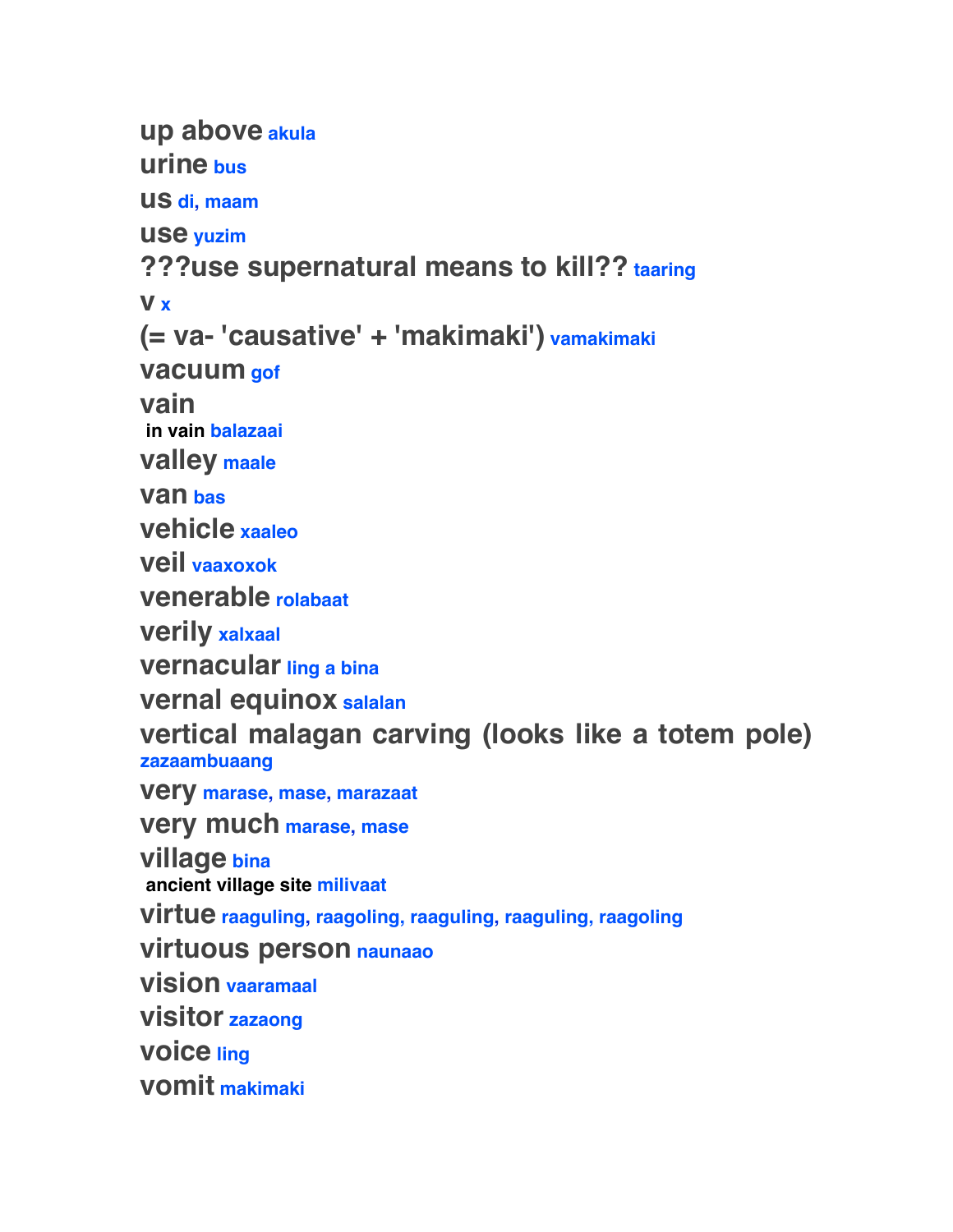**wail ratangis wait zimbong wait around for no reason zaleng famaat wake (for a dead person) mewut walk zangas wall bil, waan wallaby zixaau want saxot wants zaxot was tabung, vinai wasp simbiyaalangut, langat, simbiyaal water daanim wave (ocean) rof way in this way masing ka naan, re we di, maam wealth maraninis weather maker okabina we (but not you) madi wedding faramaxosing weekly village meeting lain well doxo well ordered ninis well thought of pit were vinai wet season varat what ze What's happening? Ma zaan na faa?**,  **What's up? Ma zaan na faa?**,  **What will be the outcome? Ka doxo vaa?**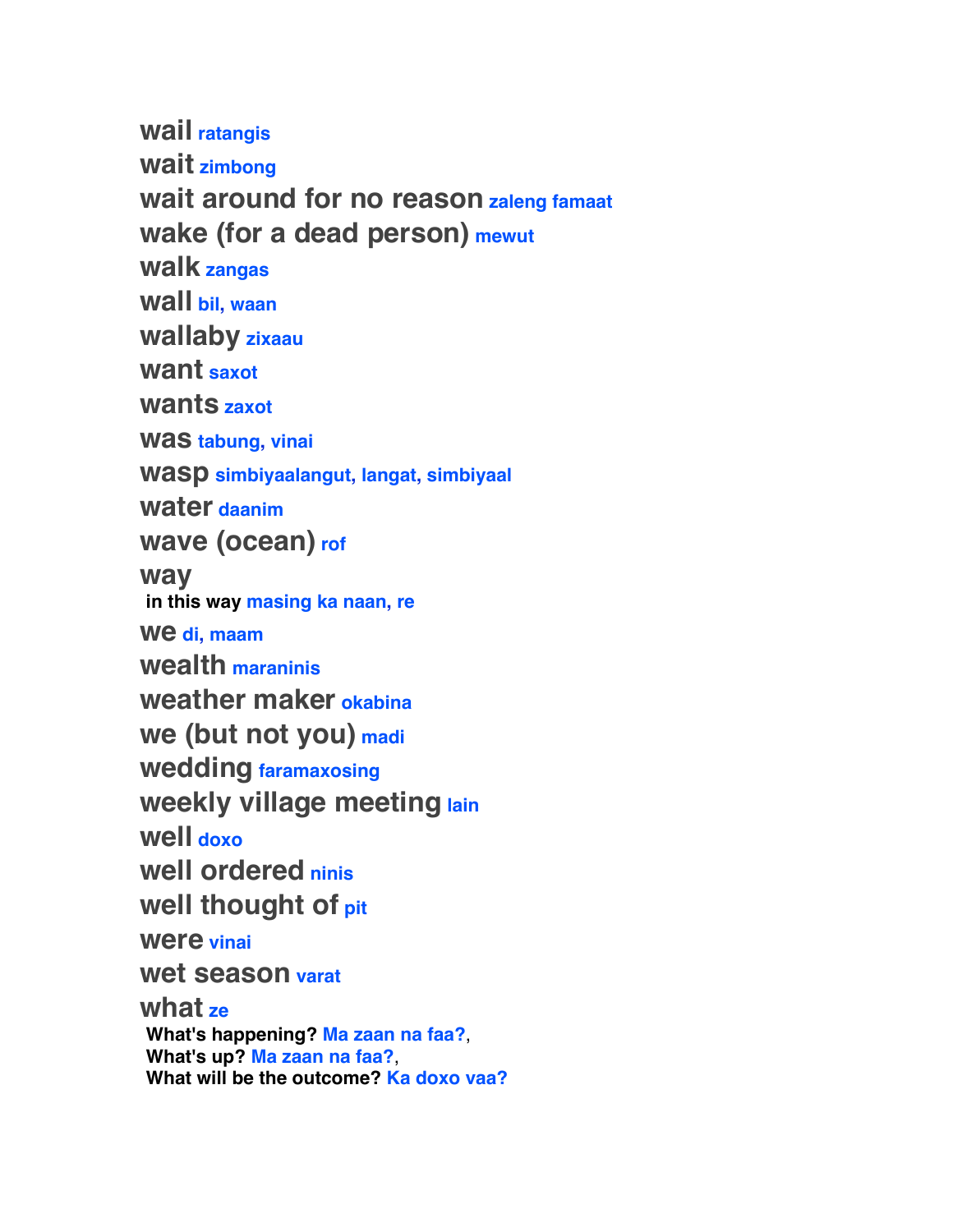**What's happening? Ma zaan na faa? What's up? Ma zaan na faa?, Ka saa?** What will be the outcome? Ka doxo vaa? **when la raan, lasang where faa, vaa which ang faa, aang faa, ang faa, ze white rofkof white ant yaani whitebait fish inang white-bellied sea eagle manungulaai white person mono white shell money used for customry engagement payments maaleang who nis those who nis naande whoever nis naande whom nis whose sis, zis why pan a ze, saa, kun a ze, pan ko ze wife tak man's mother's brother's wfe koxok**,  **man's wife's mother koxok wild dry land taro paranggum wild taro malaata will na Willie wagtail zizilipuk Willie wagtail bird zizilipuk wing bibi, babina with pa, feraxei, taum, vexei, veraxei, feraxei'ing with it pana**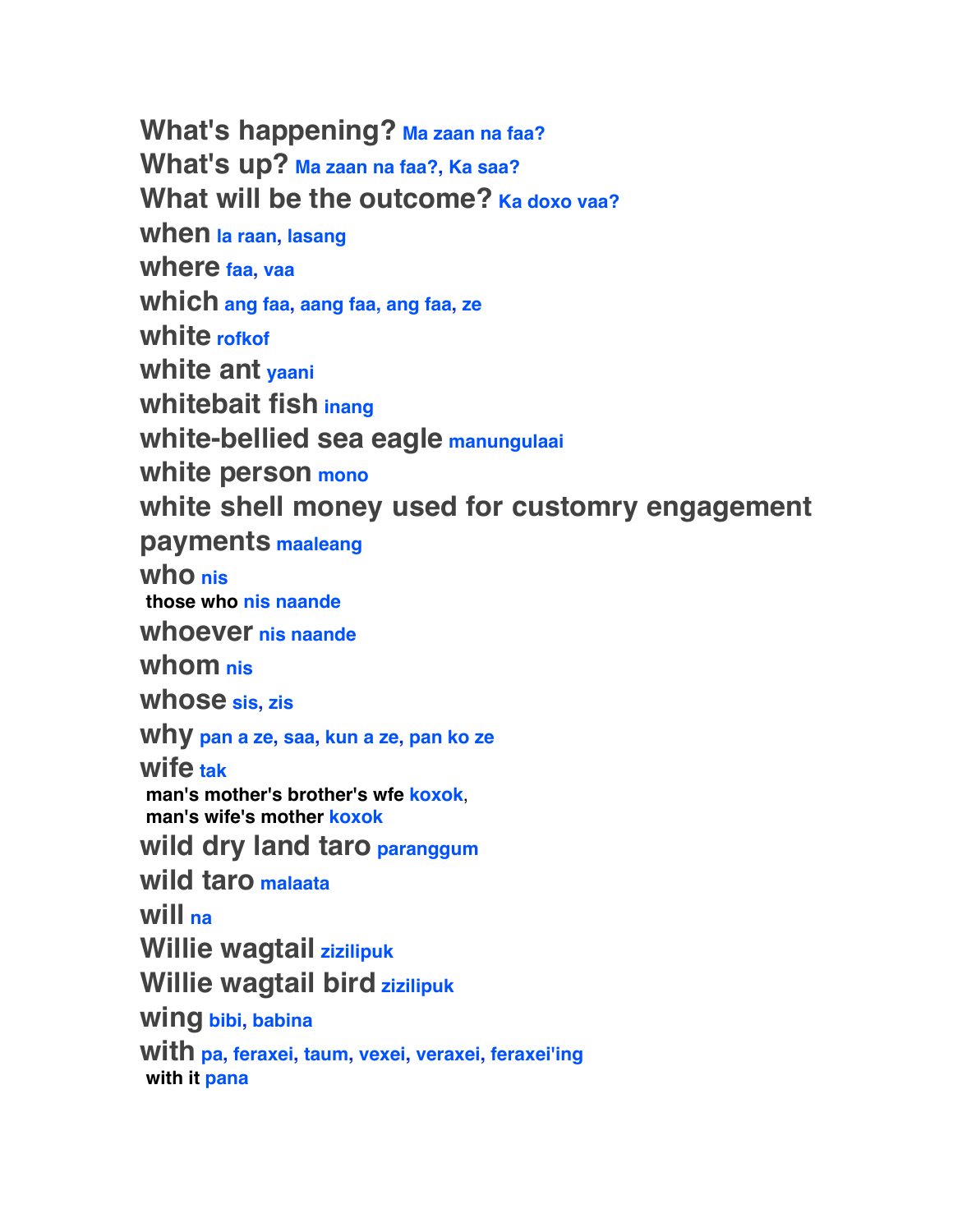**with complete confidence bou with it pana with no doubt bou without any purpose pizin woman tavin, ravin woman's daughter's husband koxok woman's husband's sister's son koxok women a furavin, furavin women's house vaal xuwa, faal xuwa, faal xuwa, faal a xuwa won't we wooden yaai wooden separator between designs in a malagan carving luseiwan wool vin pan a sipsip work vamozes, vamozesing, woking, famozes, famozesing work in the correct position or place isasaf world our changing contemporary world a mun lemlem i tanin would lek would have lek woven woven bamboo used for armbands izum**,  **woven shield malagan uwara woven bamboo used for armbands izum woven shield malagan uwara woven shield ra uwara wrap in cloth vamamaaus wrapping falazing write faraal, varaal, varan wrongdoing rong**